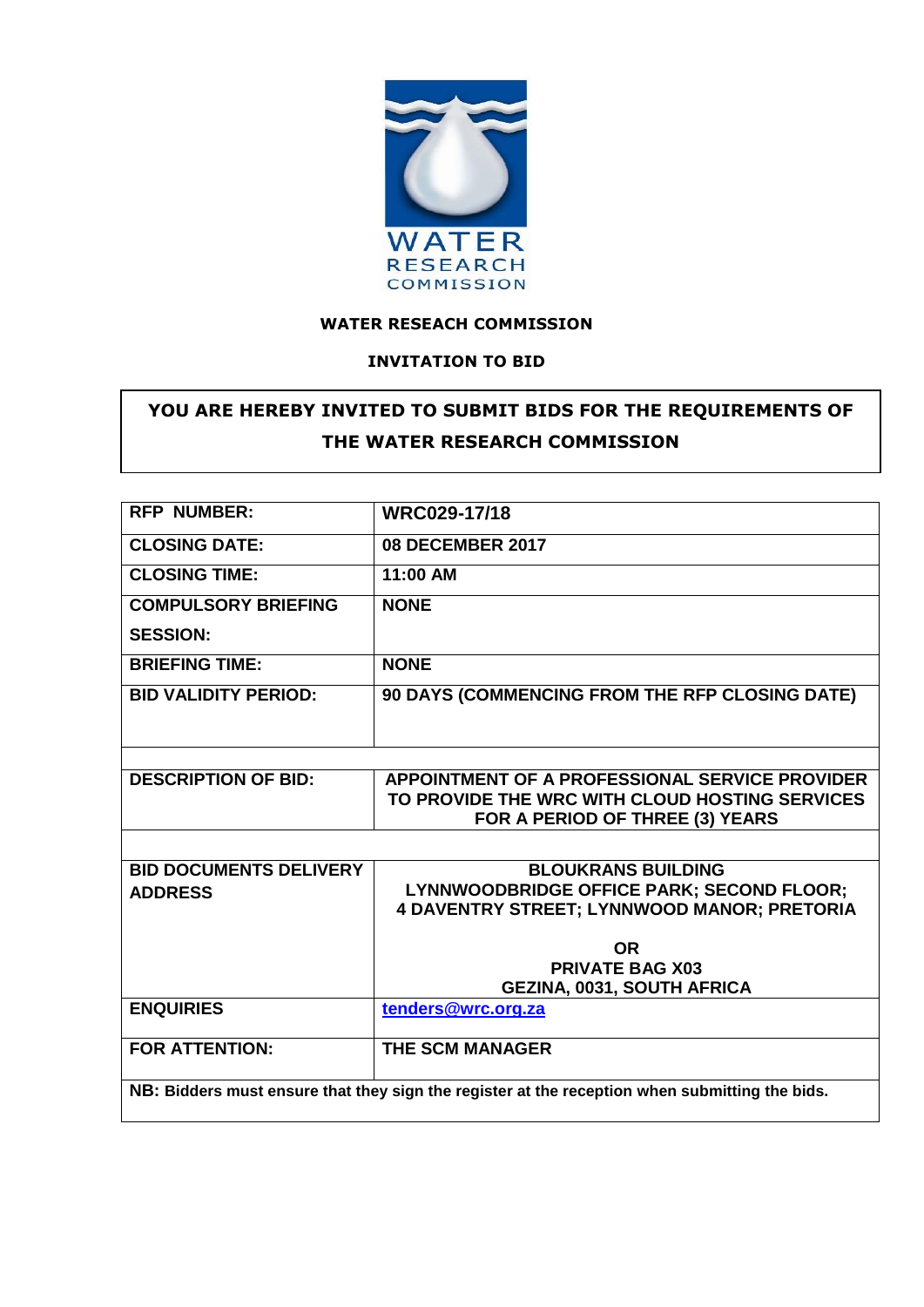#### **THE FOLLOWING PARTICULARS MUST BE FURNISHED (FAILURE TO DO SO SHALL RESULT IN YOUR BID BEING DISQUALIFIED)**

### **BIDDING STRUCTURE**

| Indicate the type of Bidding structure by marking with an 'X': |  |  |  |
|----------------------------------------------------------------|--|--|--|
| Individual bidder                                              |  |  |  |
| Joint venture                                                  |  |  |  |
| Consortium                                                     |  |  |  |
| Subcontractors                                                 |  |  |  |
| Other                                                          |  |  |  |

| If individual bidder, indicate the following: |  |
|-----------------------------------------------|--|
| Name of bidder                                |  |
| Registration number                           |  |
| VAT registration number                       |  |
| Contact person                                |  |
| Telephone number                              |  |
| Fax number                                    |  |
| E-mail address                                |  |
| Postal address                                |  |
| Physical address                              |  |

| If Joint Venture or Consortium, indicate the |  |
|----------------------------------------------|--|
| following:                                   |  |
| Name of prime contractor                     |  |
| Registration number                          |  |
| VAT registration number                      |  |
| Contact person                               |  |
| Telephone number                             |  |
| Fax number                                   |  |
| E-mail address                               |  |
| Postal address                               |  |
| Physical address                             |  |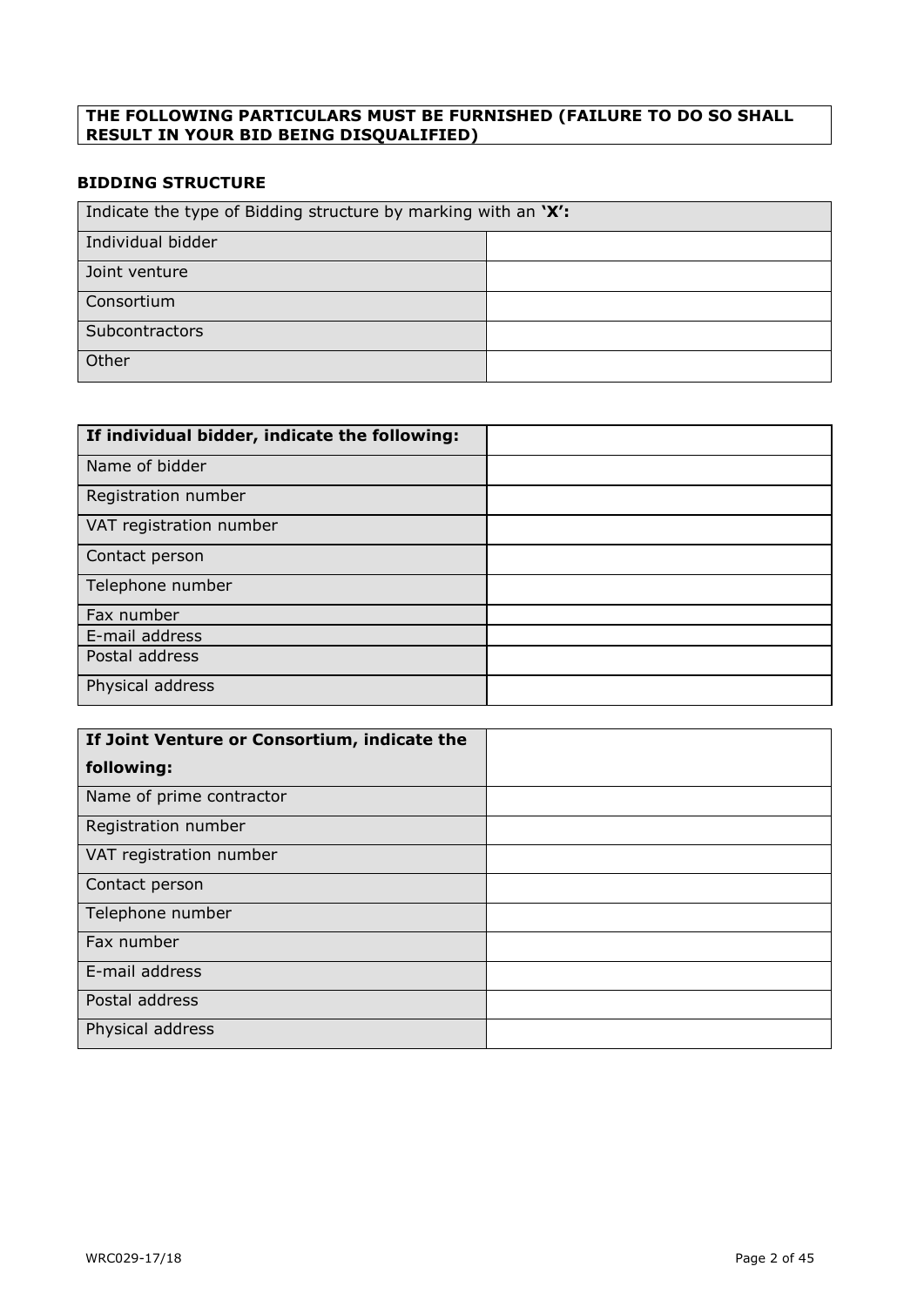| If using sub-contractors: |  |
|---------------------------|--|
| Name of prime contractor  |  |
| Registration number       |  |
| VAT registration number   |  |
| Contact person            |  |
| Telephone number          |  |
| Fax number                |  |
| E-mail address            |  |
| Postal address            |  |
| Physical address          |  |
|                           |  |

| If Joint Venture or Consortium, indicate the  |  |
|-----------------------------------------------|--|
| following: (to be completed for each partner) |  |
|                                               |  |
| Name of partners                              |  |
|                                               |  |
| Registration number                           |  |
| VAT registration number                       |  |
| Contact person                                |  |
| Telephone number                              |  |
| Fax number                                    |  |
| E-mail address                                |  |
| Postal address                                |  |
| Physical address                              |  |

| If using subcontractors:                  |  |
|-------------------------------------------|--|
| (to be completed for each sub-contractor) |  |
| Name of subcontractors:                   |  |
| Registration number                       |  |
| VAT registration number                   |  |
| Contact person                            |  |
| Telephone number                          |  |
| Fax number                                |  |
| E-mail address                            |  |
| Postal address                            |  |
| Physical address                          |  |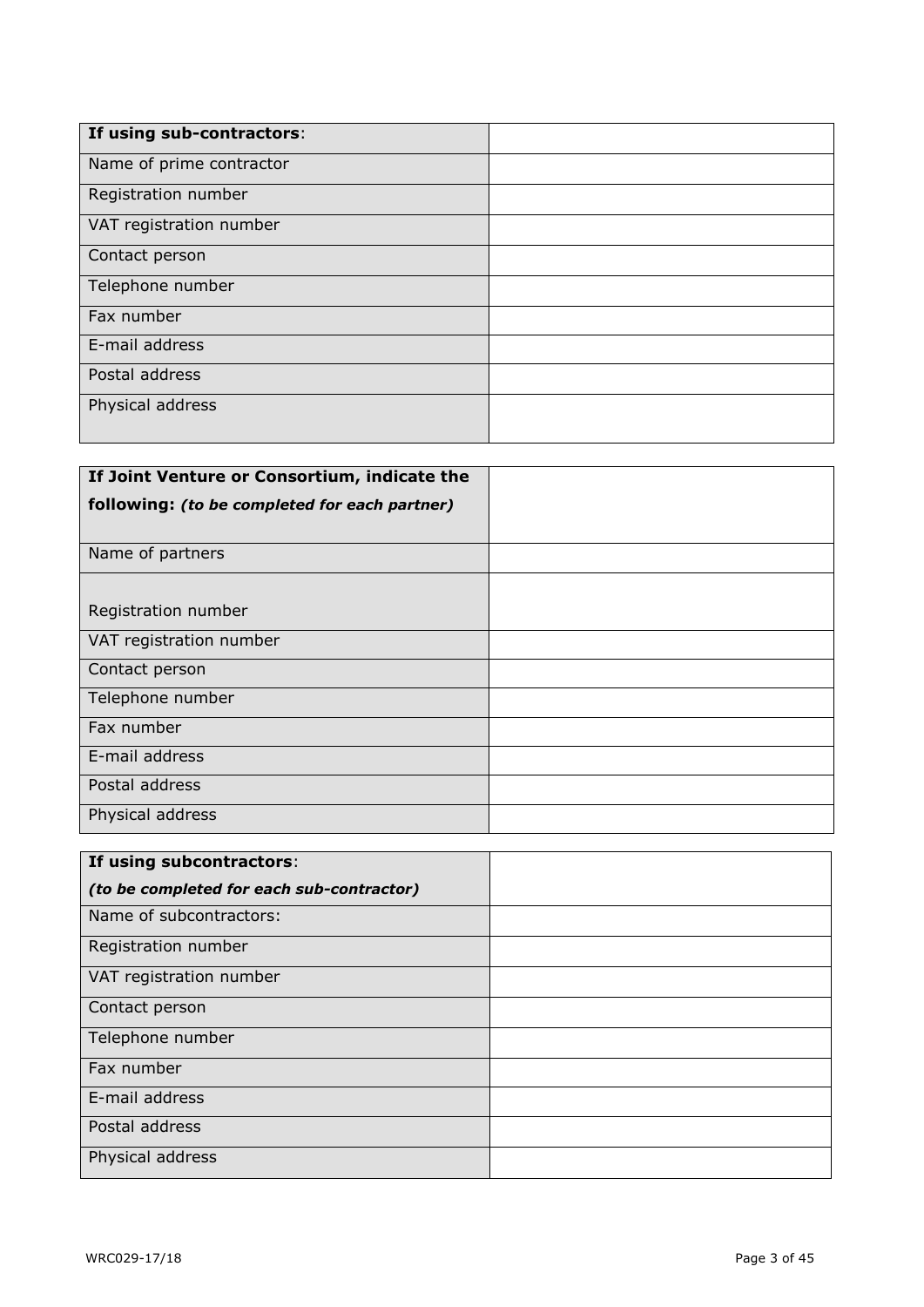#### **Checklist of compulsory documents to be submitted:**

#### *Please tick in the relevant block below*

| <b>YES</b> | <b>NO</b> |                                                                                                                                                   |
|------------|-----------|---------------------------------------------------------------------------------------------------------------------------------------------------|
|            |           | One original tender document (clearly marked as original, etc.)                                                                                   |
|            |           | Valid Current Tax Clearance certificate.                                                                                                          |
|            |           | Audited Past three years Annual financial statements with signed audit report in<br>case of a company.                                            |
|            |           | Past three years Annual financial statements prepared by an independent<br>accountant in case of a CC.                                            |
|            |           | Certified copies (Copy with original stamp) of your CIPC company registration<br>documents listing all members with percentages, in case of a CC. |
|            |           | Certified copies (Copy with original stamp) of all latest share certificates, in<br>case of a company.                                            |
|            |           | Shareholding breakdown per race, gender and percentage shareholding with<br>shareholders of the bidding company who are not individuals.          |
|            |           | List of references of past and present clients (Company name, department,<br>branch, contact person with office telephone number).                |
|            |           | Please ensure that the following documents are completed and signed where applicable:                                                             |
| <b>YES</b> | <b>NO</b> |                                                                                                                                                   |
|            |           | Completed Bid Conditions - Section 11 of this bid document                                                                                        |
|            |           | Completed Specifications $-$ Annex A of this bid document                                                                                         |

| Completed Price Schedule (with detailed breakdown) - Annex B of this bid |  |
|--------------------------------------------------------------------------|--|
| document                                                                 |  |

Declaration of Interest – **Annex D** of this bid document

|  |  |  |  | National Industrial Participation - <b>Annex E</b> of this bid document. |  |  |  |  |  |
|--|--|--|--|--------------------------------------------------------------------------|--|--|--|--|--|
|--|--|--|--|--------------------------------------------------------------------------|--|--|--|--|--|

Completed Economic Empowerment – **Annex F** of this bid document Completed Due Diligence

Declaration of Bidder's Past Supply Chain Practices – **Annex G** of this bid document

### **NB: Should all of these documents not be included, the bidder may be disqualified on the basis of non-compliance.**

**The same documents must be submitted for all other companies that are involved in the tender in case of a consortium.**

 $\Box$ 

 $\mathcal{L}^{\text{max}}$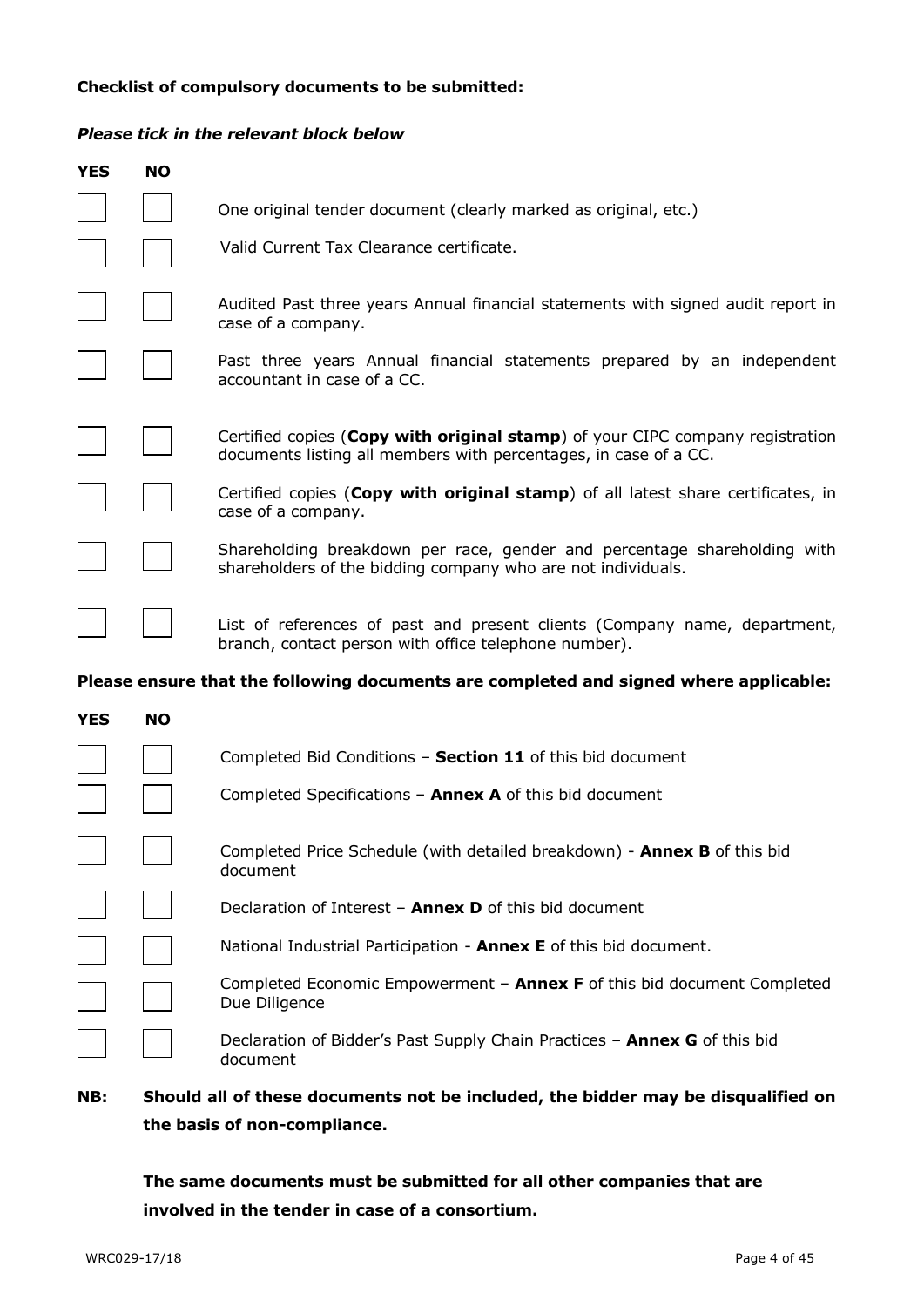| I CERTIFY THAT THE INFORMATION FURNISHED ON THIS FORM IS TRUE AND CORRECT.<br>I FURTHER ACCEPT THAT, IN ADDITION TO CANCELLATION OF A CONTRACT, ACTION<br>MAY BE TAKEN AGAINST ME SHOULD THIS DECLARATION PROVE TO BE FALSE. |
|------------------------------------------------------------------------------------------------------------------------------------------------------------------------------------------------------------------------------|
| <b>SIGNATURE OF BIDDER (duly authorised)</b>                                                                                                                                                                                 |
|                                                                                                                                                                                                                              |
| <b>DATE</b>                                                                                                                                                                                                                  |
|                                                                                                                                                                                                                              |
| <b>CAPACITY UNDER WHICH THIS BID IS SIGNED</b>                                                                                                                                                                               |
|                                                                                                                                                                                                                              |

ALL BIDS MUST BE SUBMITTED ON THE OFFICIAL FORMS.

THIS BID IS SUBJECT TO THE GENERAL CONDITIONS OF THE BID, THE GENERAL CONDITIONS OF CONTRACT (GCC) AND, IF APPLICABLE, ANY OTHER SPECIAL CONDITIONS OF CONTRACT.

Bidders should ensure that bids are delivered timeously to the correct address. If the bid is late, it will not be accepted for consideration.

The bid box is generally open 8 hours a day, 5 days a week.

ALL BIDS MUST BE SUBMITTED ON THE OFFICIAL FORMS – (NOT TO BE RE-TYPED)

THIS BID IS SUBJECT TO THE PREFERENTIAL PROCUREMENT POLICY FRAMEWORK ACT AND THE PREFERENTIAL PROCUREMENT REGULATIONS, 2011, THE GENERAL CONDITIONS OF CONTRACT (GCC) AND, IF APPLICABLE, ANY OTHER SPECIAL CONDITIONS OF CONTRACT

### THE FOLLOWING PARTICULARS MUST BE FURNISHED (FAILURE TO DO SO MAY RESULT IN YOUR BID BEING DISQUALIFIED)

| NAME OF BIDDER                                                                       |        |
|--------------------------------------------------------------------------------------|--------|
| POSTAL ADDRESS                                                                       |        |
| STREET ADDRESS                                                                       |        |
| <b>TELEPHONE NUMBER</b>                                                              |        |
| <b>CELLPHONE NUMBER</b>                                                              |        |
| <b>FACSIMILE NUMBER</b>                                                              |        |
| E-MAIL ADDRESS                                                                       |        |
| VAT REGISTRATION NUMBER                                                              |        |
| HAS AN ORIGINAL AND VALID TAX CLEARANCE CERTIFICATE BEEN SUBMITTED? (SBD 2)<br>or NO | YES.   |
| HAS A B-BBEE STATUS LEVEL VERIFICATION CERTIFICATE BEEN SUBMITTED? (SBD 6.1)<br>NO   | YES or |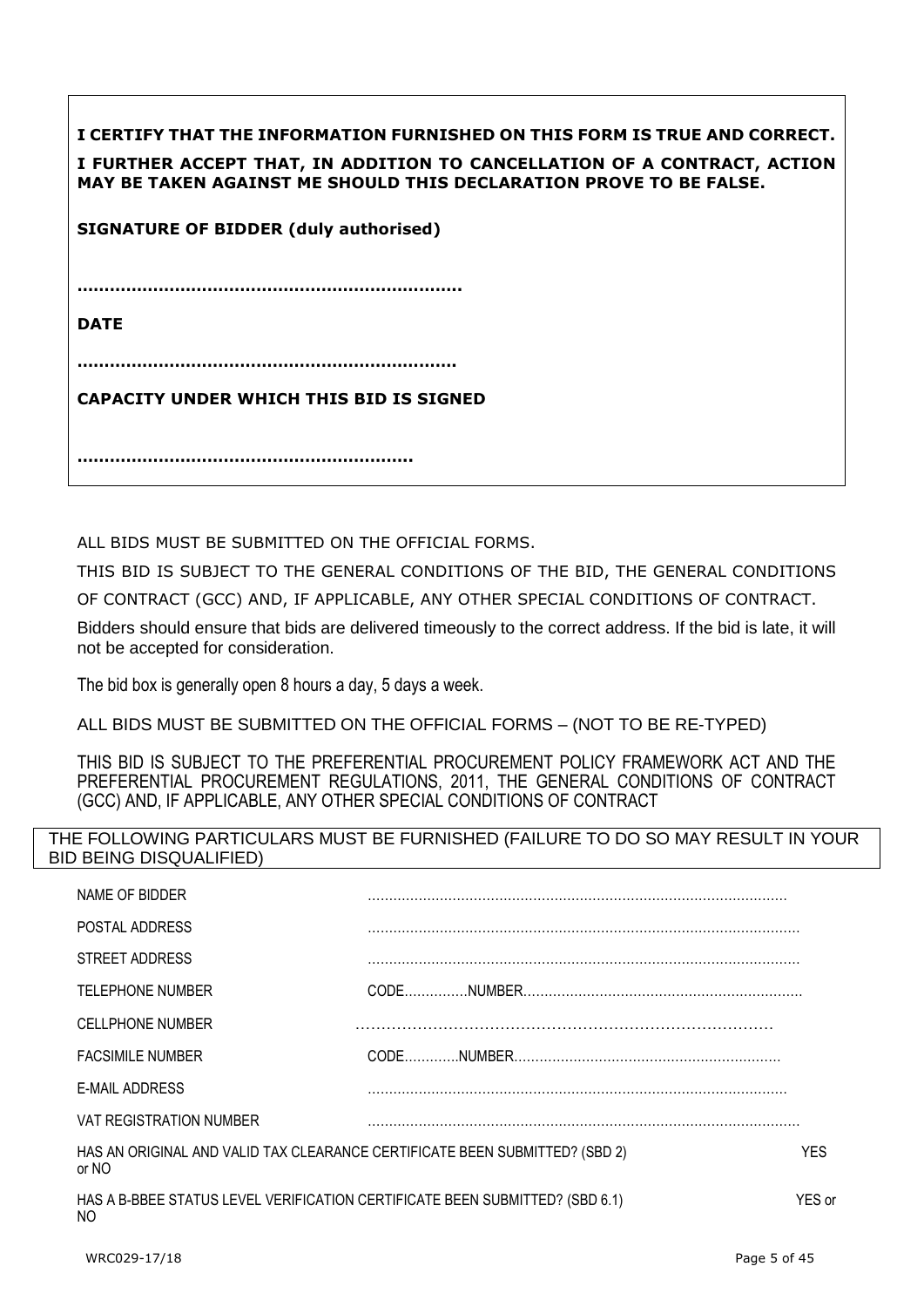| A REGISTERED AUDITOR.                  | A VERIFICATION AGENCY ACCREDITED BY THE SOUTH AFRICAN ACCREDITATION SYSTEM (SANAS); OR          |
|----------------------------------------|-------------------------------------------------------------------------------------------------|
| <b>ITICK APPLICABLE BOXI</b>           |                                                                                                 |
| FOR PREFERENCE POINTS FOR B-BBEE)      | (A B-BBEE STATUS LEVEL VERIFICATION CERTIFICATE MUST BE SUBMITTED IN ORDER TO QUALIFY           |
|                                        | ARE YOU THE ACCREDITED REPRESENTATIVE IN SOUTH AFRICA FOR THE GOODS / SERVICES / WORKS OFFERED? |
| SIGNATURE OF BIDDER                    | YES or NO [IF YES ENCLOSE PROOF]                                                                |
| DATE                                   |                                                                                                 |
| CAPACITY UNDER WHICH THIS BID IS SINED |                                                                                                 |
|                                        |                                                                                                 |

#### **ANY ENQUIRIES REGARDING THE BIDDING PROCEDURE MAY BE DIRECTED TO:**

 $\_$  , and the set of the set of the set of the set of the set of the set of the set of the set of the set of the set of the set of the set of the set of the set of the set of the set of the set of the set of the set of th

| Department:            | Supply Chain Management |
|------------------------|-------------------------|
| <b>Contact Person:</b> | The SCM Manager         |
| Tel:                   | 012 761 9300            |
| E-mail address:        | tenders@wrc.org.za      |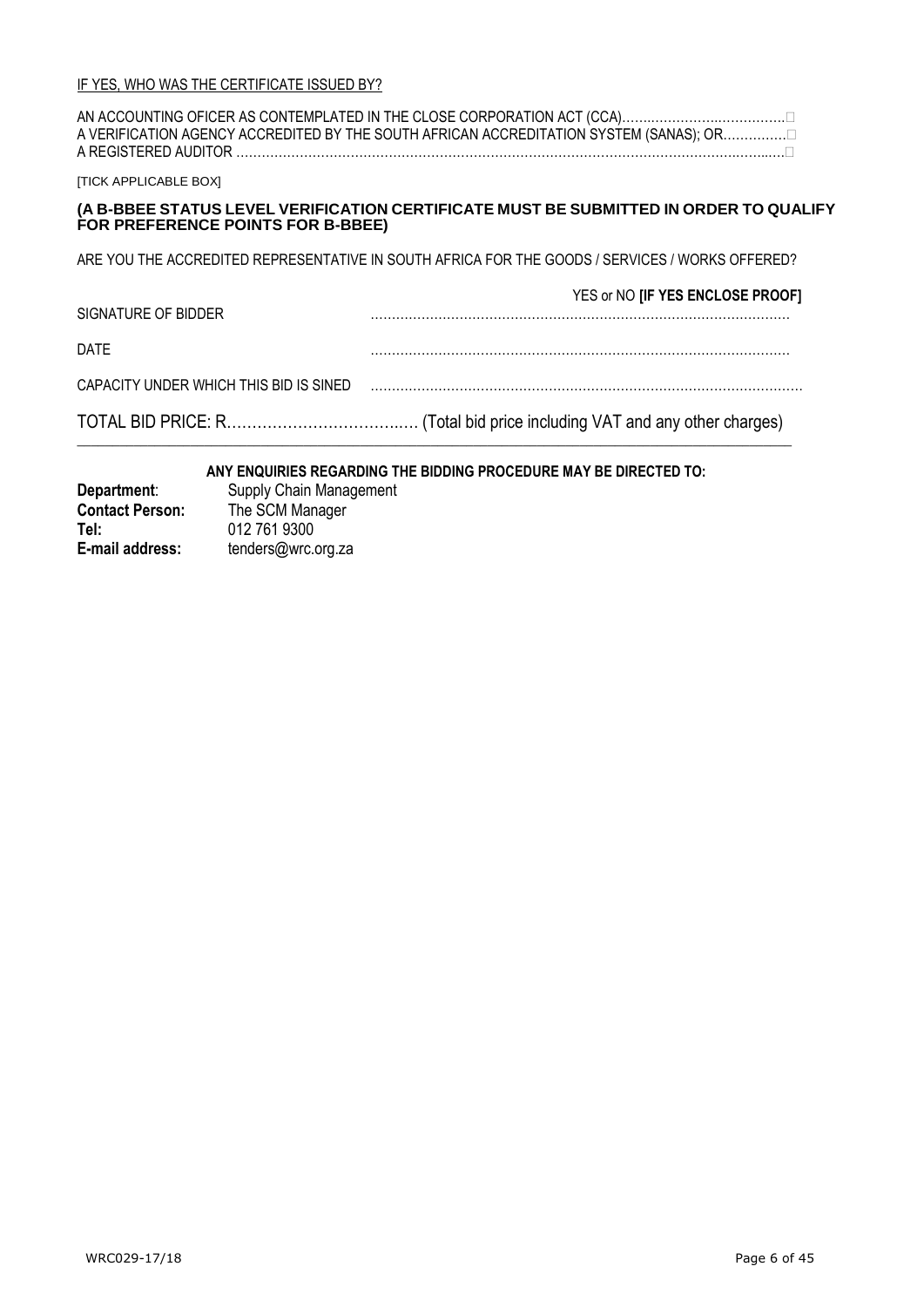# **CONDITIONS AND UNDERTAKINGS BY BIDDER**

- 1.1 **The Bid forms should not be retyped or redrafted but photocopies may be prepared and used.** However, only documents with the original signature in black ink shall be accepted. Additional offers against any item should be made on a photocopy of the page in question.
- 1.1.1 Black ink should be used when completing Bid documents.
- 1.1.2 Bidders should check the numbers of the pages to satisfy themselves that none is missing or duplicated. WRC will accept NO liability in regard to anything arising from the fact that pages are missing or duplicated.
- 1.2 I/We hereby Bid to supply all or any of the supplies and/or to procure all or any of the services described in the attached documents to WRC on the terms and conditions and in accordance with the specifications stipulated in the Bid documents (and which shall be taken as part of, and incorporated into, this Bid) at the prices inserted therein.
- 1.3 I/We agree that -
- 1.3.1 The offer herein shall remain binding upon me/us and open for acceptance by WRC during the validity period indicated and calculated from the closing hour and date of the Bid;
- 1.3.2 the laws of the Republic of South Africa shall govern the contract created by the acceptance of my/our Bid and that I/we choose domicilium citandi et executandi in the Republic as indicated below; and

#### **1.4 NB: BIDDERS TERMS AND CONDITIONS ARE NOT ACCEPTABLE.**

- 1.5 I/We furthermore confirm that I/we have satisfied myself/ourselves as to the correctness and validity of my/our Bid that the price(s) and rate(s) quoted cover all the work/item(s) specified in the Bid documents and that the price(s) and rate(s) cover all my/our obligations under a resulting contract and that I/we accept that any mistakes regarding price(s) and calculations will be at my/our risk.
- 1.6 I/We hereby accept full responsibility for the proper execution and fulfilment of all obligations and conditions devolving on me/us under this Bid as the Principal(s) liable for the due fulfilment of this contract.

| Signature(s) of Bidder or assignee(s)                                                              | Date |
|----------------------------------------------------------------------------------------------------|------|
| Name of signing person (in block letters)                                                          |      |
| Capacity                                                                                           |      |
| Are you duly authorized to sign this bid?                                                          |      |
| Name of Bidder [company name] (in block<br>letters)                                                |      |
| Postal address (in block letters)                                                                  |      |
| Domicilium citandi et executandi in the RSA (full street address of this place) (in block letters) |      |
|                                                                                                    |      |
|                                                                                                    |      |
|                                                                                                    |      |
|                                                                                                    |      |
|                                                                                                    |      |
| Cell Number:                                                                                       |      |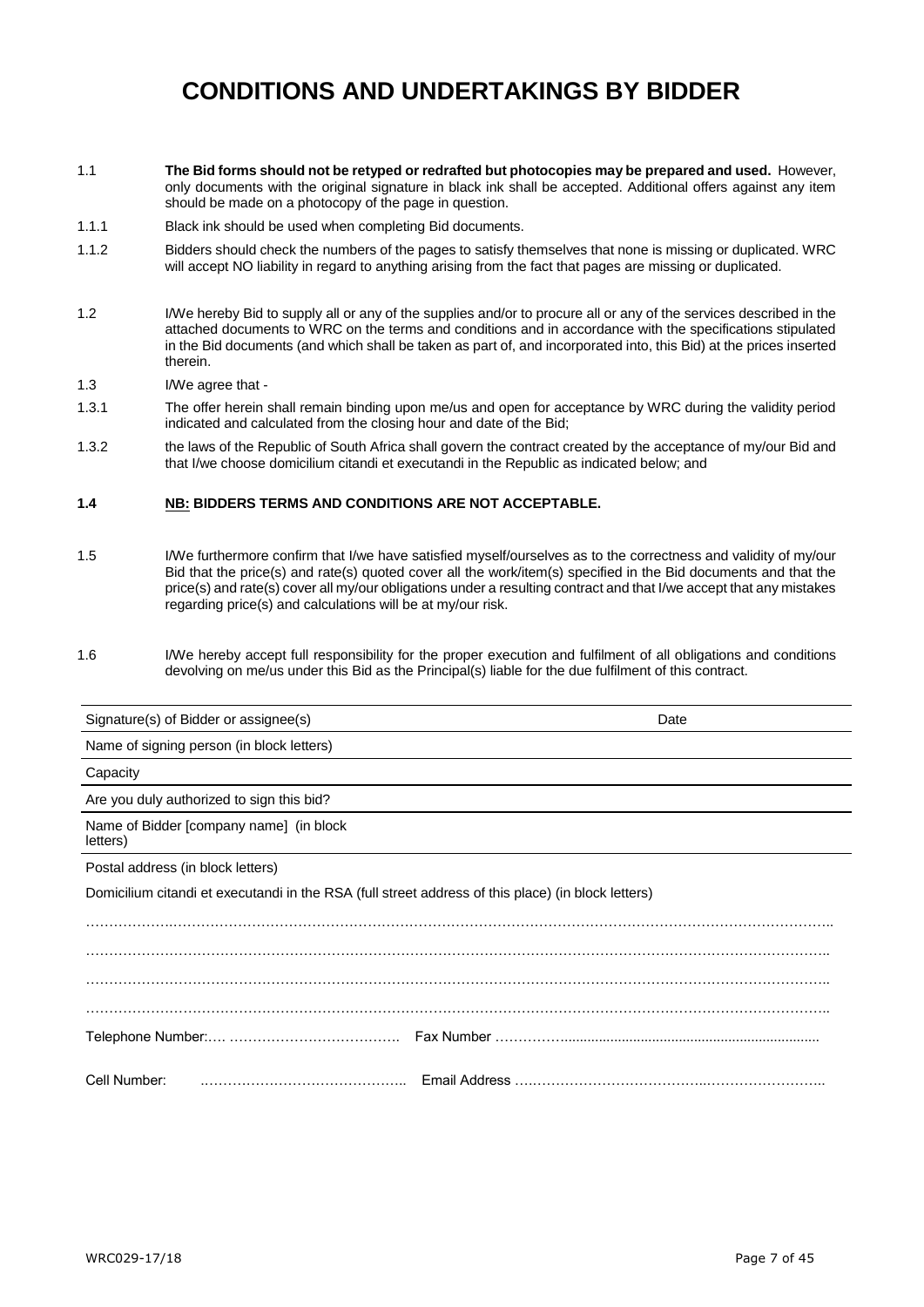# **INSTRUCTIONS TO BIDDER**

#### **1 Confidential information disclosure notice**

- 1.1 This document may contain confidential information that is the property of Water Research Commission (WRC).
- 1.2 No part of the contents may be used, copied, disclosed or conveyed in whole or in part to any party in any manner whatsoever other than for preparing a proposal in response to this Bid, without prior written permission from WRC.
- 1.3 All copyright and Intellectual Property herein vests with WRC.

#### **2 Introduction**

#### 2.1 **Purpose**

2.1.1 The purpose of this Request for Bid (RFP) is an invitation to potential suppliers (hereinafter referred to as "Bidders") to submit Bids for the items/products/solutions as detailed under Annex A: Technical/solution specification.

#### 2.2 **Objectives**

- 2.2.1 The following objectives must be achieved with the implementation of the above required solution:
- 2.2.1.1 Based on the Bids submitted and the outcome of the evaluation process according to the set evaluation criteria, WRC intends to select a preferred bidder/s with the view of concluding a service level agreement (SLA) where applicable with such successful bidder. The Bid shall be evaluated in terms of the PPPFA (80/20).

#### 2.3 **Queries**

2.3.1 Should it be necessary for a bidder to obtain clarity on any matter arising from or referred to in this RFP document, please refer queries, in writing, to the contact person(s) listed below. Under no circumstances may any other employee within WRC be approached for any information. Any such action may result to disqualification of a response submitted in response to the RFP. WRC reserves the right to place responses to such queries on the website.

| <b>Name</b> | <b>Type of Query</b> | <b>Email address</b> |
|-------------|----------------------|----------------------|
| SCM Manager | <b>Bid Queries</b>   | tenders@wrc.org.za   |

Enquiries should reference specific paragraph numbers, where appropriate.

All questions/enquiries must be forwarded in writing not later than **4 December 2017 at 11h00**. Questions/enquiries received after **11h00** on **4 December 2017** will not be considered.

*Bidders are not allowed to contact any other* **WRC** *staff in the context of this tender other that the indicated official under 2.3.1.*

#### 2.4 **Bid Documents**

- 2.4.1 Bids must be **hand delivered or (if couriered) reach** to **WRC** by no later than **11h00 on 08 December 2017**.
- 2.4.2 Bid documents must contain **one original document**, **initialled on each page**, and **signed where required**. (Two separate envelopes: one for financials (Pricing) and the other for Technical document).

#### **3 General rules and instructions**

#### 3.1 **Confidentiality**

3.1.1 The information contained in this document is of a confidential nature, and must only be used for purposes of responding to this RFP. This confidentiality clause extends to Bidder partners and/or implementation agents, whom the Bidder may decide to involve in preparing a response to this RFP.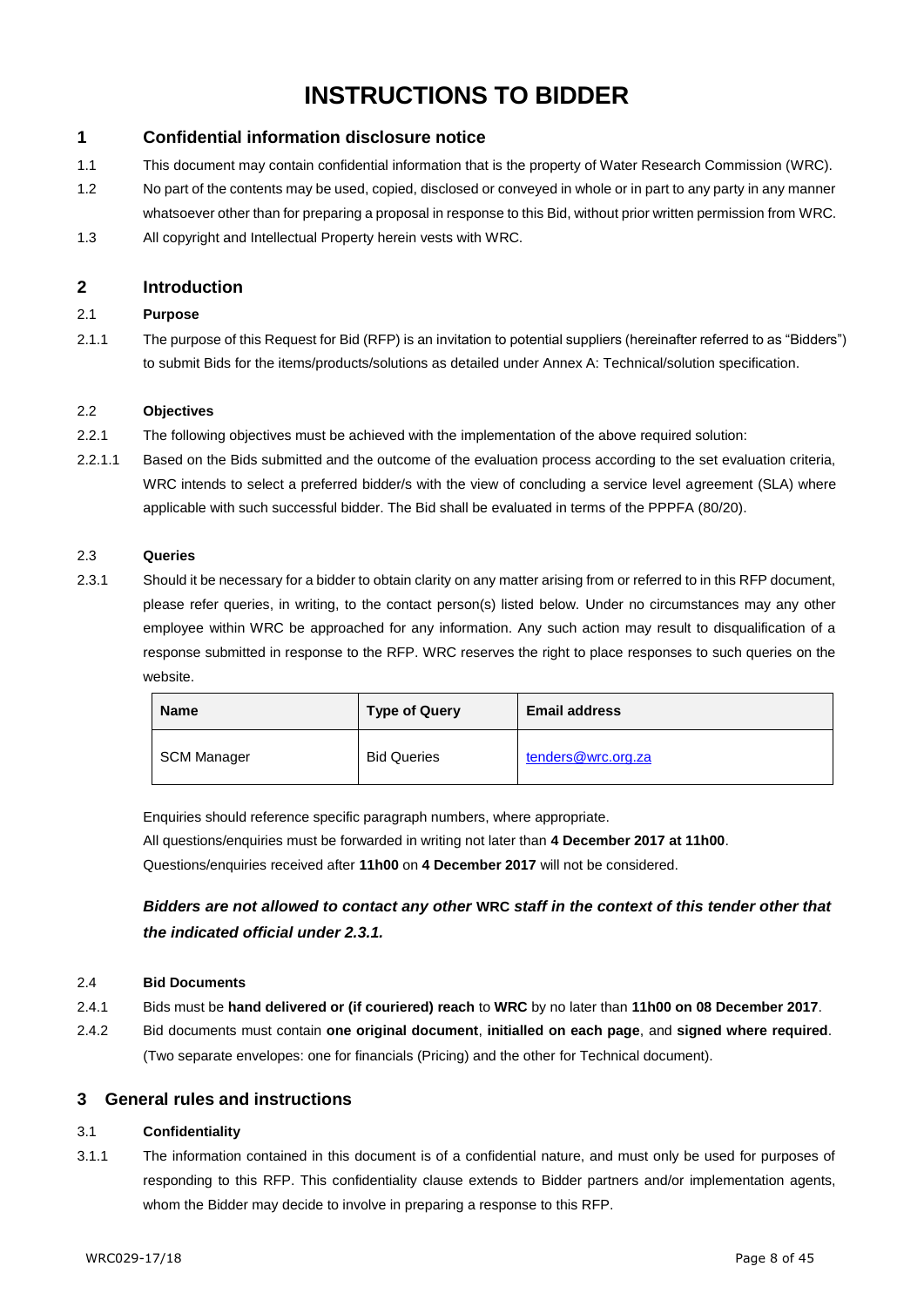- 3.1.2 For purposes of this process, the term "Confidential Information" shall include all technical and business information, including, without limiting the generality of the foregoing, all secret knowledge and information (including any and all financial, commercial, market, technical, functional and scientific information, and information relating to a party's strategic objectives and planning and its past, present and future research and development), technical, functional and scientific requirements and specifications, data concerning business relationships, demonstrations, processes, machinery, know-how, architectural information, information contained in a party's software and associated material and documentation, plans, designs and drawings and all material of whatever description, whether subject to or protected by copyright, patent or trademark, registered or unregistered, or otherwise disclosed or communicated before or after the date of this process.
- 3.1.3 The receiving party shall not, during the period of validity of this process, or at any time thereafter, use or disclose, directly or indirectly, the confidential information of WRC (even if received before the date of this process) to any person whether in the employment of the receiving party or not, who does not take part in the performance of this process.
- 3.1.4 The receiving party shall take all such steps as may be reasonably necessary to prevent WRC's confidential information coming into the possession of unauthorised third parties. In protecting the receiving party's confidential information, WRC shall use the same degree of care, which does not amount to less than a reasonable degree of care, to prevent the unauthorised use or disclosure of the confidential information as the receiving party uses to protect its own confidential information.
- 3.1.5 Any documentation, software or records relating to confidential information of WRC, which comes into the possession of the receiving party during the period of validity of this process or at any time thereafter or which has so come into its possession before the period of validity of this process:
- 3.1.5.1 Shall be deemed to form part of the confidential information of WRC;
- 3.1.5.2 Shall be deemed to be the property of WRC;
- 3.1.5.3 shall not be copied, reproduced, published or circulated by the receiving party unless and to the extent that such copying is necessary for the performance of this process and all other processes as contemplated in; and
- 3.1.5.4 Shall be surrendered to WRC on demand, and in any event on the termination of the investigations and negotiations, and the receiving party shall not retain any extracts.

#### 3.2 **News and press releases**

3.2.1 Bidders or their agents shall not make any news releases concerning this RFP or the awarding of the same or any resulting agreement(s) without the consent of, and then only in co-ordination with WRC.

#### **3.3 Precedence of documents**

- 3.3.1 This RFP consists of a number of sections (see list). Where there is a contradiction in terms between the clauses, phrases, words, stipulations or terms and herein referred to generally as stipulations in this RFP and the stipulations in any other document attached hereto, or the RFP submitted hereto, the relevant stipulations in this RFP shall take precedence.
- 3.3.2 Where this RFP is silent on any matter, the relevant stipulations addressing such matter and which appears in the PPPFA shall take precedence. Bidders shall refrain from incorporating any additional stipulations in its proposal submitted in terms hereof other than in the form of a clearly marked recommendation that WRC may in its sole discretion elect to import or to ignore. Any such inclusion shall not be used for any purpose of interpretation unless it has been so imported or acknowledged by WRC.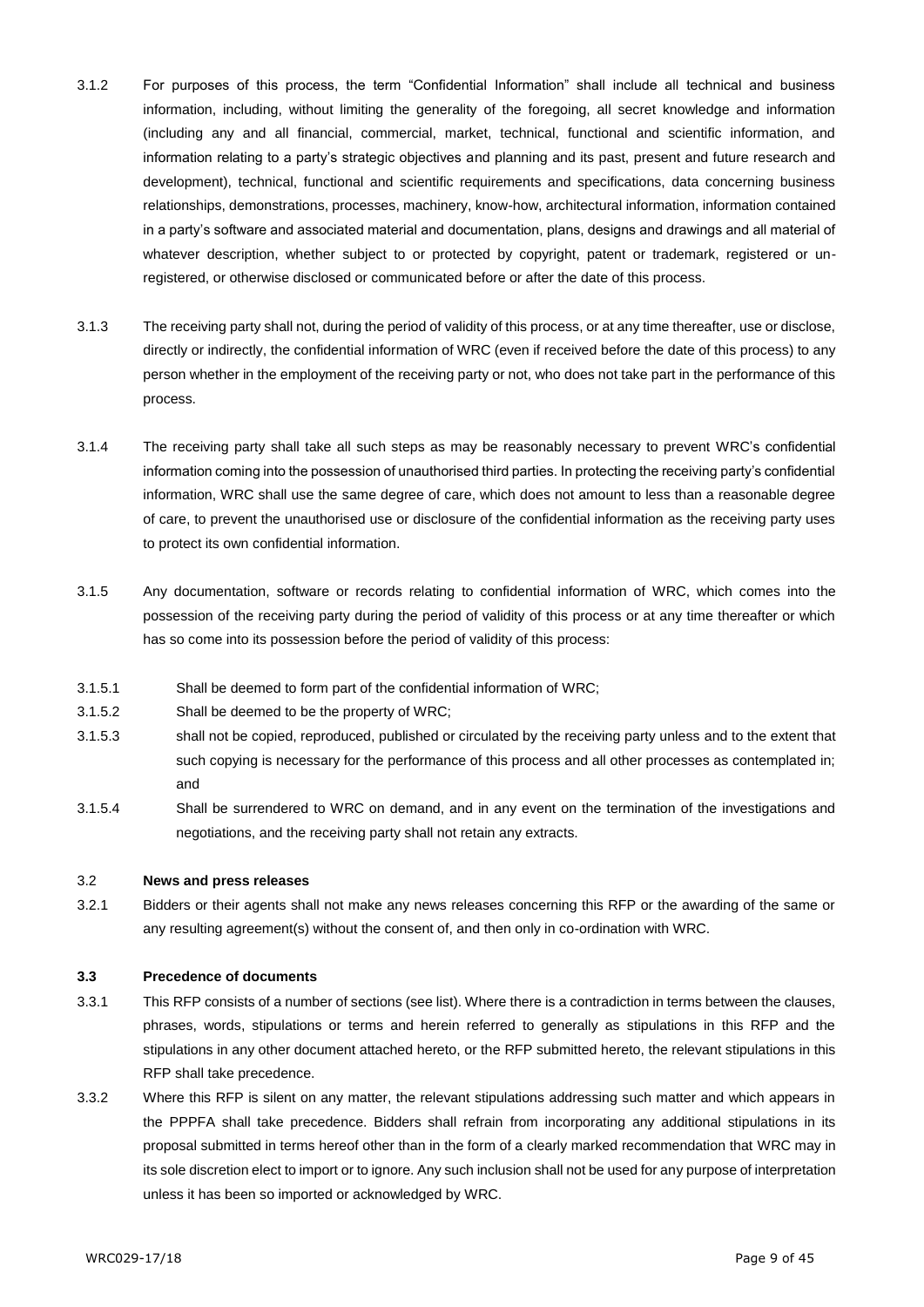3.3.3 It is acknowledged that all stipulations in the PPPFA are not equally applicable to all matters addressed in this RFP. It however remains the exclusive domain and election of WRC as to which of these stipulations are applicable and to what extent. Bidders are hereby acknowledging that the decision of the WRC in this regard is final and binding. The onus to enquire and obtain clarity in this regard rests with the vendor(s). The vendor(s) shall take care to restrict its enquiries in this regard to the most reasonable interpretations required to ensure the necessary consensus.

#### **3.4 Preferential Procurement Reform**

- 3.4.1 WRC supports Black Economic Empowerment as an essential ingredient of its business. In accordance with government policy, WRC insists that the private sector demonstrates its commitment and track record to Black Economic Empowerment in the areas of ownership (shareholding), skills transfer, employment equity and procurement practices (SMME Development) etc.
- 3.4.2 WRC shall apply the principles of the Preferential Procurement Policy Framework Act, (Act No. 5 of 2000) with its Preferential Procurement Regulation 2011 to this proposal.
- 3.4.3 Bidders shall complete the preference certificate attached to this proposal. In the case of a consortium and subcontractors, the preference certificate must be completed for each legal entity (Annex C).

#### 3.5 **Security clearances**

3.5.1 Employees and subcontractors of the Bidders **may** be required to be in possession of valid security clearances to the level determined by NIA or/or WRC commensurate with the nature of the project activities they are involved in. The cost of obtaining suitable clearances is for the account of the bidders. The Bidders shall supply and maintain a list of personnel involved on the project indicating their clearance status.

#### 3.6 **Occupational Injuries and Diseases Act 13 of 1993**

3.6.1 The Bidder warrants that all its employees (including the employees of any sub-contractor that may be appointed) are covered in terms of the Compensation for Occupational Injuries and Diseases Act 13 of 1993 ("COIDA") and that the cover shall remain in force for the duration of the adjudication of this bid and/ or subsequent agreement. WRC reserves the right to request the Bidder to submit documentary proof of the Bidder's registration and "good standing" with the Compensation Fund, or similar proof acceptable to WRC.

#### **3.7 Instructions for submitting a proposal**

- 3.7.1 One (1) original hard copy of the Bid shall be submitted on the date of closure of the Bid.
- 3.7.1.1 The original copy must be signed in black ink by an authorised employee, agent or representative of the bidder and each and every page of the proposal shall contain the initials of same signatories.
- 3.7.2 Bidders shall submit proposal responses in accordance with the prescribed manner of submissions as specified above.
- 3.7.3 Bid must be submitted in a prescribed response format herewith reflected as **Response Format**, and be sealed in an envelope. The envelope must be marked clearly (on the outside) with the Bid Number and be addressed to **The SCM Manager.**
- 3.7.4 Bid must be submitted on or before **08 December not later than 11h00.** The bids must be dropped in the tender box at the **Bloukrans building Lynnwood bridge Office Park; Second floor;**

#### **4 Daventry street; Lynnwood manor; Pretoria**

WRC receives a lot of correspondence on a daily basis. Bidders are therefore urged to ensure that they clearly mark their bids with the Bid Number; register their bids and sign the register that will be provided at the reception. Failure to sign the register will lead to the bid being disqualified. Failure to submitted sealed bids could result to disqualification of bids. The onus is on the bidder to ensure that their bids get registered in the bids received register. Bidders must advise their courier companies of this instruction.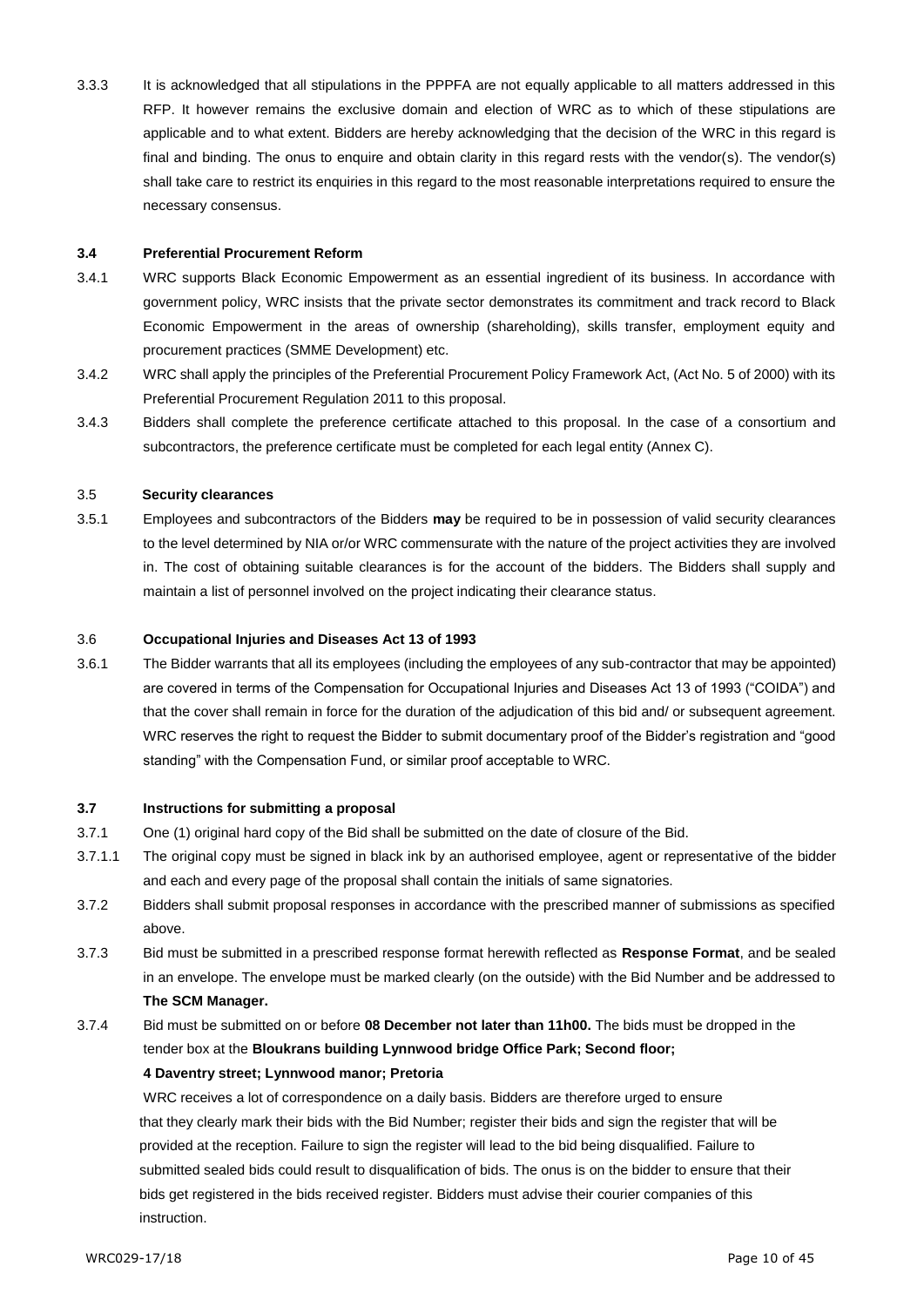- 3.7.5 All Bids in this regard shall only be accepted if they have been registered on the bids received register before or on the closing date and stipulated time.
- 3.7.6 Bids received after the time stipulated shall not be considered.
- 3.7.7 Bid responses sent by courier must reach this office at least **36 hours** before the closing date to be registered on the bids received register. Failure to comply with this requirement shall result in your proposal being treated as a "late proposal" and shall not be entertained. Such proposal shall be returned to the respective Bidders.

3.7.8 **No proposal shall be accepted by WRC if submitted in any manner other than as prescribed above.**

#### **4 Reasons for disqualification**

- 4.1 WRC reserves the right to disqualify any bidder which does any one or more of the following, and such disqualification may take place without prior notice to the offending bidder, however the bidder shall be notified in writing of such disqualification:
- 4.1.2 Bidders who do not submit a valid and original Tax Clearance Certificate on the closing date and time of the bid;
- 4.1.3 Bidders who submitted incomplete information and documentation according to the requirements of this RFP;
- 4.1.4 Bidders who submitted information that is fraudulent, factually untrue or inaccurate, for example memberships that do not exist, BEE credentials, experience, etc.;
- 4.1.5 Bidders who received information not available to other bidders through fraudulent means;
- 4.1.6 Bidders who do not comply with *mandatory requirements* as stipulated in this RFP.
- 4.1.7 Bidders who made false declarations on the Standard Bidding Documents, or misrepresent facts; and/or
- 4.1.8 Bidders who are listed on the National Treasury's database of restricted suppliers

#### **5 Closing of Bid**

- 5.1 There shall be **no public opening** of the Bid received. There shall be no discussions with any enterprise until evaluation of the proposal has been complete. Any subsequent discussions shall be at the discretion of WRC. Unless specifically provided for in the proposal document, bids submitted by means of telegram, telex, facsimile or similar means shall not be considered.
- 5.2 No Bids from any bidder with offices within the RSA shall be accepted if sent via the Internet or e-mail. However Bids from international bidders with no office or representation in the RSA shall be accepted if received via the Internet or e-mail before the closing date and time.
- 5.2.1 Such Bids shall not be made available for evaluation until the original signed documentation is received within three (3) working days after the closing date, otherwise the proposal shall be disqualified. International bidders must submit proof that they do not have any offices or representation in South Africa.

#### **6 Bid preparation**

- 6.1 All additions to the proposal documents i.e. annexes, supporting documentation pamphlets, photographs, technical specifications and other support documentation covering the solution offered etc. shall be neatly bound as part of the schedule concerned.
- 6.2 All responses regarding questions posed in the annexes attached herewith shall be answered in accordance with the prescribed **RFP Response Format**.

#### **7 Oral presentations and briefing sessions**

7.1 Bidders who submit Bids in response to this RFP may be required to give an oral presentation, which may include, but is not limited to, an equipment/service demonstration of their proposal to WRC. This provides an opportunity for the vendor to clarify or elaborate on the proposal. This is a fact finding and explanation session only and does not include negotiation. WRC shall schedule the time and location of these presentations. Oral presentations are an option of WRC and may or may not be conducted.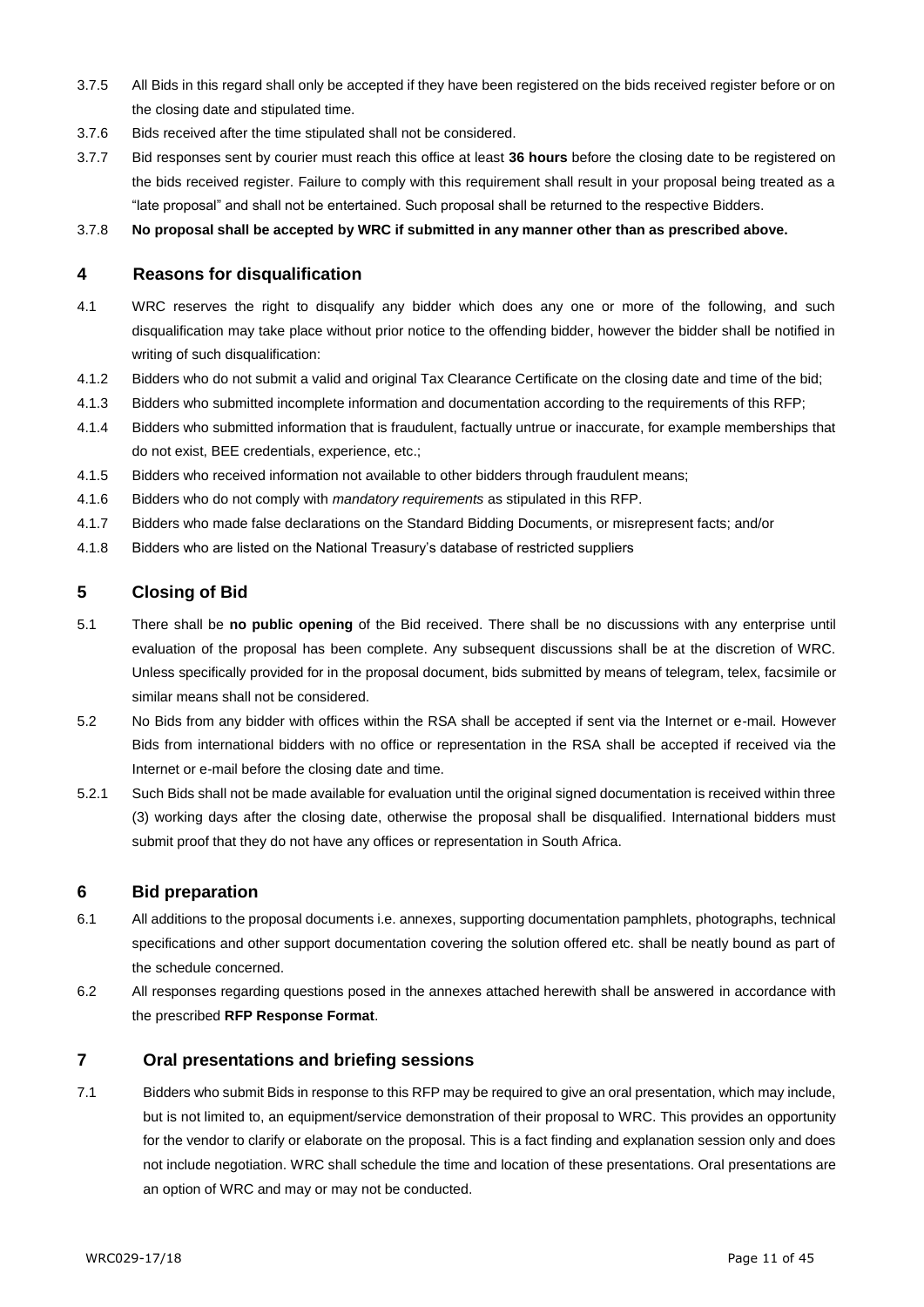### **8 Evaluation Criteria for BEE**

- 8.1 Points awarded for B-BBEE Status Level of Contribution
- 8.2 The value of this bid is estimated to exceed R 500 000 (all applicable taxes included) and therefore the 80/20 system shall be applicable.
- 8.3 In terms of Regulation 5 (2) and 6 (2) of the Preferential Procurement Regulations, preference points must be awarded to a bidder for attaining the B-BBEE status level of contribution in accordance with the table below:
- 8.4 Preference points for this bid shall be awarded for:
	- (a) Price; and
	- (b) B-BBEE Status Level of Contribution.

| <b>B-BBEE Status Level of</b><br><b>Contributor</b> | <b>Number of points</b><br>(80/20 system) |
|-----------------------------------------------------|-------------------------------------------|
| 1                                                   | 20                                        |
| 2                                                   | 18                                        |
| 3                                                   | 14                                        |
| $\overline{4}$                                      | 12                                        |
| 5                                                   | 8                                         |
| 6                                                   | 6                                         |
| 7                                                   | 4                                         |
| 8                                                   | 2                                         |
| Non-compliant contributor                           | O                                         |

- 8.5 Bidders who qualify as EMEs in terms of the B-BBEE Act must submit a certificate issued by an Accounting Officer as contemplated in the CCA or a Verification Agency accredited by SANAS or a Registered Auditor. Registered auditors do not need to meet the prerequisite for IRBA's approval for the purpose of conducting verification and issuing EMEs with B-BBEE Status Level Certificates.
- 8.6 Bidders other than EMEs must submit their original and valid B-BBEE status level verification certificate or a certified copy thereof, substantiating their B-BBEE rating issued by a Registered Auditor approved by IRBA or a Verification Agency accredited by SANAS.
- 8.7 A trust, consortium or joint venture, will qualify for points for their B-BBEE status level as a legal entity, provided that the entity submits their B-BBEE status level certificate.
- 8.8 A trust, consortium or joint venture will qualify for points for their B-BBEE status level as an unincorporated entity, provided that the entity submits their consolidated B-BBEE scorecard as if they were a group structure and that such a consolidated B-BBEE scorecard is prepared for every separate bid.
- 8.9 Tertiary institutions and public entities will be required to submit their B-BBEE status level certificates in terms of the specialized scorecard contained in the B-BBEE Codes of Good Practice.
- 8.10 A person will not be awarded points for B-BBEE status level if it is indicated in the bid documents that such a bidder intends sub-contracting more than 25% of the value of the contract to any other enterprise that does not qualify for at least the points that such a bidder qualifies for, unless the intended sub-contractor is an EME that has the capability and ability to execute the sub-contract.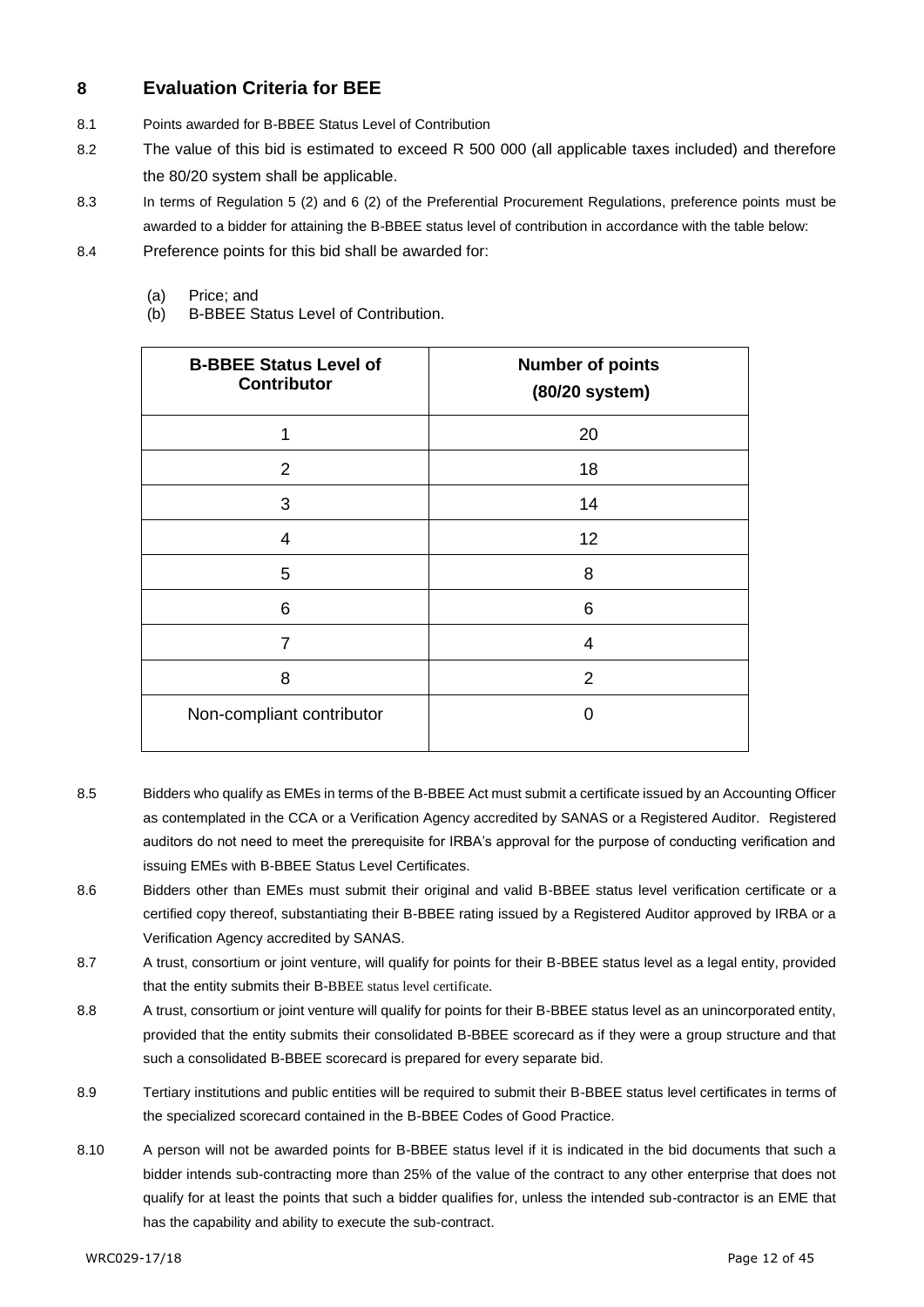8.11 A person awarded a contract may not sub-contract more than 25% of the value of the contract to any other enterprise that does not have an equal or higher B-BBEE status level than the person concerned, unless the contract is sub-contracted to an EME that has the capability and ability to execute the sub-contract.

### **9 Evaluation criteria and methodology**

#### 9.1 **Functional evaluation criteria**

"Functionality" means the measurement according to predetermined norms of a service or commodity designed to be practical and useful, working or operating, taking into account quality, reliability, viability and durability of a service or commodity.

The need to invite and evaluate bids on the basis of functionality depends on the nature of the required commodity or service.

When inviting bids, WRC indicates: -

- (i) Whether the bids will be evaluated on functionality;
- (ii) The evaluation criteria for measuring functionality;
- (iii) The weight of each criterion; and
- (iv) The applicable values as well as the minimum threshold for functionality

#### **FUNCTIONAL / TECHNICAL EVALUATION CRITERIA**

This will bid will not be evaluated on Functionality only Price and Preference evaluation will apply.

#### 9.2 **Price and preference evaluation criteria**

Subsequent to the eligibility screening phase, the second phase of evaluation of the Bids shall be based on the **80/20** PPPFA principle and the points for evaluation criteria are as follows:

| Price points            | 80         |
|-------------------------|------------|
| Preferential points/BEE | 20         |
| <b>Total</b>            | 100 points |

All Bid received shall be evaluated by a panel using the preference points system as stipulated in the Preferential Procurement Regulations.

SBD 1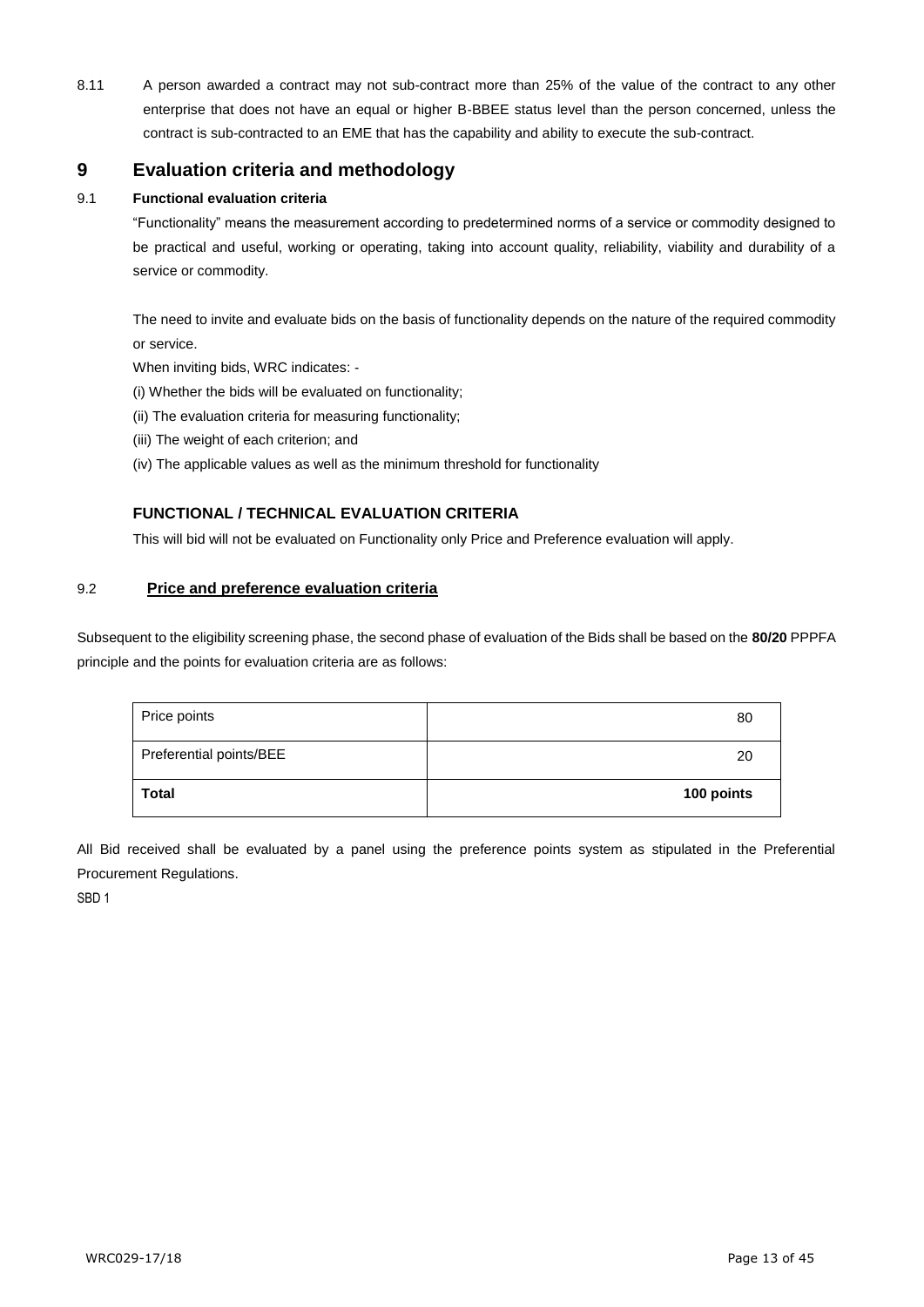# **1. BIDDING CONDITIONS**

- 2.1 Bidders shall provide full and accurate answers to all (including mandatory) questions posed in this document, and, are required to explicitly state either "Comply" or "Not Comply" or "Partial" (with a  $\sqrt{$ )" regarding compliance with the requirements. Where necessary, the bidder shall substantiate their response to a specific question.
- 2.2 A " $\sqrt{$ " under "Comply" will be interpreted as full compliance/acceptance to the applicable paragraph. A " $\sqrt{$ " under "Comply" will be interpreted that the Bidder/s has/have read and understood the paragraph, but the bidder does **not accept** the content of the applicable paragraph. A **""** under "Partial" will be interpreted and evaluated objectively against explanations and supporting documentation accordingly.

**NOTE:If PARTIAL is indicated as the level of compliance and NO supporting documentation is provided that clearly clarifies the Bidder/s position, the paragraph will be evaluated as "Non Comply". It is mandatory for the bidders to comply with the following bid conditions.**

2.3 The following bid conditions will govern the contract between the WRC and the successful bidder:

| Requirement                                                       | <b>ACCEPT</b> | <b>NOT ACCEPT</b> |
|-------------------------------------------------------------------|---------------|-------------------|
| 2.3.1                                                             |               |                   |
| Bidders are invited to offer the Services in accordance with the  |               |                   |
| attached Specifications and the conditions<br>within<br>this      |               |                   |
| document.                                                         |               |                   |
| 2.3.2                                                             |               |                   |
| The successful Bidder/s will be contracted to procure the         |               |                   |
| Services for a period to be agreed after which WRC reserves       |               |                   |
| the right to review and extend the contract for further period/s  |               |                   |
| at the WRC's discretion.                                          |               |                   |
| 2.3.3                                                             |               |                   |
| The fees will be negotiated.                                      |               |                   |
| <b>Interpretation of requirements</b>                             | <b>ACCEPT</b> | <b>NOT ACCEPT</b> |
| 2.3.4                                                             |               |                   |
| The Bidder/s shall accept WRC's interpretation of any specific    |               |                   |
| requirement in the Bid documents or Specifications should         |               |                   |
| there be a difference of interpretation between the Bidder/s and  |               |                   |
| WRC.                                                              |               |                   |
| 2.3.5                                                             |               |                   |
| Should any dispute arise as a result of this of this Bid and/or   |               |                   |
| the subsequent contract, which cannot be settled to the mutual    |               |                   |
| satisfaction of the Bidder/s and WRC's, it shall be dealt with in |               |                   |
| terms of paragraph 3.0 of this document.                          |               |                   |
| 2.3.6                                                             |               |                   |
| Should there be any discrepancies between the Bid conditions      |               |                   |
| and any other documentation that forms part of this RFP, the      |               |                   |
| Bid conditions shall take preference.                             |               |                   |

| <b>Documentation</b>                                                                                                                                                                                                                                                                                                                                                                                                          | <b>ACCEPT</b> | <b>NOT ACCEPT</b> |
|-------------------------------------------------------------------------------------------------------------------------------------------------------------------------------------------------------------------------------------------------------------------------------------------------------------------------------------------------------------------------------------------------------------------------------|---------------|-------------------|
| 2.3.7<br>Fully comprehensive service documentation shall be supplied<br>in English by each Bidder, which shall explicitly and detail,<br>describe the service/s offered. This documentation shall<br>include sufficient detail to clearly give the reader a precise and<br>unambiguous description of the service/s offered. Incomplete<br>or incomprehensive service documentation will result in<br>rejection of the offer. |               |                   |
| 2.3.8<br>Bidder's name and address should clearly appear on the<br>outside of tender documents and on envelope.                                                                                                                                                                                                                                                                                                               |               |                   |

| <b>Selection</b>                                              | <b>ACCEPT</b> | <b>NOT ACCEPT</b> |
|---------------------------------------------------------------|---------------|-------------------|
| 2.3.9                                                         |               |                   |
| WRC reserves the right to evaluate and consider any Bids that |               |                   |
| do not comply strictly to this RFP.                           |               |                   |
| 2.3.10                                                        |               |                   |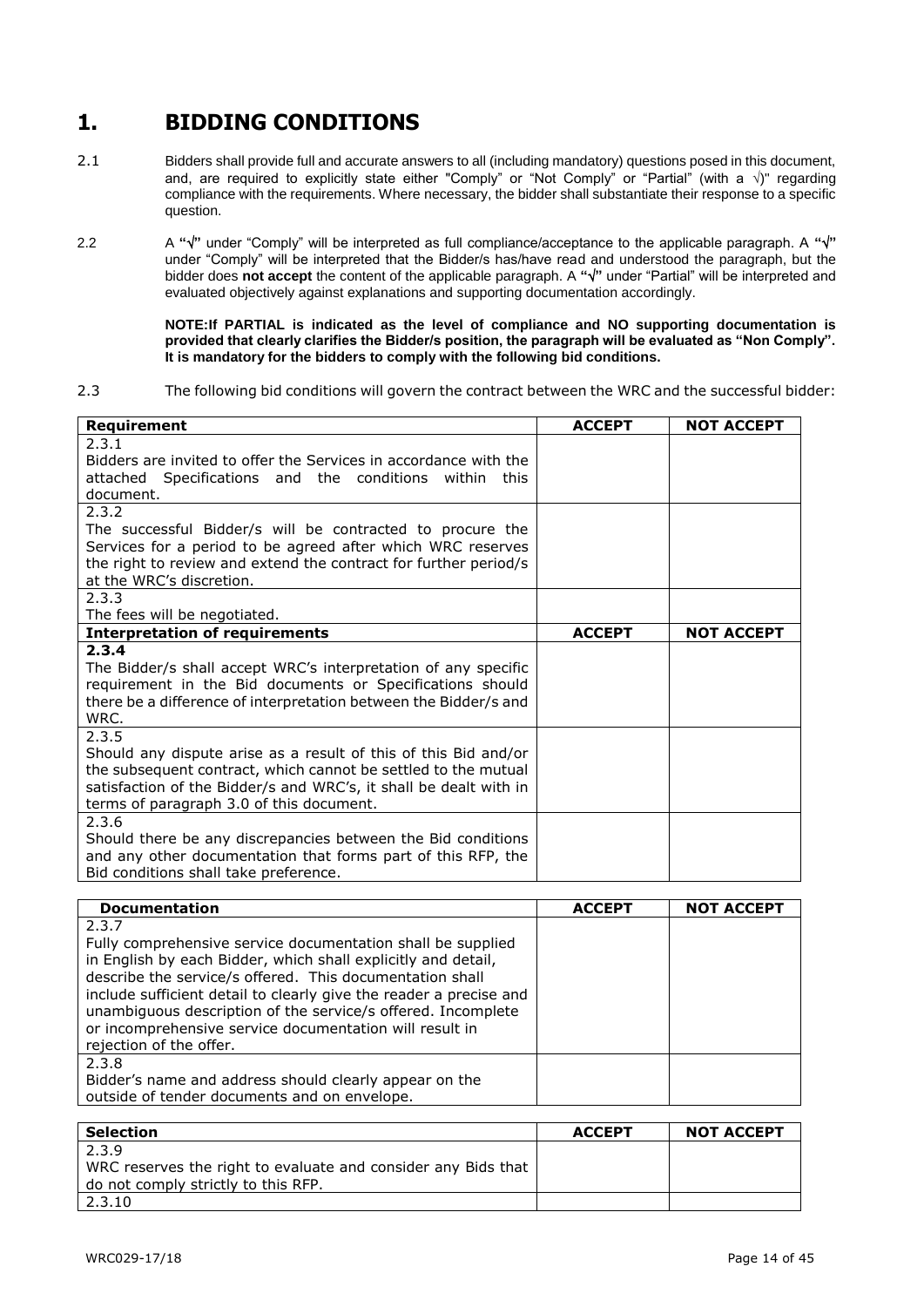| Acceptance of any Bids will only indicate, without any<br>obligations on the part of either WRC and/or a Bidder, the<br>willingness of such parties to enter into negotiations, which may<br>or may not result in a contract/order as the case may be. |  |
|--------------------------------------------------------------------------------------------------------------------------------------------------------------------------------------------------------------------------------------------------------|--|
| 2.3.11<br>WRC reserves the right to make a selection solely on the                                                                                                                                                                                     |  |
| information received in the Bids or to negotiate further with one<br>or more Bidder/s.                                                                                                                                                                 |  |
| 2.3.12                                                                                                                                                                                                                                                 |  |
| The Bidder/s selected for further negotiations, if any, will be                                                                                                                                                                                        |  |
| chosen on the basis of the greatest benefit to WRC and not                                                                                                                                                                                             |  |
| necessarily on the basis of lowest price or any other criteria.                                                                                                                                                                                        |  |
| 2.3.13<br>Should WRC consider it necessary, the Bidder/s shall agree to                                                                                                                                                                                |  |
| an inspection of the resources and works of the Bidder, if so                                                                                                                                                                                          |  |
| required.                                                                                                                                                                                                                                              |  |
| 2.3.14                                                                                                                                                                                                                                                 |  |
| Should WRC consider it necessary, WRC will visit the Bidder/s                                                                                                                                                                                          |  |
| customer sites.                                                                                                                                                                                                                                        |  |
| 2.3.15                                                                                                                                                                                                                                                 |  |
| WRC reserves the right:                                                                                                                                                                                                                                |  |
| 2.3.15.1 to cancel this RFP at any time;                                                                                                                                                                                                               |  |
| 2.3.15.2 not to accept any Bids;                                                                                                                                                                                                                       |  |
| 2.3.15.3 to accept one or more Bids for further negotiation<br>and;                                                                                                                                                                                    |  |
| 2.3.15.4 To contact any Bidder during the evaluation period, to                                                                                                                                                                                        |  |
| clarify information only, without informing any other                                                                                                                                                                                                  |  |
| Bidder.                                                                                                                                                                                                                                                |  |

| Copyright                                                      | <b>ACCEPT</b> | <b>NOT ACCEPT</b> |
|----------------------------------------------------------------|---------------|-------------------|
| 2.3.16                                                         |               |                   |
| The specifications are the intellectual property of WRC.       |               |                   |
| 2.3.17                                                         |               |                   |
| The contents of any specifications are the property of WRC and |               |                   |
| are confidential. It shall not in any manner be reproduced,    |               |                   |
| destroyed, lent or given away without the permission.          |               |                   |

| <b>Precedence</b>                                              | <b>ACCEPT</b> | <b>NOT ACCEPT</b> |
|----------------------------------------------------------------|---------------|-------------------|
| 2.3.18                                                         |               |                   |
| All details, dimensions and instructions shown on any          |               |                   |
| drawings, diagrams and specifications quoted, shall form part  |               |                   |
| of this bid document.                                          |               |                   |
| 2.3.19                                                         |               |                   |
| If there is any contradictory requirements between the         |               |                   |
| specifications, the drawings referred to and other             |               |                   |
| specifications that have been quoted, the order of precedence, |               |                   |
| from highest to lowest is:                                     |               |                   |
| Statutory and mandatory requirements,<br>$\bullet$             |               |                   |
| This bid document,<br>$\bullet$                                |               |                   |
| Contract Conditions.<br>$\bullet$                              |               |                   |

| <b>Alternative suppliers</b>                               | <b>ACCEPT</b> | <b>NOT ACCEPT</b> |
|------------------------------------------------------------|---------------|-------------------|
| 2.3.20                                                     |               |                   |
| The Bidder accepts that the WRC will have the right to     |               |                   |
| contract with any other Service Provider for provision of  |               |                   |
| services not covered by this specification.                |               |                   |
| 2.3.21                                                     |               |                   |
| Bidder must also submit: A written statement to the        |               |                   |
| specification of WRC by the bidder, that none of his       |               |                   |
| personnel have any involvement or interest in the bidder's |               |                   |
| business.                                                  |               |                   |
|                                                            |               |                   |

| Submission of Bid | ACCED <sup>T</sup><br>AU. | <b>NOT ACCEPT</b> |
|-------------------|---------------------------|-------------------|
| ے ۔ ۔ ۔ ۔         |                           |                   |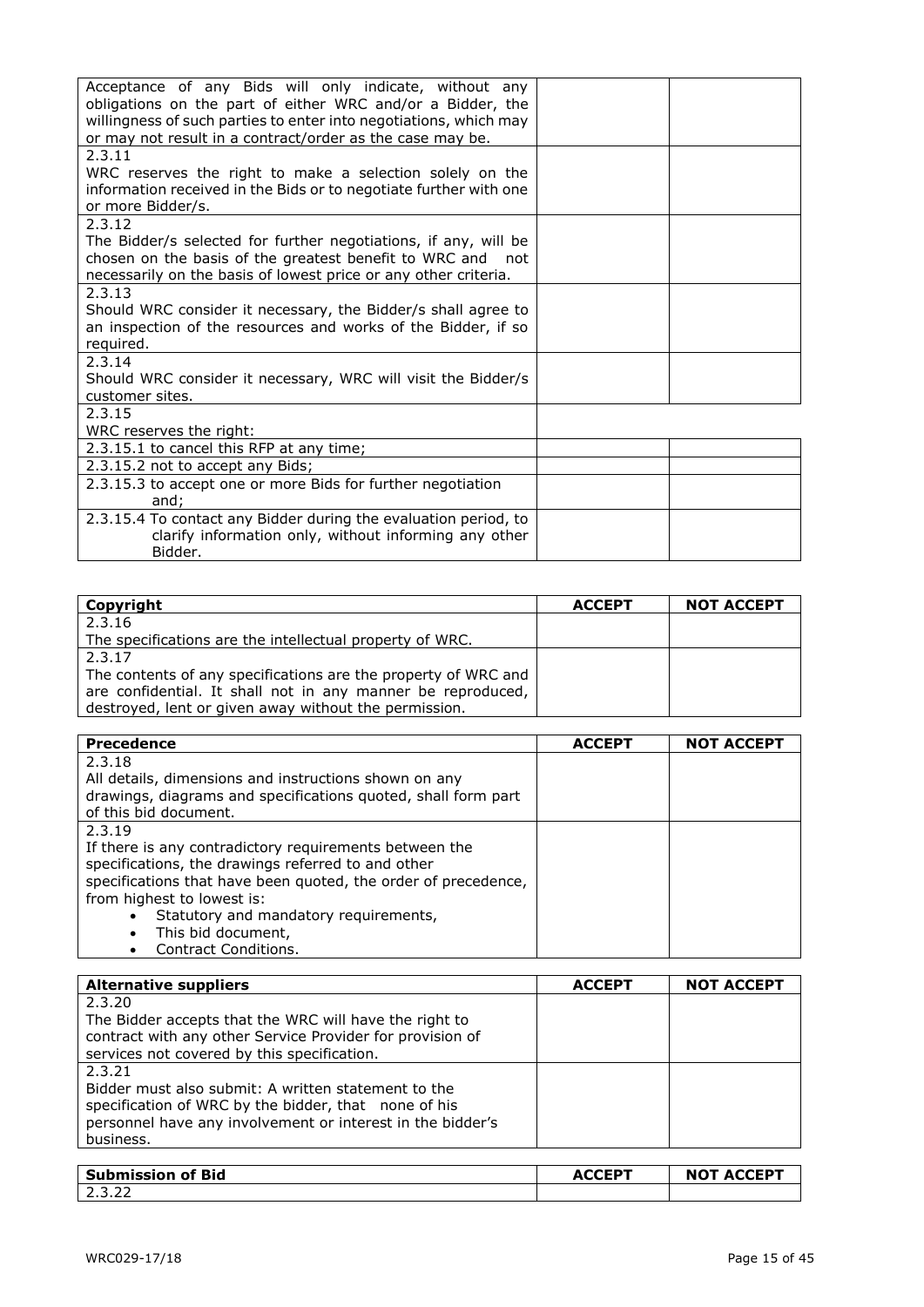| WRC will also reject an offer if the Bidder/s fail to complete |  |
|----------------------------------------------------------------|--|
| the compliance Certificate/s in the format as described in     |  |
| paragraphs $2.1.1$ and $2.1.2$ .                               |  |

| Service approval                                             | <b>ACCEPT</b> | <b>NOT ACCEPT</b> |
|--------------------------------------------------------------|---------------|-------------------|
| 2.3.23                                                       |               |                   |
| The Procuring of the Services shall not take place until WRC |               |                   |
| has given final approval of all procedures.                  |               |                   |

| <b>Additional Criteria</b>                                 | <b>ACCEPT</b> | <b>NOT ACCEPT</b> |
|------------------------------------------------------------|---------------|-------------------|
| 2.3.24                                                     |               |                   |
| WRC will evaluate the bids against the following criteria: |               |                   |
| • Compliance to the Specifications/ Functionality          |               |                   |
| Price                                                      |               |                   |
| • Economic Empowerment                                     |               |                   |
| Compliance to Bid Condition<br>$\bullet$                   |               |                   |

| <b>Black Economic Empowerment</b>                            | <b>ACCEPT</b> | <b>NOT ACCEPT</b> |
|--------------------------------------------------------------|---------------|-------------------|
| 2.3.25                                                       |               |                   |
| WRC has established a programme of economic empowerment      |               |                   |
| in our procurement strategies. In this regard, companies are |               |                   |
| required to indicate their involvement, current and planned, |               |                   |
| with black businesses and professionals. This will for an    |               |                   |
| important part of the evaluation criteria to be used. WRC    |               |                   |
| reserves the right to request all relevant information,      |               |                   |
| agreements and other documents to verify information         |               |                   |
| supplied in response hereto.                                 |               |                   |

| <b>Addenda</b>                                                  | <b>ACCEPT</b> | <b>NOT ACCEPT</b> |
|-----------------------------------------------------------------|---------------|-------------------|
| 2.3.26                                                          |               |                   |
| In the event that modifications, clarifications or additions to |               |                   |
| the RFP become necessary, all Bidders will be notified, in      |               |                   |
| writing, addenda to this RFP.                                   |               |                   |
| <b>Preparation Costs</b>                                        | <b>ACCEPT</b> | <b>NOT ACCEPT</b> |
| 2.3.27                                                          |               |                   |
| All costs incurred in the preparation, presentation and         |               |                   |
| demonstration of the response shall be for the account of the   |               |                   |
| bidder. All supporting documentation and manuals submitted      |               |                   |
| with RFP will become WRC property unless otherwise stated       |               |                   |
| by the Bidder/s at the time of submission.                      |               |                   |
| <b>Confidential Material</b>                                    | <b>ACCEPT</b> | <b>NOT ACCEPT</b> |
| 2.3.28                                                          |               |                   |
| Any material submitted by the Bidder/s, which is considered     |               |                   |
| to be confidential in nature, must be clearly marked as such.   |               |                   |
| <b>Payment Terms - Local Creditors</b>                          | <b>ACCEPT</b> | <b>NOT ACCEPT</b> |
| 2.3.29                                                          |               |                   |
| Payments of invoices will be effected on by last day of the     |               |                   |
| calendar month following the calendar month of receipt of a     |               |                   |
| correct and original invoice. Invoices/statements should be     |               |                   |
| submitted after WRC has acknowledged receipt of the services    |               |                   |
| procured or goods supplied. A correct and original monthly      |               |                   |
| statement reflected the above invoices must be submitted to     |               |                   |
| WRC by the 5 <sup>th</sup> of each month.                       |               |                   |
|                                                                 |               |                   |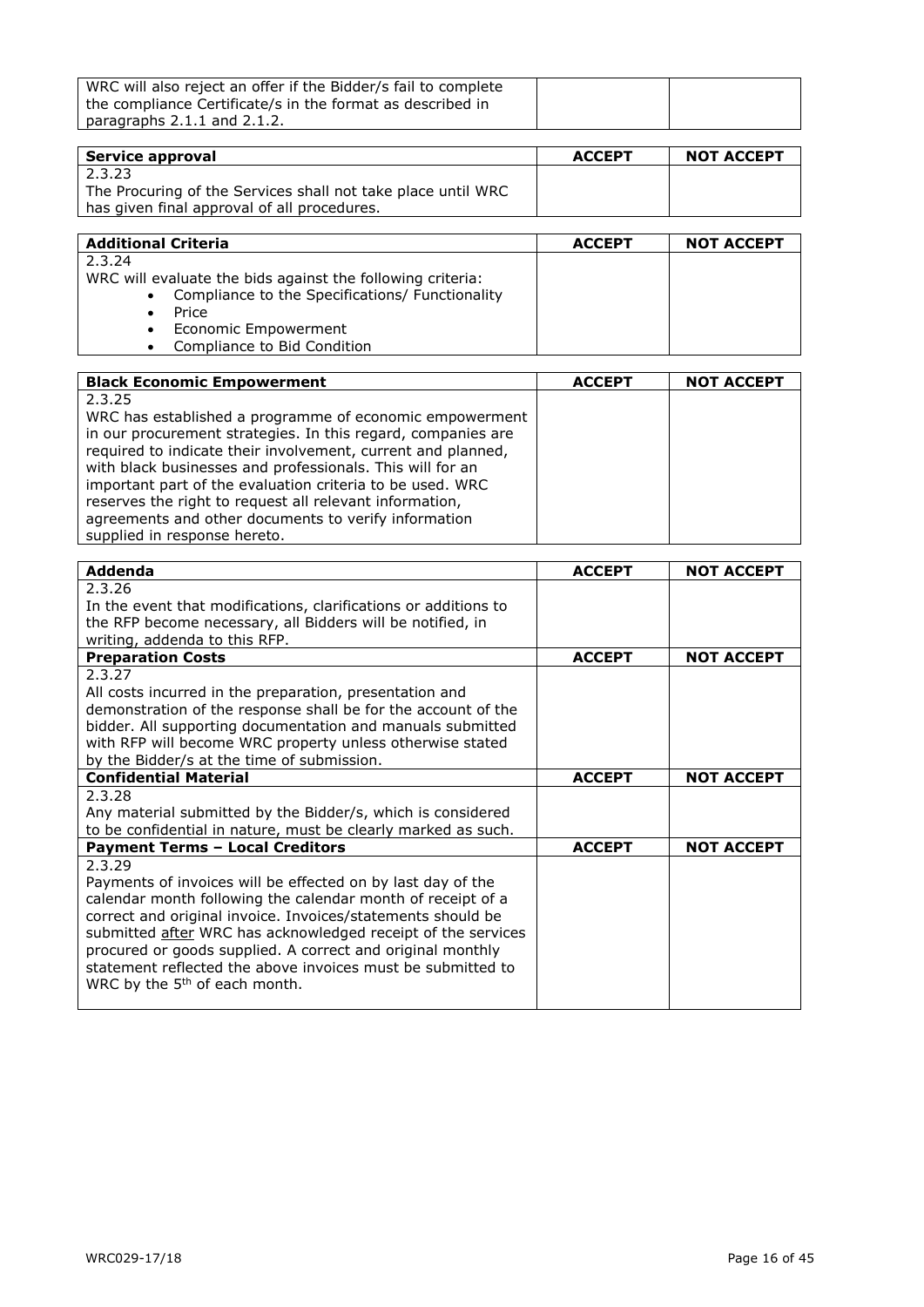#### **Please note that the following clauses of WRC conditions and Procedures governing the Procurement of Services.**

#### **2.4 Contract Termination**

2.4.1 A contract/s with a successful Bidder/s may be terminated by the WRC on the grounds of valid commercial or operational requirements that were not foreseen at the time of the Request for Bid being submitted and the contract being entered into. The WRC, if it wishes to terminate the contract, shall be required to give 30 (thirty) days written notice of its intention to terminate the contract. Such notice must be preceded by bona fide discussion between the WRC and the successful Bidder. In this instance the WRC shall only remain liable for all amounts due to the successful Bidder with respect to the period ending on the date of the cancellation, and shall not be held liable for any damages or losses on the basis of such a termination of the contract.

#### 2.5 **DISPUTE RESOLUTION**

- 2.5.1 All disputes arising out of this RFP or relating to the legal validity of this RFP or any part thereof shall be resolved under this paragraph. The parties must refer any dispute to be resolved by:
	- o Negotiation, in terms of paragraph 2.5.3; failing which
	- o Mediation, in terms of paragraph 2.5.4; failing which
	- o Arbitration, in terms of paragraph 2.5.6.
- 2.5.2 Paragraph Clause 2.5.1 shall not preclude any party from access to an appropriate court of law for interim relief in respect of urgent matters by way of an interdict, or mandamus pending finalisation of the dispute resolution process contemplated in paragraph 2.5.1, for which purpose the parties irrevocably submit to the jurisdiction of a division of the High Court of the Republic of South Africa.
- 2.5.3 Within ten (10) days of notification, the parties must seek an amicable resolution to the dispute by referring the dispute to designated and authorized representatives of each of the parties to negotiate and resolve the dispute. If an amicable resolution to the dispute is found the authorized representatives of the parties must sign, within the ten (10) day period, an agreement confirming that the dispute has been resolved.
- 2.5.4 If negotiation in terms of paragraph 2.5.3 fails, the parties must, within fifteen (15) days of the negotiations failing, refer the dispute for resolution by mediation under the rules of the Arbitration Foundation of Southern Africa (or its successor or body nominated in writing by it in its stead).
- 2.5.5 The periods for negotiation (specified in paragraph 2.5.3) or for referral of the dispute for mediation (specified in paragraph 2.5.4), may be shortened or lengthened by written agreement between the parties.
- 2.5.6 In the event of the mediation contemplated in paragraph 2.5.4 failing the parties shall refer the dispute, within fifteen (15) days of the mediation failing, for resolution by expedited arbitration under the current rules of the Arbitration Foundation of Southern Africa (or its successor or body nominated in writing by it in its stead).
- 2.5.7 A single arbitrator shall be appointed by agreement between the parties within ten (10) days of the dispute being referred for arbitration, failing which the arbitrator shall be appointed by the Secretariat of the Arbitration Foundation of Southern Africa (or its successor or body nominated in writing by it in its stead).
- 2.5.8 At all times, every reasonable effort shall be made to ensure that such arbitrator has the necessary technical skills to enable him to adjudicate the dispute in a satisfactory manner.
- 2.5.9 The arbitration shall be held at Sandton, South Africa, in English.
- 2.5.10 The South African law shall apply.
- 2.5.11 The parties shall be entitled to legal representation.
- 2.5.12 The award of the arbitrator shall be final and binding on the parties, who hereby agree to give effect to the award. Either party shall be entitled to have the arbitrator's award made an order of court at the cost of the party requesting same.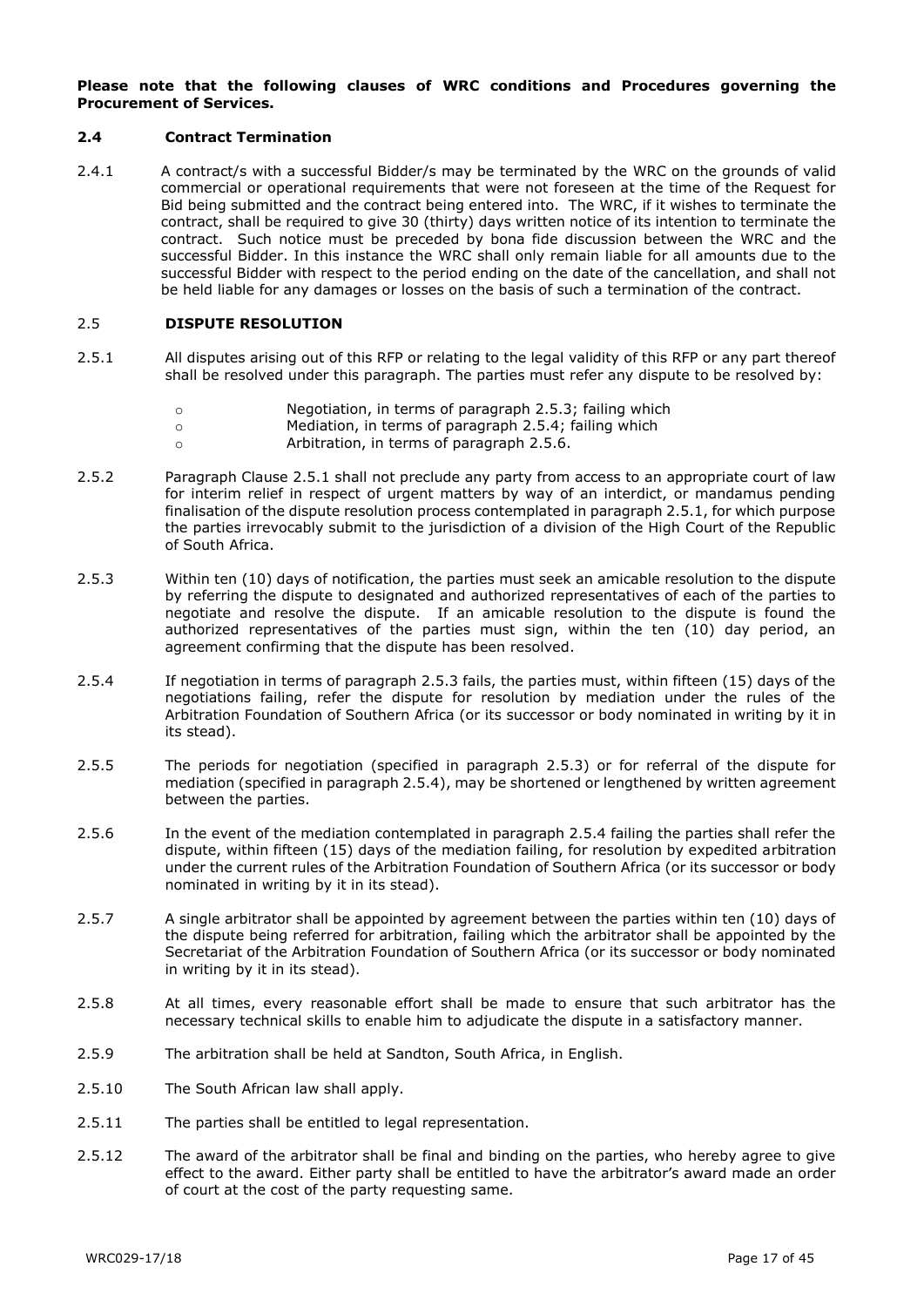- 2.5.13 This paragraph shall constitute the irrevocable consent of the parties to the dispute resolution proceeding in terms hereof and neither of the parties shall be entitled to withdraw there from or to claim at any arbitration proceedings that they are not bound by the arbitration provisions of this RFP.
- 2.5.13 Both parties shall comply with all the provisions of the RFP and with all due diligence during the determination of such dispute should the latter arise during the course of the RFP.

#### **2.6 PAYMENT TERMS - LOCAL CREDITORS**

- 2.6.1 Original, detailed, correct and complete tax invoices, monthly statements (where applicable), VAT registration numbers (where applicable), verification of bank details (in the format required) and any other relevant supporting documents must be submitted to the Fund after it has acknowledged receipt in writing of the services procured or goods received, to its satisfaction.
- 2.6.2 Tax invoices and all necessary supporting documents contemplated in 9.1 above must be submitted to the Fund by the  $1^{st}$  (first) business day of a calendar month in order for payment to be effected by the end of the same calendar month. Otherwise payment shall be effected by the end of the following calendar month. Payments shall furthermore only be made on condition that the required documentation submitted are the originals, correct and complete.
- 2.6.3 No penalty interest shall be permitted to be charged in the event of the requirements referred to in 9.1 and 9.2 above not being complied with.
- 2.6.4 Payment shall be effected by electronic bank transfer or any other method of payment decided to be used by the Fund from time to time and at the Fund's sole discretion.
- 2.6.5 Payment shall furthermore be subject to the Fund's standard Special Terms and Conditions of Contract, which if applicable shall prevail over this clause in all instances; and a copy whereof shall be furnished upon request.

#### **2.7 TERMINATION**

2.7.1 The following clause will be applicable to all contracts entered into/orders placed by WRC:

If, at any time during the currency of this Bid and subsequent contract/order, WRC in its reasonable discretion determines that the other party has, in respect of this bid, contract/order or any other contract/order or agreement to which they were or are parties to:

- Acted dishonestly and/or in bad faith, and/or
- Has made any intentional or negligent misrepresentation to WRC whether in any negotiations preceding the conclusion of, or in the execution of this RFP or any other agreement between the parties,

Then WRC shall be entitled by written notice to the other party forthwith to cancel this contract/order. Upon such cancellation, WRC shall be entitled, in addition to all other remedies available to it, to recover from the other party all damages it has suffered by virtue of such conduct by the other party. Should, at the time of such cancellation, WRC be indebted to the other party for any amounts whatsoever, WRC shall be entitled to withhold payment in respect thereof for a period of 90 (ninety) days from the date of cancellation in order to investigate the party's conduct and any damages suffered by WRC. NO payment by WRC to the other party after the lapse of such period shall preclude WRC thereafter, from recovering from the other party any such damages as it may have suffered.

#### **2.8 SPECIFIC INFORMATION REQUIRED**

For ease of reference and evaluating purposes, please furnish replies under the same headings and refer individually to all specific paragraph numbers. Please be clear in your response and use definite answers.

#### **2.9 COPIES REQUIRED**

It is a condition that the Bidder/s shall furnish an offer comprising of one original for the supply of products and services enumerated in this Request for Bid Document. The Bidder/s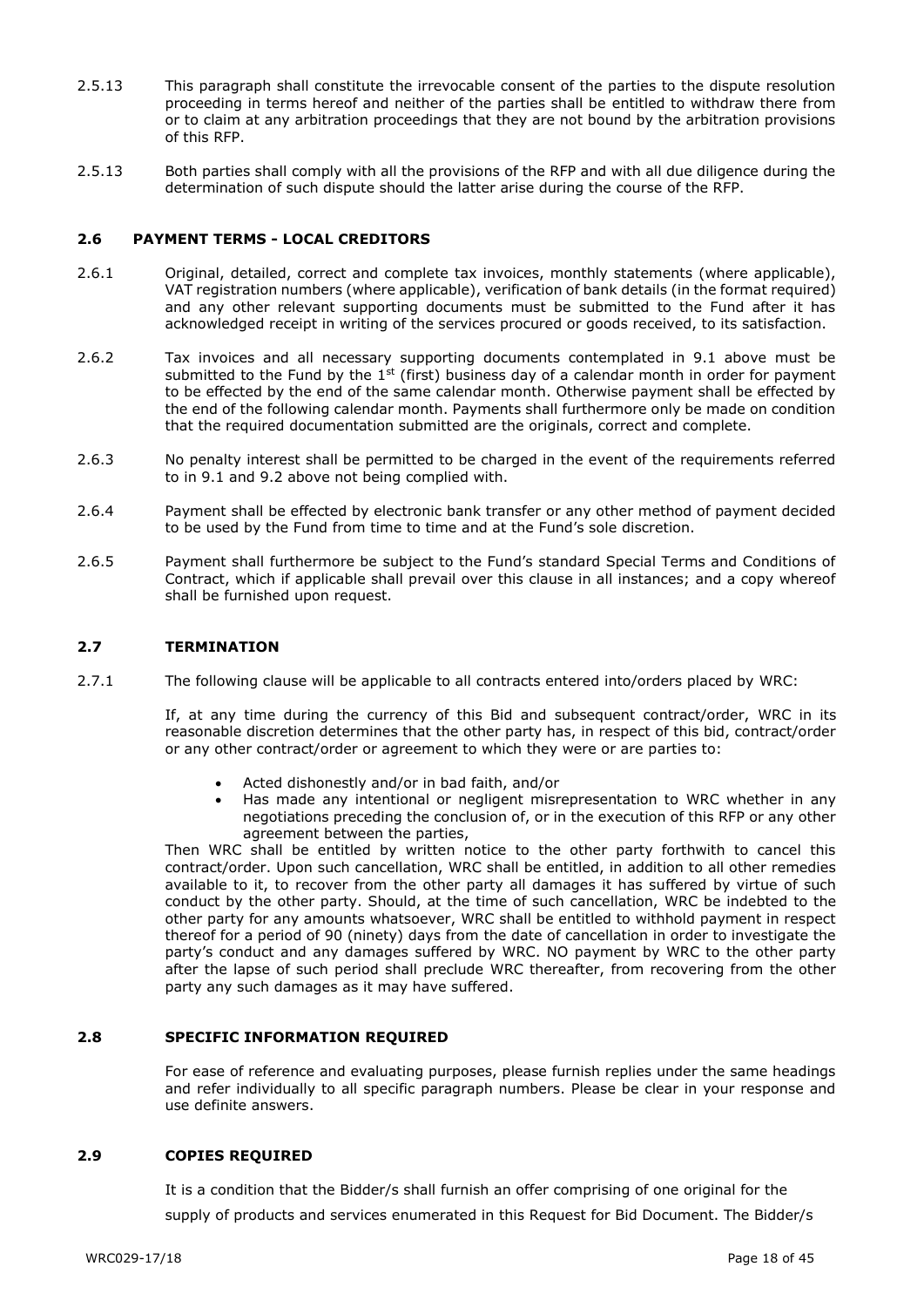shall ensure that all the relevant information and documentation is submitted with the original as well as the copies. WRC shall not be liable should it become evident that a Bidder/s offer/s is/are not accepted and the reason for such non-acceptance is as a result of the Bidder/s failure to include the information in all copies.

#### **2.10 DUE DILIGENCE**

Bidder/s must supply Financial Information as requested in par 2.11.10 and Annexure C.

#### **2.11 GENERAL VENDOR INFORMATION**

The following general information is required from the prospective vendor:

#### 2.11.1 **NAME OF COMPANY/TRADING AS:**

Postal Address Street Address Telephone and facsimile numbers

#### 2.11.2 **COMPANY HEAD OFFICE:**

Postal Address Street Address Telephone and facsimile numbers

- 2.11.3 Contact person
- 2.11.4 List of Directors/Partners/affiliated companies with proof of shareholding with this companies/trust - Compulsory
- 2.11.5 List of shareholders (**Certified** original copies of individual share certificates/**certified** original copies of Cipro registration document indicating members with percentage interest).
- 2.11.6 Date of registration **–** [if applicable]
- 2.11.7 Company registration number. [if applicable]

#### **2.11.8 Draw or attach the organizational structure of your company:**

- a) Ownership structure, i.e. the % shareholding by major investors and controlling interest in affiliated companies.
- b) Basic functional structure, i.e. the administrative section of your company with which WRC will be dealing on a day-to-day basis.
- 2.11.9 **Valid** Tax Clearance Certificate. **Compulsory**
- 2.11.10 **Audited** Financial Statements with auditor's report of the company for the past three years. / Financial Statements of a CC for the past three years prepared by an independent accountant with proof.

#### **2.12 INFRASTRUCTURE**

- a) Would you describe your business as international, national or regional?
- b) List all branches and offices of your company countrywide (Republic of South Africa) together with telephone numbers.

#### **2.13 ACTIVITY AND SERVICE PROFILE**

- 2.13.1 Detailed description of main field of expertise/area of operation of company.
- 2.13.2 Range of services offered.
- 2.13.3 Reference list of some contracts completed during the last 3 to 5 years, including value, duration, location and contact persons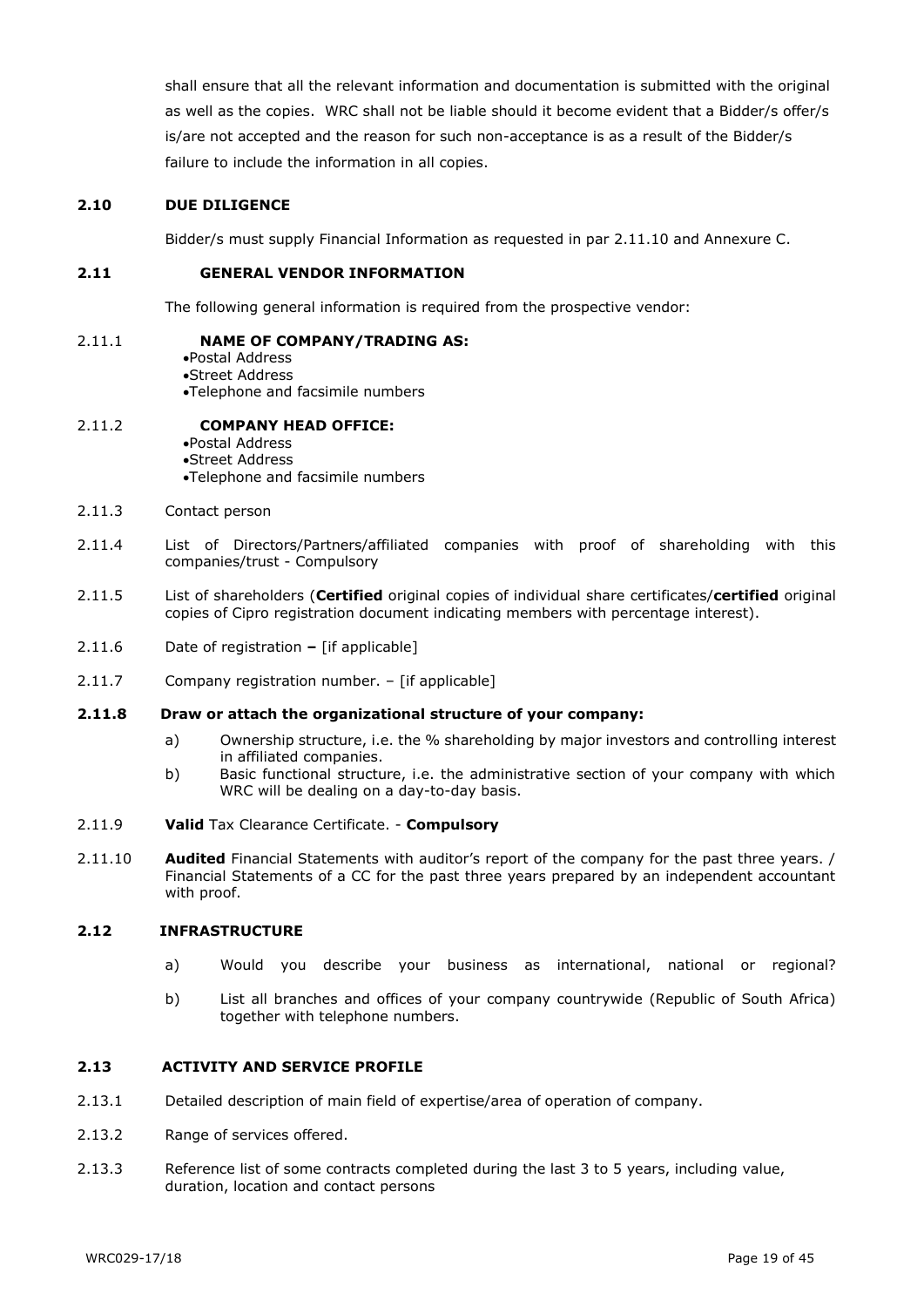2.13.4 List of current contracts and value thereof. Submit a list of current contracts, contact person and contract numbers.

Has any contract with your company ever been cancelled by a client? If YES, provide details.

#### **2.14 TRAINING CAPABILITIES**

- 2.14.1 Does you company have any in-house training capabilities? (Infrastructure)
- 2.14.2 If YES, provide an overview of:
	- Activities included in this process (in-house training).
	- Method used for evaluating the effectiveness of the in-house training capabilities to ensure the required level of service is maintained.
- 2.14.3 What training is done by the company?
- 2.14.4 What type of training is done for you by other companies and who are these companies? (Provide details please)
- 2.14.5 What type of continuing/supplementary training is done by the company? Give details of subjects, schedules, etc.
- 2.14.6 Do you have staff in your training department employed on a contract basis? If YES, give details.

#### **2.15 MANAGEMENT AND SERVICING**

- 2.15.1 Please supply a full description of how the company is organized together with an organization organogram.
- 2.15.2 Please indicate a breakdown of staff compliment into management/ supervisors/ administration/ guards/ other services (specify).
- 2.15.3 Please provide details of qualifications and selection process with regards to management/supervisory expertise in the company.
- 2.15.3.1 Are all these personnel employed on a full time basis? If not, provide details.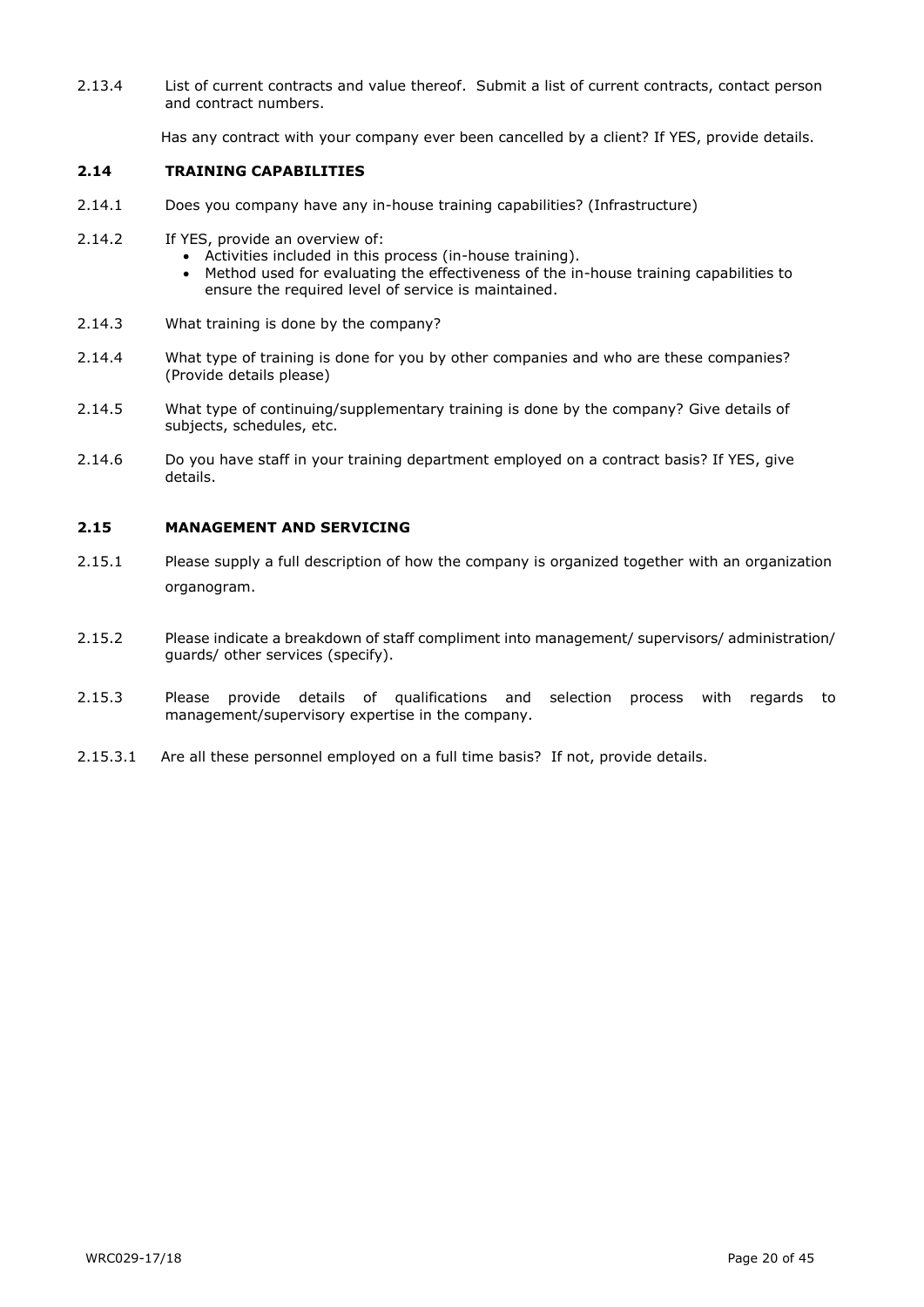# **THE FOLLOWING ANNEXES MUST BE FURNISHED**

### **(FAILURE TO DO SO SHALL RESULT IN YOUR BID BEING DISQUALIFIED)**

- **Annexure A:** Scope of Work
- **Annexure B: SBD3.1:** Pricing Schedule Firm Prices

**Annexure C:** Valid SARS Tax Clearance Certificate **OR SBD2**: Tax Clearance Certificate Requirement (Valid Tax Clearance Certificate above is not submitted)

- **Annexure D: SBD4:** Declaration of Interest
- **Annexure E: SBD6.1:** Preference Claim Forms in terms of Preferential Procurement **Regulations**
- **Annexure F: SBD8:** Declaration of Bidder's Past Supply Chain Practices
- **Annexure G: SBD9**: Certificate of Independent Bid Determination
- **Annexure H:** Certified copies (Copy with original stamp) of your CIPC company Registration documents listing all members with percentages, in case of a CC
- **Annexure I:** Certified copies (Copy with original stamp) of all latest share certificates, in case of a company
- **Annexure I:** Record of Addenda issued to bidders before the bid closing date
- **Annexure J:** General Condition of Contract
- **Annexure K:** List of traceable references of past and present clients, (Company name, department, branch, contact person with office telephone number).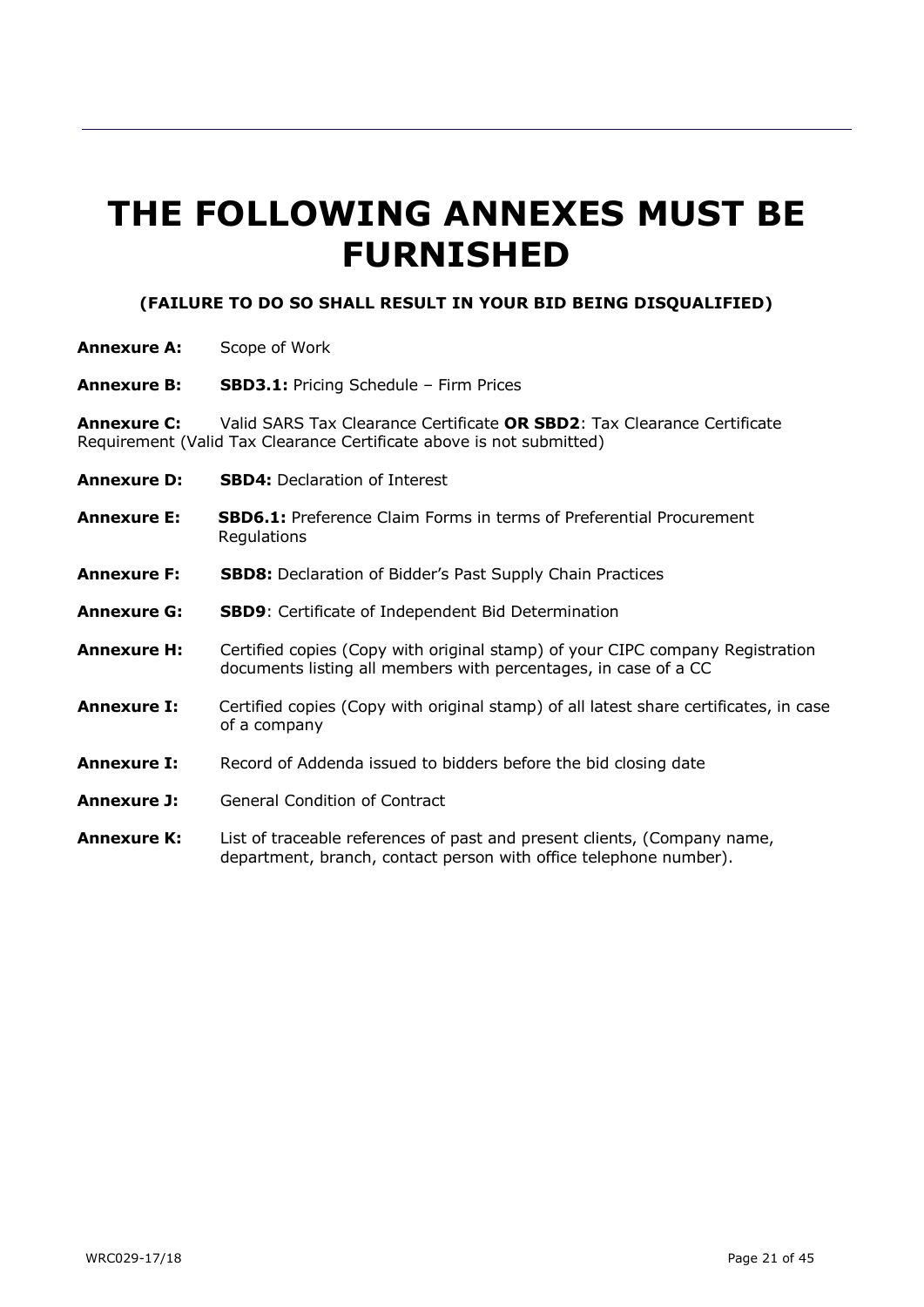#### **SPECIAL INSTRUCTIONS TO VENDORS**

- Should a vendor have reasons to believe that the Technical Specification is not open and/or is written for a particular brand or product; the vendor shall notify Procurement Services within ten (10) days after publication of the bid.
- Bidders shall provide full and accurate answers to the mandatory questions posed in this document, and, where required explicitly state either "Comply/Not Comply" regarding compliance with the requirements. Bidders must substantiate their response to all questions, including full details on how their proposal/solution will address specific functional requirements. All documents as indicated must be supplied as part of the submission.

### **1. BACKGROUND TO THE PROJECT**

The Water Research Commission (WRC) is a national public entity (Schedule 3A), Established in terms of the Water Research Act (Act No 34 of 1971).At the WRC, our existing infrastructure is currently unable to meet the current business requirements.

The Water Research Commission ("WRC") seeks the services of professional, highly competent, well-managed, to provide and assist the WRC with cloud hosting services for a period of three (3) years.

There are currently 10 virtual machines hosted at the current hosting provider. These workloads need to be migrated and all backup, DR and HA needs to be catered for on the new platform. The platform must cater for both Microsoft and Linux workloads. The solution needs to be a co- managed between vendor and the WRC IT department. Roles and responsibilities need to be clearly defined in proposal.

DR – Disaster Recovery HA – High Availability

### **2. REQUIREMENT**

The WRC seek to employ the services of a cloud hosting service provider who can provide an environment that is scalable and reliable with a proven track record.

### **2.1 SCOPE OF WORK**

Due to the nature of the project, the work needs to be concluded in a phased approach which is detailed below.

The current workloads are detailed below:

| <b>Workload</b> | <b>Disk</b> | <b>CPU</b> | <b>Memory</b> | <b>OS &amp;</b> | <b>SQL</b>     | <b>Backup</b>   |
|-----------------|-------------|------------|---------------|-----------------|----------------|-----------------|
| <b>Function</b> | Size        |            | (GB)          | <b>Version</b>  | <b>Version</b> | <b>Schedule</b> |
|                 | (GB)        |            |               |                 |                |                 |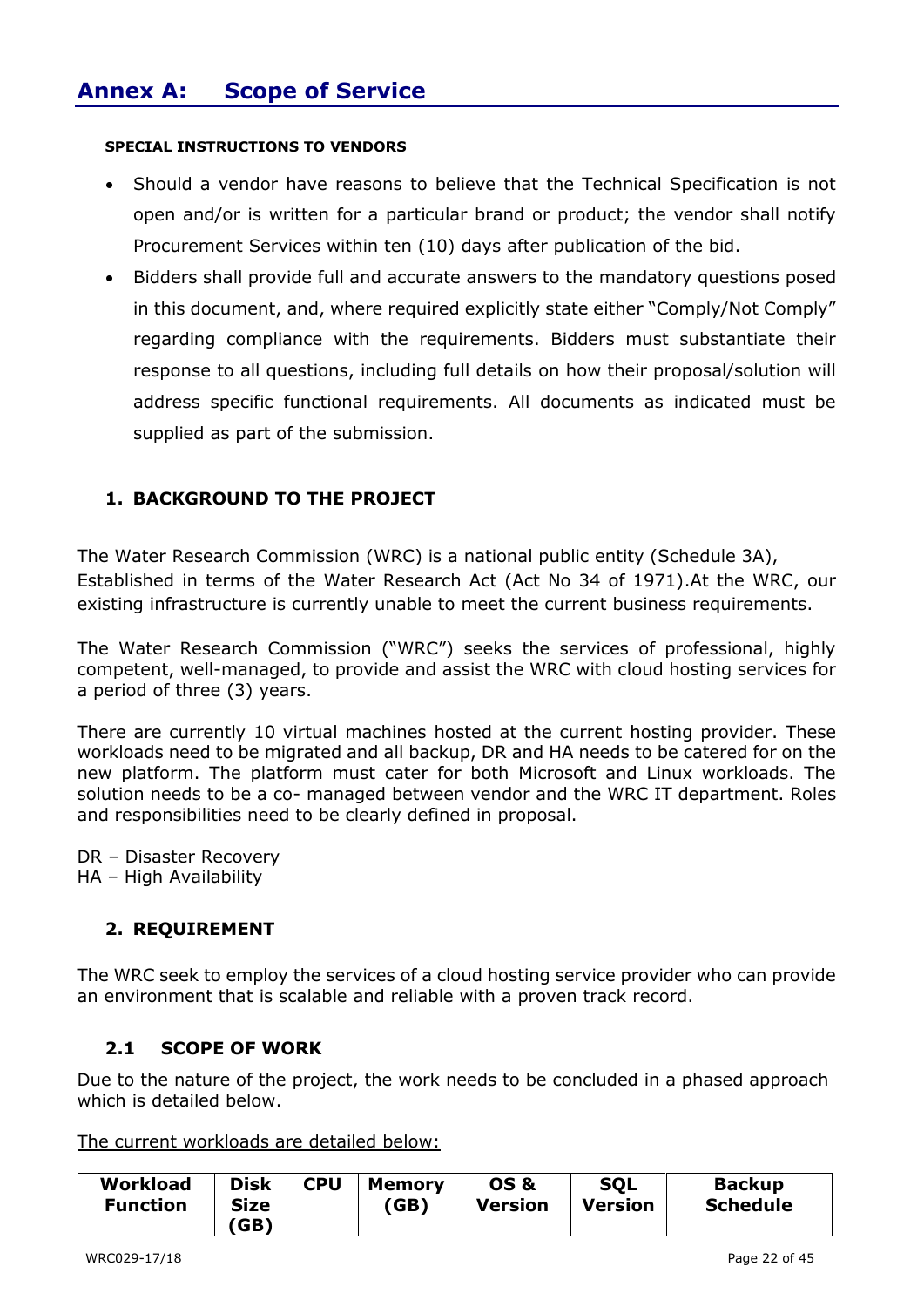| Domain<br>Controller                | 40   | $\overline{2}$ | $\overline{4}$ | Microsoft<br>Windows<br>2008 R2 |                                    | Daily<br>incremental,<br>weekly full |
|-------------------------------------|------|----------------|----------------|---------------------------------|------------------------------------|--------------------------------------|
| Intranet                            | 8    | $\mathbf{1}$   | $\mathbf{1}$   | Ubuntu<br>Linux                 |                                    | Daily<br>incremental,<br>weekly full |
| <b>WRC Website</b>                  | 120  | $\overline{4}$ | 6              | Microsoft<br>Windows<br>2008 R2 |                                    | Daily<br>incremental,<br>weekly full |
| Search<br>Engine                    | 100  | $\overline{4}$ | 10             | Ubuntu<br>Linux                 |                                    | Daily<br>incremental,<br>weekly full |
| <b>FMS</b>                          | 550  | 6              | 12             | Ubuntu<br>Linux                 |                                    | Daily<br>incremental,<br>weekly full |
| Mine Water<br>Atlas                 | 80   | $\overline{2}$ | $\overline{4}$ | Microsoft<br>Windows<br>2012 R2 |                                    | Daily<br>incremental,<br>weekly full |
| <b>SQL Server</b>                   | 1120 | $\overline{4}$ | 24             | Microsoft<br>Windows<br>2008    | Microsoft<br>SQL<br>Server<br>2008 | Daily<br>incremental,<br>weekly full |
| Finance<br>server(ESS, V<br>IP, HR) | 300  | $\overline{2}$ | $\overline{4}$ | Microsoft<br>Windows<br>2008 R2 |                                    | Daily<br>incremental,<br>weekly full |
| Publications<br>server              | 80   | $\mathbf{1}$   | $\overline{4}$ | Microsoft<br>Windows<br>2003    |                                    | Daily<br>incremental,<br>weekly full |

The additional workloads are detailed below:

| Workload<br><b>Function</b> | <b>Disk Size</b><br>(GB) | <b>CPU</b>     | <b>Memory</b><br>(GB) | <b>OS &amp;</b><br><b>Version</b>     | <b>SQL</b><br><b>Version</b> | <b>Backup</b><br><b>Schedule</b>                     |
|-----------------------------|--------------------------|----------------|-----------------------|---------------------------------------|------------------------------|------------------------------------------------------|
| <b>Helpdesk</b>             | 60                       | $\overline{2}$ | $\overline{4}$        | <b>Windows</b><br>2008 R <sub>2</sub> |                              | Daily<br>incrementa<br>ls, weekly<br>full<br>backups |
| Pastel                      | 500                      | $\overline{4}$ | 6                     | <b>Windows</b><br>2003                | SQL server<br>2008 R2        | Daily<br>incrementa<br>ls, weekly<br>full<br>backups |
| Pastel-<br>Partner          | 150                      | $\mathbf{1}$   | 1.5                   | <b>Windows</b><br>2003                |                              | Daily<br>incrementa<br>ls, weekly<br>full<br>backups |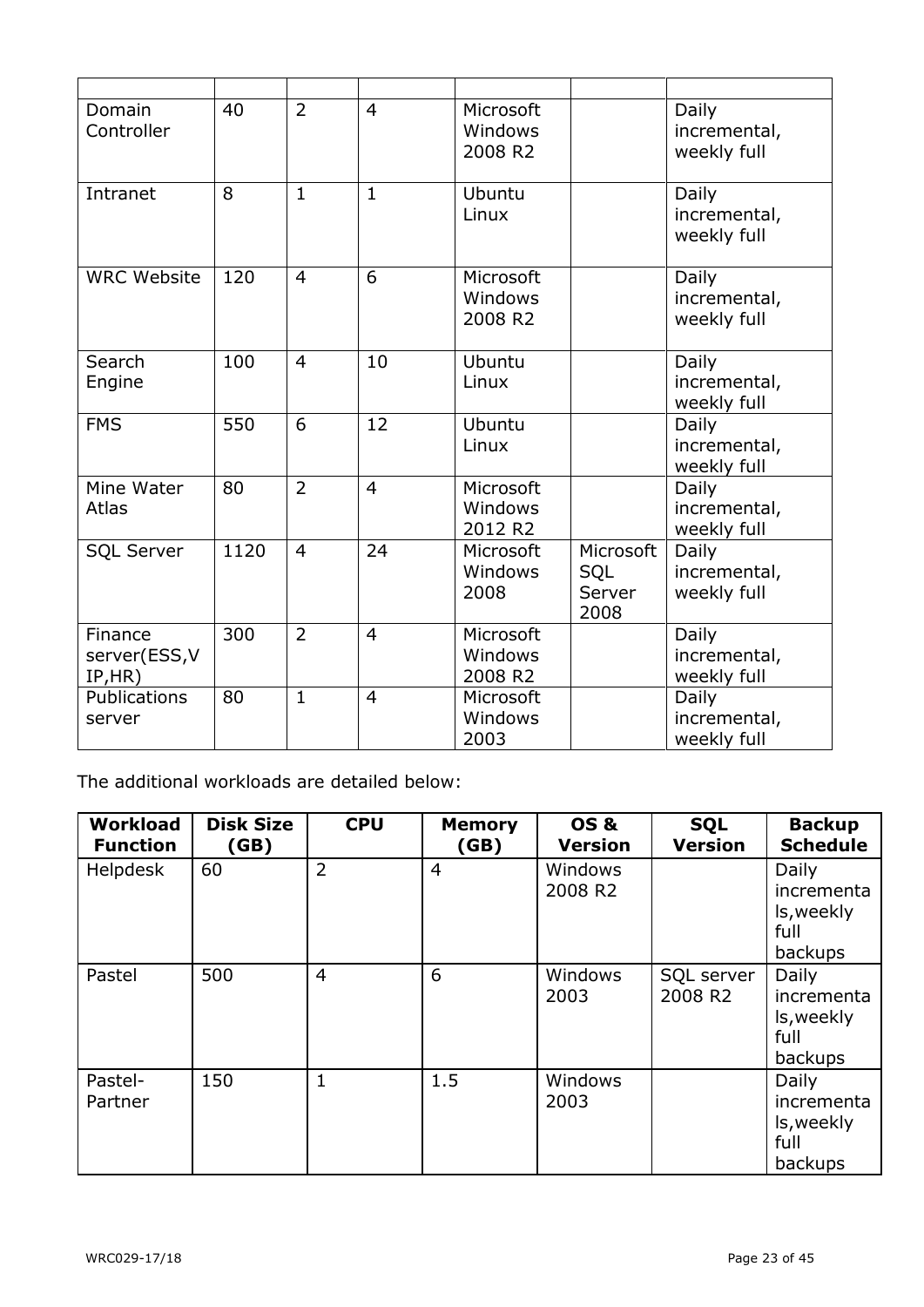| Website | 1000 | 8 | 16 | Windows<br>2012 R2 |  | Daily<br>incrementa<br>ls, weekly<br>full<br>backups |
|---------|------|---|----|--------------------|--|------------------------------------------------------|
|---------|------|---|----|--------------------|--|------------------------------------------------------|

### **Phase 1**

This phase requires that all specified workloads be migrated to the hosting provider.

- Current connectivity needs to be established between the hosting provider sites and the 2 WRC data centres (Head Office and Tereco). Configurations needs to be facilitated with current connectivity provider and utilise the current 100MB link / interconnect currently in place.
- Setup of firewalling at hosting provider ensuring only authorised traffic is allowed
- Installation and setup of remote monitoring tools. RDP as a protocol should not be allowed to access hosted infrastructure
- Migration of workloads to new hosting provider should be seamless (minimal to zero business impact)
- Configuration of Active Directory to hosted platform service using available or vendor specified tools. Current tool utilized – IDSYNC and Odin
- Setup of local (in DC) backups for rapid restore functionality. 1 x master copy, 7 x daily incremental, 12x monthly, 1 x yearly with 5 year retention.
- Setup of offsite replicated backup for DR as per above schedule
- Full VM replication option for HA. This should be in an active / passive setup and be activated upon disaster
- Testing of HA and DR functionality and failover, and results documented for audit requirements
- Testing restores of complete VM as well as file level restores
- Setup of VPN for approx. 100 users. Any changes to revisions needs to be communicated.
- Setup, configuration and testing of Identity syncronisation software.
- Setup of internet connectivity breakout via hosting site. This must not be a per GB connection, rather a fixed 20MB connection.

### **Phase 2**

This phase is expected to commence in March 2018

This Phase requires that all workloads currently residing in both data centres (WRC HQ and Hosting Environment) be upgraded to the latest versions of software. This will require input from current vendors contracted to provide specific services to the WRC. All licensing needs to be supplied by the appointed SP on a SPLAR license

Build 2012 R2 or 2016 windows server environment Migrate all services from older platform to newly provisioned 2012 re / 2016 environment, these included: **SQL** Active Directory **DHCP** DNS

This phase of the project should be quoted on as support / project hours, as well as additional hardware / virtual resources required during the migration.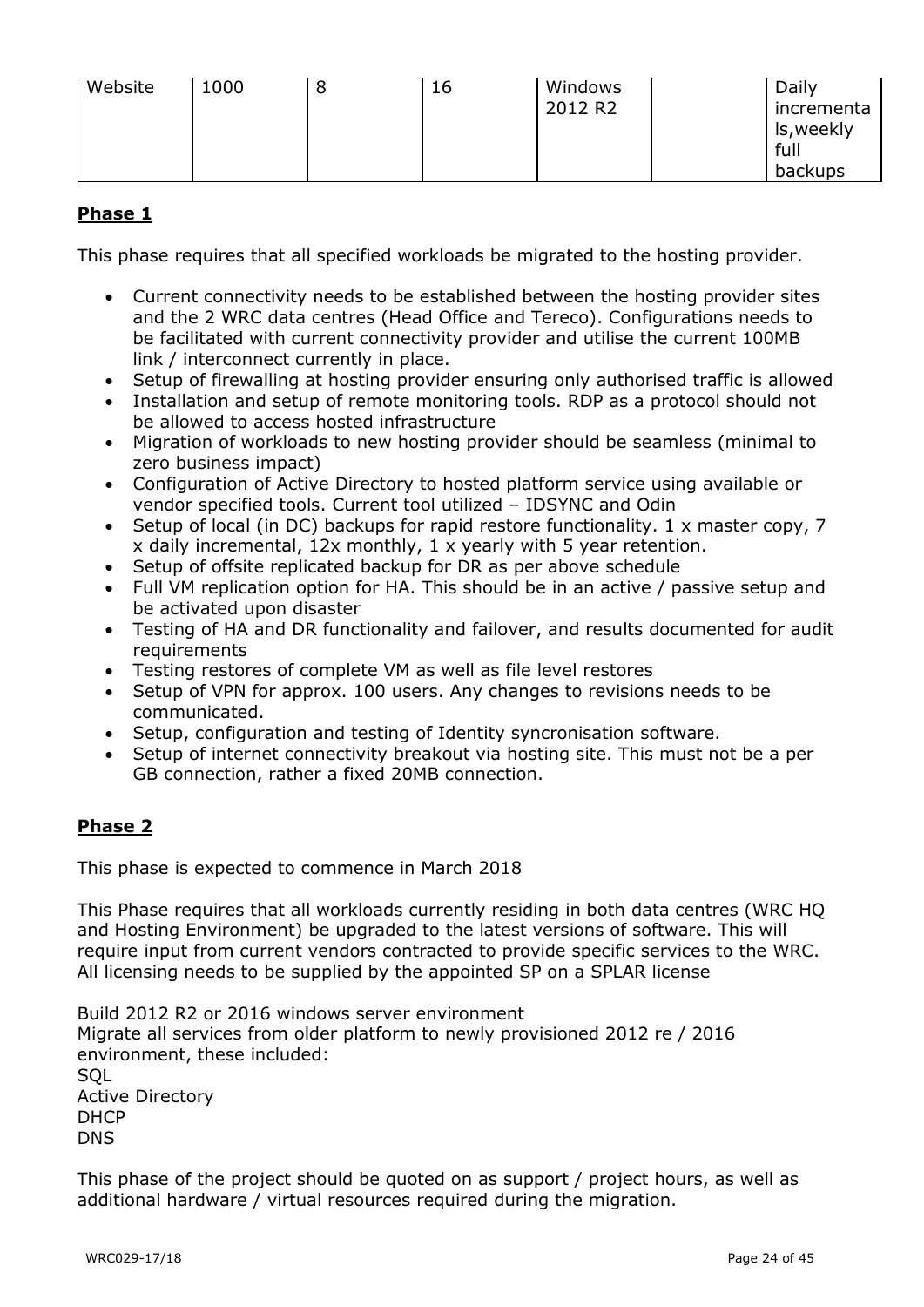### **Phase 3**

This phase is expected to commence in May 2018

This Phase requires that onsite file services be configured for online access. These services needs to be configured as a Microsoft "One Drive" type setup.

- Setup of file services and directory structure / security as per WRC requirements
- Backup of server locally, and replicated offsite Approx 3TB with 1TB expected growth per annum
- Testing and documenting of HA / DR for file services

### **Phase 4**

This phase needs will be ongoing and will cater for the growth needs of the WRC.

### **Functionality**

### **The solution MUST have the following functionality**

- Cater for scalable growth.
- Must have the ability to create virtual machines on locally hosted servers as well as other cloud provider such as Microsoft Azure, and Amazon Web Services (AWS.) All provisioning needs to be done from a single interface.
- Have built in high availability (HA)
- Built in monitoring and alerting for services as well as infrastructure
- Multiple geographically located Data centres ensuring DR and audit requirements are met
- WRC should have the ability to perform restores. Support should be provided by vendor if required to perform this function
- Dedicated memory to virtual machines (memory should not be oversubscribed)
- Ability to transfer data between data centres outside of HA/DR availability

### **Services**

The following MUST be carried out by the supplier

- 2 x annual HA full VDR failover testing for the duration of the contract with associated evidence for auditing purposes
- Completed and maintained documentation of solution / architecture.
- Contract should be directly with hosting provider and not sub-contracted through a 3rd party.
- Multi-Step authentication for additional workload creation.

VDR – Virtual Disaster Recovery

### **Service Level Agreement**

- The solution must be covered by a 24x7x365 Service Level Agreement with clearly defined escalation paths, inclusive of all relevant, up-to-date contact information.
- Roles and responsibilities must be clearly defined.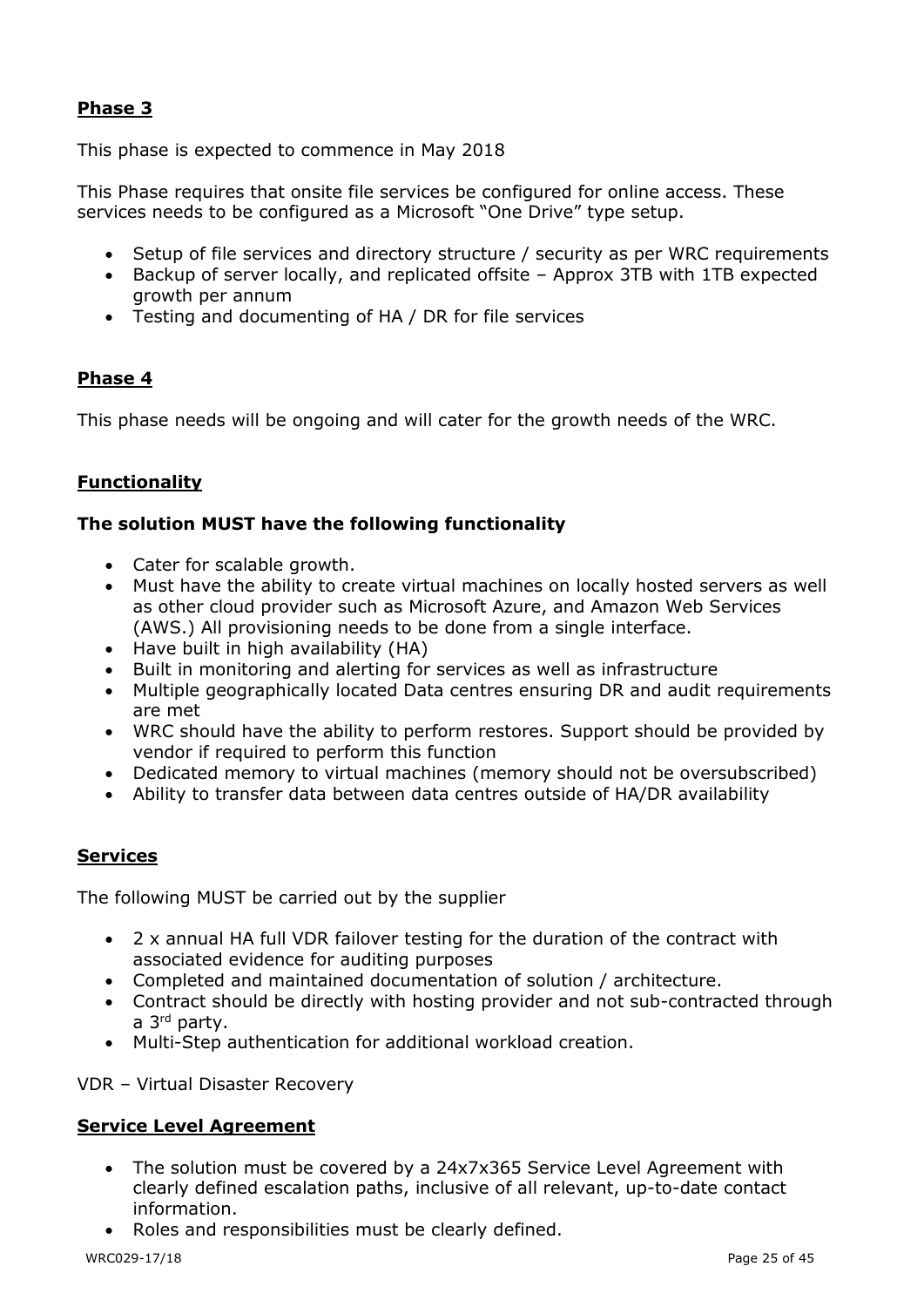### **Monitoring**

- Complete, real-time environment monitoring
- Monitoring of services
- Usage reporting
- Threshold reporting on capacity
- Alerting of outages / service interruption / resource availability / capacity / thresholds
- Downtime monitoring

### **Integration**

The solution must:-

- Allow for AD synchronization of user accounts
- Allow communication to any externally hosted application including Dynamics 365 and Microsoft Azure

### **Reporting**

- Monthly uptime reporting per workload
- SLA reporting
- Billing
- Usage Reporting
- AD hoc user driven reporting
- Changes in environment
- Monthly onsite vendor meetings at WRC offices.

### **Support**

- A bucket of 360 hours
- Support per hour (call out and remote) should also be quoted separately outside the SLA agreement.
- 2 x system and security checks to be conducted annually and report drawn up for auditing requirements. Sufficient formal notice will be given by WRC to the appointed vendor.

### **Training**

- End user training must be conducted as part of the installation and must include the following:
	- o System Administrator training for a minimum 3 staff members
	- o Back-up and restore training
	- o DR Testing
	- o Setup and configuration of monitoring and alerts
	- o Call logging process
	- o SLA expectations

All associated training material needs to be provided to the WRC.

### **Vendor**

- Must have currently certified personnel on proposed product. Proof of certification to be provided.
- Full, detailed solution must be presented in proposal.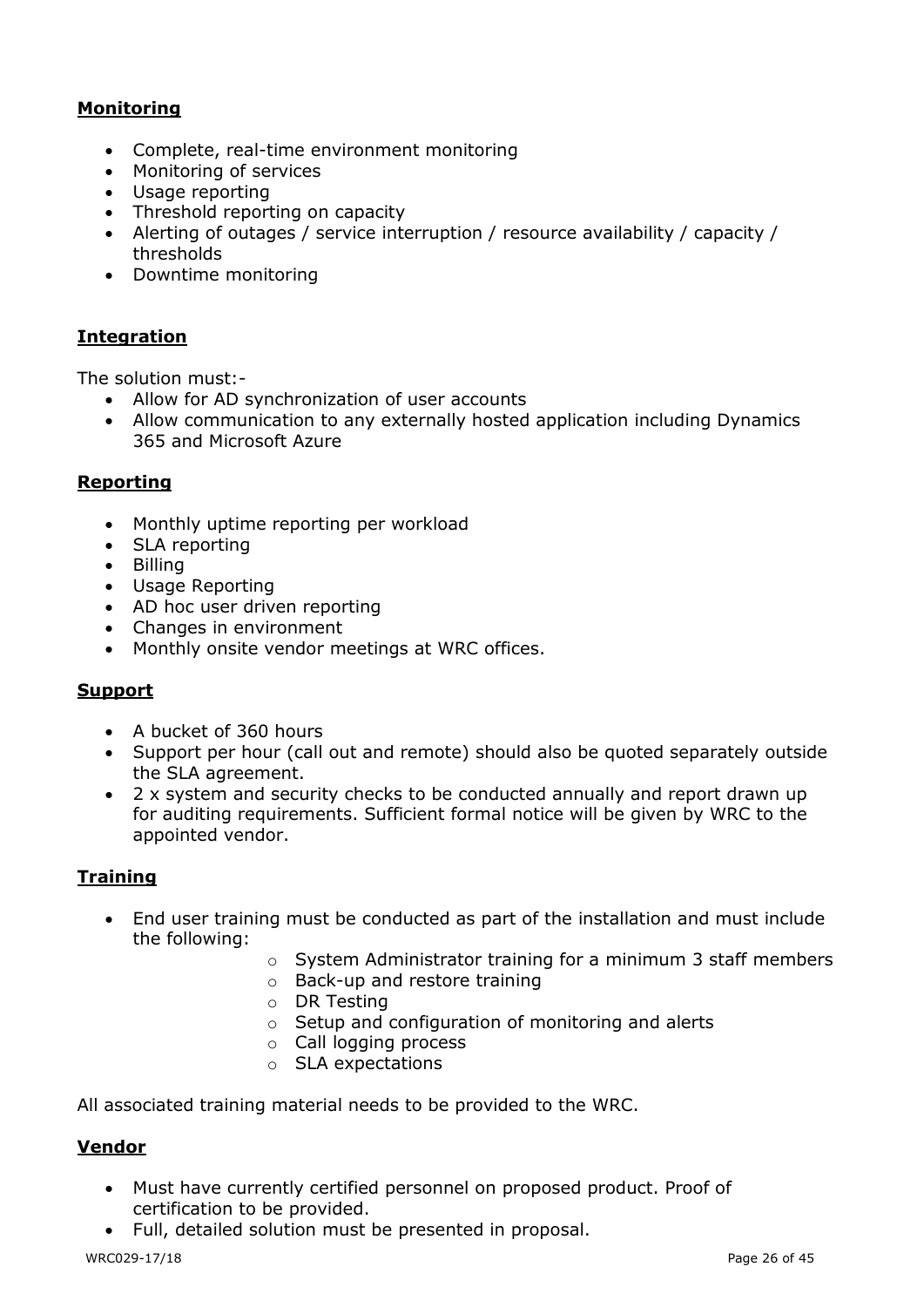- All hardware must be provided by vendor. No hardware (physical or virtual) will be provided by WRC for this project purpose
- Must be a Microsoft Gold Partner
- Must carry applicable ISO certification for latest security standards. Proof of certification must be made available.
- Supplier must not over subscribe memory on virtual machines. Memory should be dedicated.
- Must have dual, failover connectivity between datacenters.
- Overall architectural diagrams should be provided of datacenters
- Provide full support for duration of contract
- If shortlisted, must provide demo of solution
- Provide a minimum of 5 reference sites with contactable references
- All documentation must be provided by vendor on complete architecture as well as end user functionality.

### **Quotes**

All quotes must be broken down into the following categories

- 1) Virtual Machines (resource allocation)
- 2) Local and offsite Backup
- 3) HA Virtual standby option
- 4) Connectivity into DC (interconnect pricing)
- 5) Connectivity breakout from cloud hosting provider. 20MB And 50MB options to be quoted on
- 6) Implementation costs this should include the additional workloads for setup in phase 2
- 7) Costing of all workloads during migration to latest software
- 8) ADHOC support cost per hours for duration of contract
- 9) Support cost for 360hrs over 3 year period, backed by SLA
- 10)50% resource increase per annum for additional workloads should be quoted on. (Year 1, Year 2, Year 3)
- AD Hoc labour rates if applicable

### **QUALIFICATIONS AND EXPERTISE REQUIRED:**

•Proven experience in cloud hosting, with valid reference sites

- •Firewalling and security expertise and qualifications
- •All shortlisted vendors will be required to do a presentation detailing their offerings,

architectures, technical skillsets etc. in support of their proposal.

- •Must be certified by solution provider
- •Supplier must be certified in latest applicable security ISO standards.

### **SUBMISSION OF BIDS**

Bidders are required to submit **One (01)** original bid document.

WRC may request clarification or further information regarding any aspect of the bid. The bidder must supply the requested information within 12 hours or unless otherwise indicated after the request has been made; otherwise the bidder may be disqualified.

### **3. EVALUATION PHASES**

**The received bid proposals will be evaluated in different phases in order to arrive to the final phase of bid award, and the phases will be as follows:**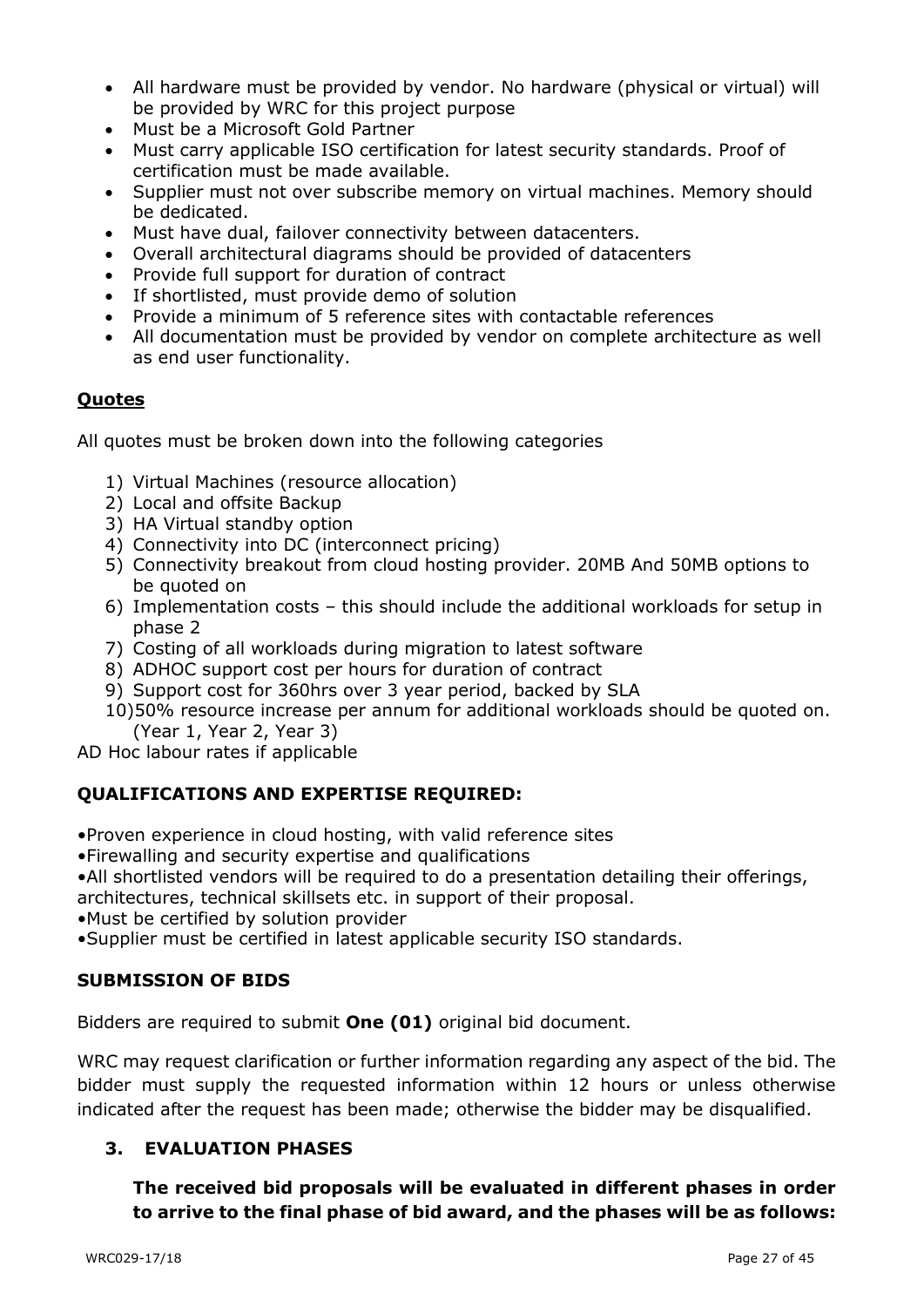### **3.1 PHASE ONE (01): MANDATORY / MINIMUM REQUIREMENTS SCREENING**

*In this phase All bids received will be verified for compliance and completeness of the submitted proposal per the below set of mandatory requirements. Bidders who fails to comply with the below requirements WILL be eliminated and bidders who comply with the below progresses to the next phase of technical evaluation.*

- Bid forms must be properly received on the bid closing date and time specified on the invitation, fully completed, dated and signed in ink.
- Bid forms must be properly fully completed, dated, signed in ink and initial every page of the bid.
- Submission of the bid document must be binded and is without tearing any pages off.
- Invitation to Bid (SBD 1) must be fully completed,
- Submission of a Valid Tax Clearance Certificate (SBD 2) Bidders whom their Tax matters are not in order and no proper arrangements have been made with SARS to meet their tax obligations will not be considered for this bid. *7 days from the bid closing date is afforded to any bidder who already made necessary arrangements with SARS (attached proof as obtained from SARS Branch) of when the necessary arrangements have been made to meet your Tax obligation and be issued with Tax certificate. Failure to submit a valid and original Tax Clearance within 7 days after the bid closing date, your submitted bid proposal will be considered non-responsive and shall be invalidated or disqualified and not considered for further evaluation.*
- Submission of fully completed Pricing Schedule (Purchases Goods SBD 3.1). In case of purchases of goods other than services, bidders should complete and sign SBD 3.1 of the Firm price only. In case of professional services, bidders should complete and Submission of fully completed SBD 4 (Declaration of Interest),
- Submission of fully completed SBD 6.1 (Preference Claim Certificate), accompanied by the original or certified B-BBEE Status Level Verification Certificate as issued by SANAS accredited service providers, Accredited Registers Auditors – IRBA and Procurement Regulation 2011 compliant letter issued by the Accounting Officer. Any copies submitted in this case should be certified.
- Submission of fully completed Contract Form (Purchases Goods/Works SBD 7.1), In case of purchases of goods other than services, bidders should complete and sign SBD 7.1 of the Firm price only. In case of rendering of services, bidders should complete and Submission of fully completed SBD8 (Declaration of Bidders Past SCM Practice),
- Submission of fully completed SBD9 (Certificate of Independent Bid Determination),
- Business Registration Certificate e.g. CK 1, certificate of incorporation
- Familiarise yourself and Initial every page of the General Condition of Contract

### **NB: Any bidders who did not sign and submit any of the requested documents may be disqualified.**

### **PHASE TWO (2): EVALUATION OF BID RESPONSES USING MANDATORY REQUIREMENT AND THE FUNCTIONAL REQUIREMENTS:**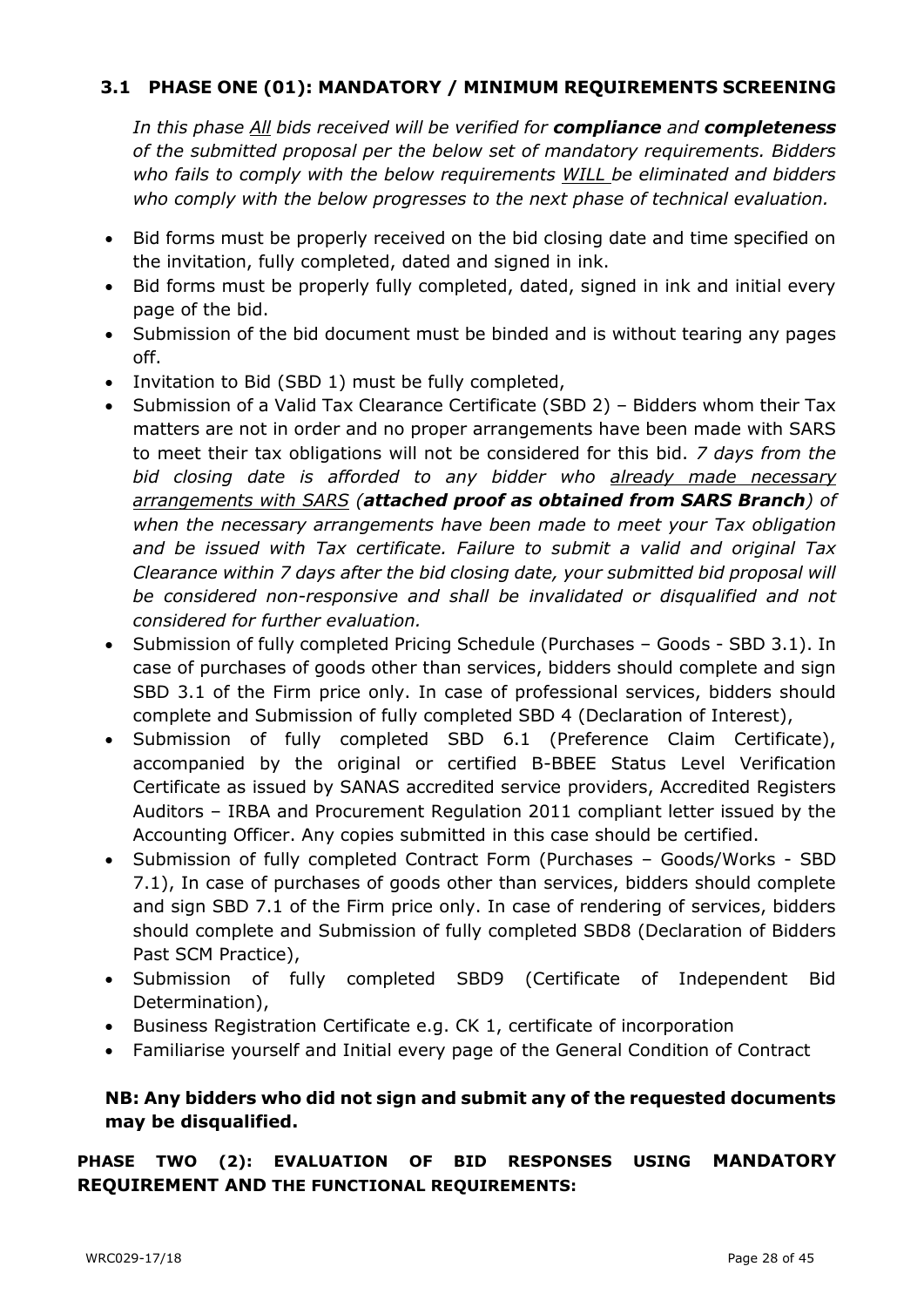### **MANDATORY REQUIREMENT:**

| <b>REQUIREMENTS</b>                                                             | <b>COMPLY</b> | <b>DO NOT</b><br><b>COMPLY</b> |
|---------------------------------------------------------------------------------|---------------|--------------------------------|
| Must be a Microsoft gold partner (Please)<br>attach valid certificate/current). |               |                                |

### **TECHNICAL FUNCTIONAL CRITERIA:**

Note: Functionality scoring will be on a sliding scale as per the below table:

| <b>SCORE</b> | <b>DESCRIPTION</b> |
|--------------|--------------------|
|              | Poor               |
|              | Average            |
| 3            | Good               |
|              | Very Good          |
| b            | Excellent          |

### **TECHNICAL CRITERIA**

| <b>No</b>      | <b>Element</b>                                                                                                                                                               | <b>WEIGHTING</b> |
|----------------|------------------------------------------------------------------------------------------------------------------------------------------------------------------------------|------------------|
| 1.             | <b>EXPERIENCE</b><br>IN<br><b>DEPLOYMENT</b><br><b>AND</b><br><b>CUSTOMIZATION</b><br><b>OF</b><br><b>CLOUD</b><br><b>HOSTING</b><br><b>TECHNOLOGIES.</b><br>Company profile | 25               |
| $\overline{2}$ | <b>DETAILED PROJECT PLAN INCLUDING ROLES</b><br>AND RESPONSIBILITIES OF CO-MANAGED<br><b>SOLUTION</b><br>(Attach Detailed Project Plan)                                      | 15               |
| 3              | <b>CASE STUDIES OF DEPLOYED CLOUD SERVICES</b><br>(Provide URL of the previous work done)                                                                                    | 10               |
| 4              | <b>Contactable References- not a list of references</b><br>(Minimum 3 reference letters; ideal 5 reference<br>letters)                                                       | 10               |
|                | <b>PRESENTATION</b>                                                                                                                                                          |                  |
|                | A DEMO OF THE PROPOSED SOLUTION<br>Walkthrough of company's current structure<br>and support framework, including current<br>architecture utilised.                          | 40               |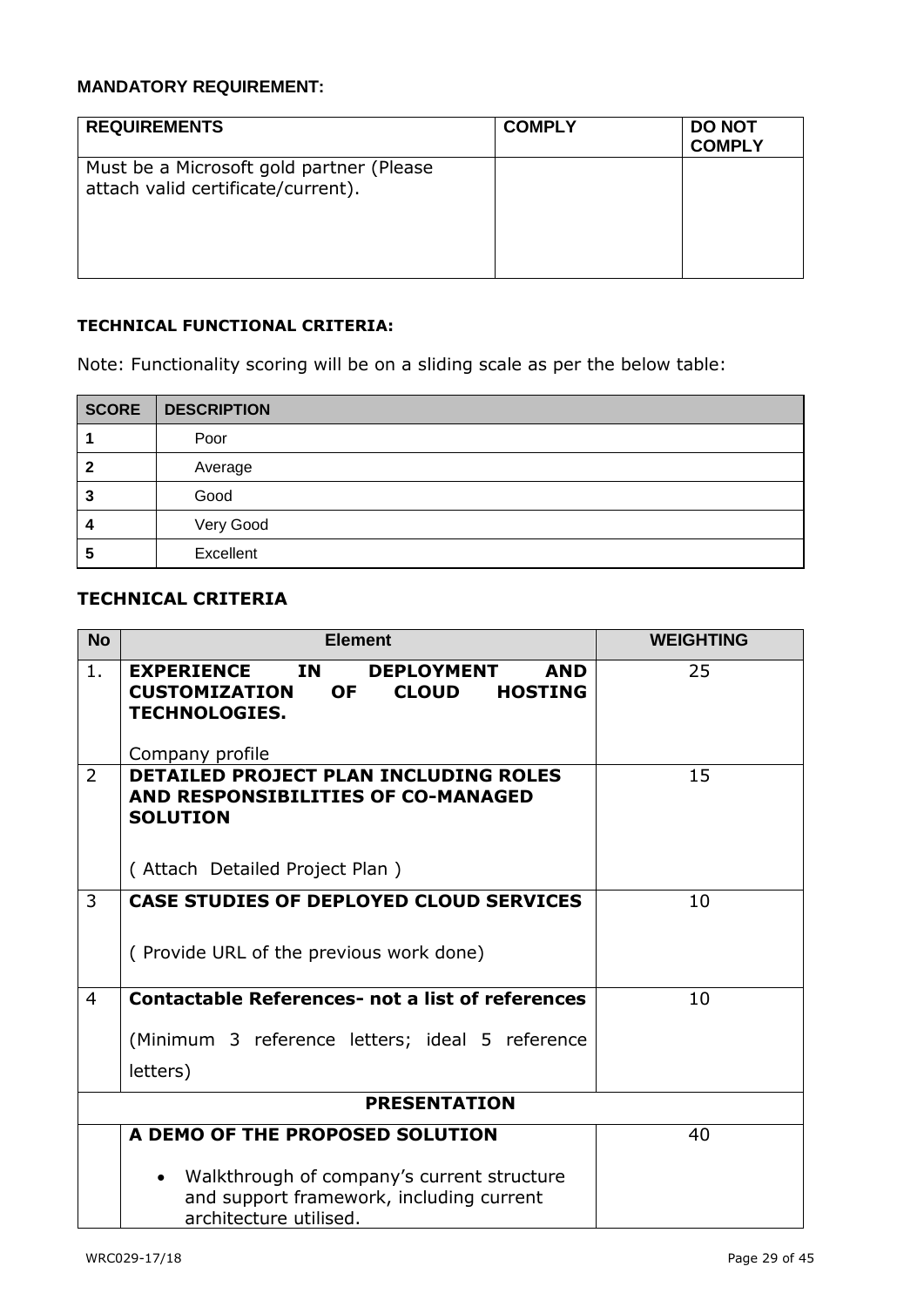| <b>No</b>                          | <b>Element</b>                                | <b>WEIGHTING</b> |
|------------------------------------|-----------------------------------------------|------------------|
|                                    | • Portfolio of work done for previous clients |                  |
| TOTAL TECHNICAL REQUIREMENTS SCORE |                                               | 100              |

**NB:**Service providers are expected to meet a minimum threshold of 80% on above technical requirements**. Also note that for the first 4 requirements, bidders are expected to score a minimum of 50 points and minimum of 30 point on presentation.**

### **Technical Requirements**

1.1 Non-Mandatory

| The bidder Must have Relevant and Traceable   Accept | Do     | not |
|------------------------------------------------------|--------|-----|
| experience in Cloud Hosting.                         | accept |     |
| (Attach relevant Company Profile indicating          |        |     |
| the experience)                                      |        |     |
| <b>Substantiate</b>                                  |        |     |

### 1.2 Non-Mandatory

| The Bidder must have enough capacity and Accept | Do     | not |
|-------------------------------------------------|--------|-----|
| indicate the personnel to be assigned to this   | accept |     |
| portfolio (Attach C.V's).                       |        |     |
| <b>Substantiate</b>                             |        |     |

### 1.3 Non-Mandatory

| The bidder must Submit relevant & traceable   Accept | Do<br>not |
|------------------------------------------------------|-----------|
| references (full details of the referee and the      | accept    |
| description of the work done and attach              |           |
| reference letters).                                  |           |
| <b>Substantiate</b>                                  |           |

### 1.4 Non-Mandatory

| The bidder must have Must have the ability<br>to conceptualise and implement | <b>Accept</b> | Do<br>not<br>accept |
|------------------------------------------------------------------------------|---------------|---------------------|
|                                                                              |               |                     |
| <b>Substantiate</b>                                                          |               |                     |

1.5 Non-Mandatory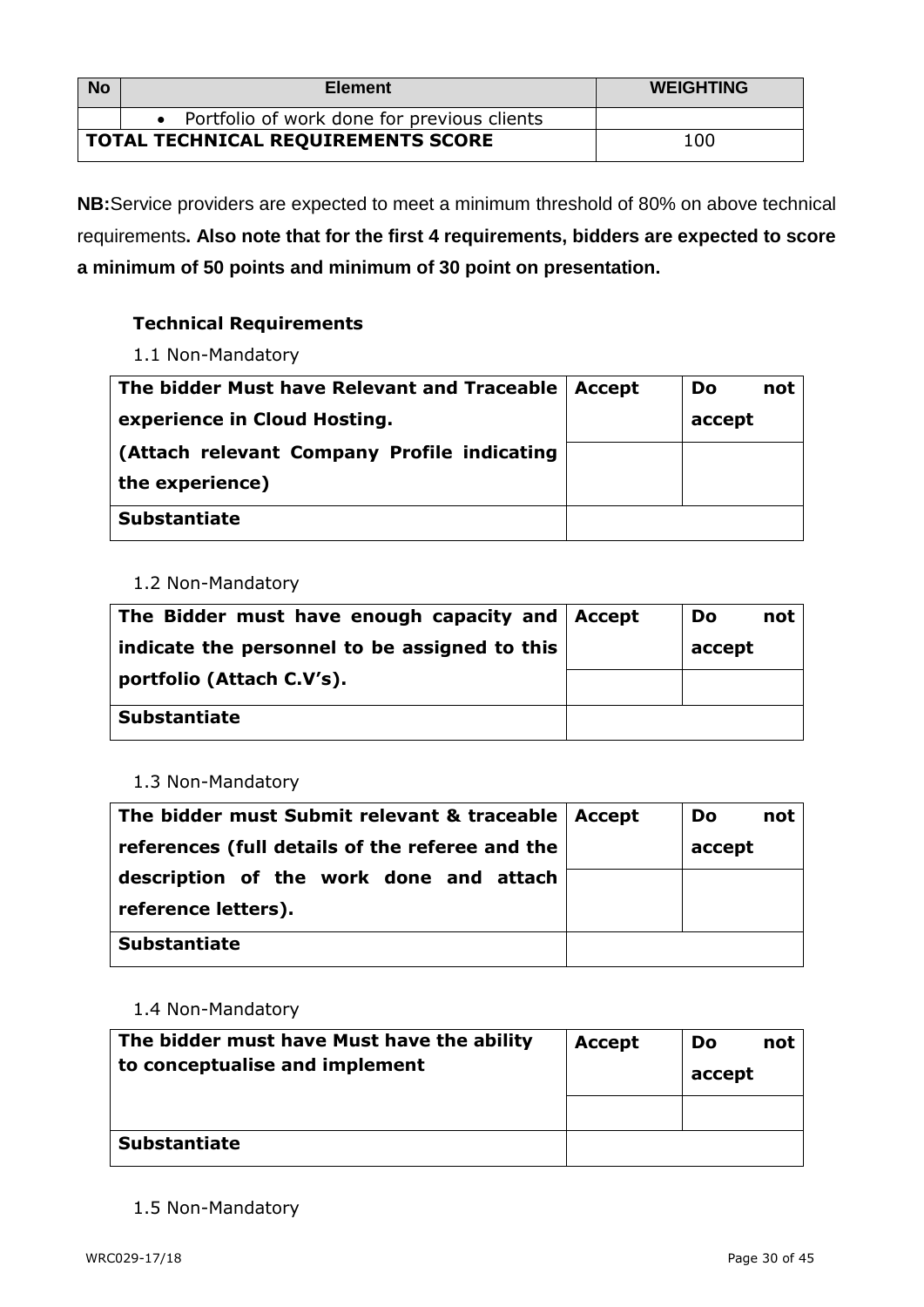| Implementation plan – details based how<br>to implement the service and the<br>timelines. | <b>Accept</b> | Do<br>accept | not |
|-------------------------------------------------------------------------------------------|---------------|--------------|-----|
|                                                                                           |               |              |     |
| <b>Substantiate</b>                                                                       |               |              |     |

### **PHASE THREE (3):**

### **4. EVALUATION CRITERIA AND WEIGHTING:**

The RFB stipulated that the responses to be evaluated using the 80/20 preference points system in accordance with the PPPFA guidelines. Based on this system the points will be allocated as follows:

| <b>Criteria</b>         | <b>Points</b> |
|-------------------------|---------------|
| Price                   | 80            |
| Participation Goals/BEE | 20            |
| <b>Total</b>            | 100           |

### **EVALUATION FORMULA**

The following formula will be applied to calculate the scores:

### **Price Formula**

The following PPPFA formula was used to evaluate the price proposals submitted by bidders, this formula was used because price was the only criterion that was scored i.e. the whole 80 points were allocated to price as per par. 10.1 of this submission.

 $PS = 80 (1 - Pt - Pmin)$ 

Pmin

Ps = Points scored for price of the bid under consideration.

Pt = Rand value of bid under consideration.

Pmin = Rand value of lowest acceptable bid

### **5. FINAL AWARD**

Bidder who obtains highest total points on PRICE and B-BBEE claimed points shall be awarded the contract. WRC reserves the right to appoint one or more service providers for this project.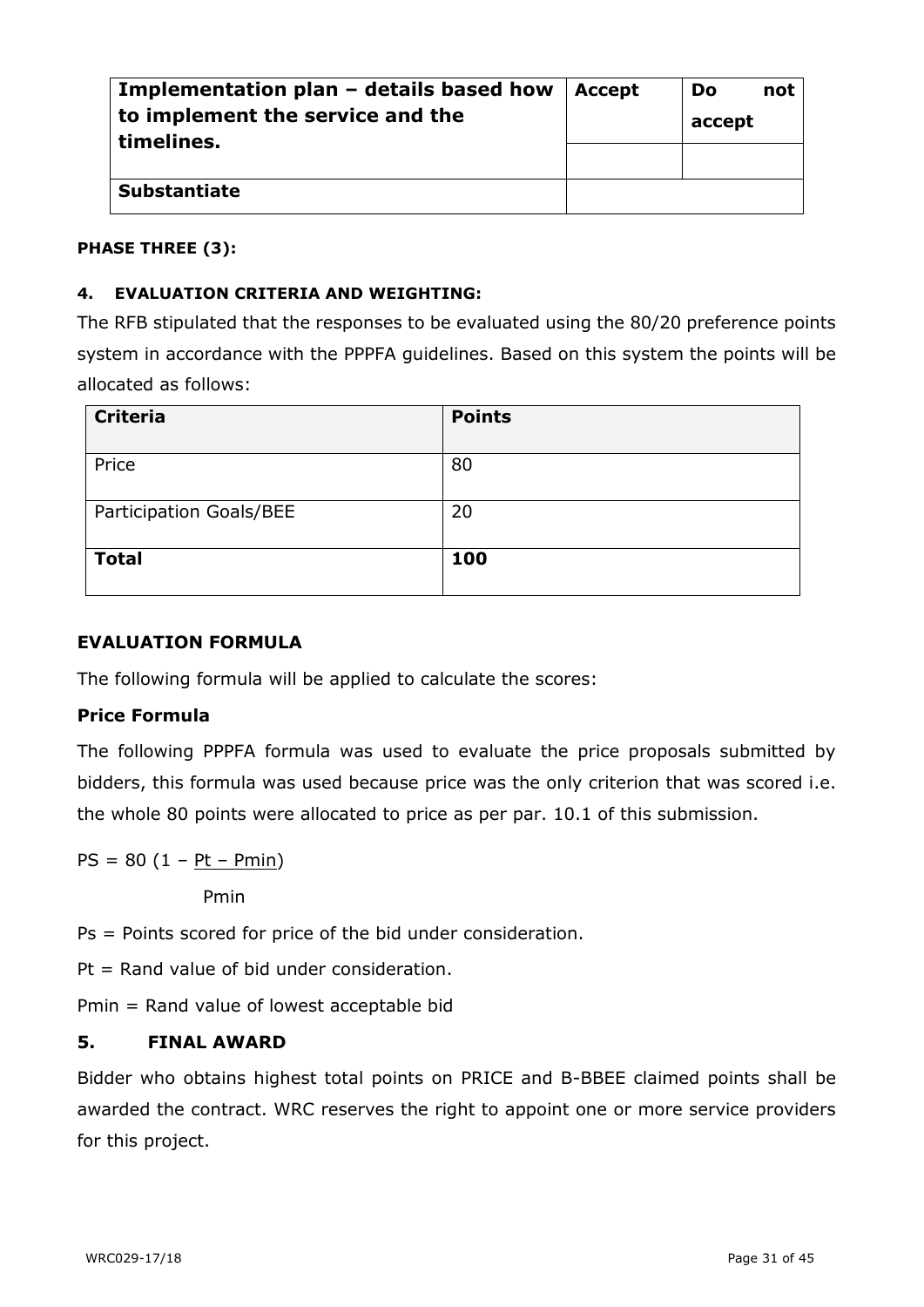### SBD3.1 Pricing Schedule – Firm Prices

#### **This annexure should be completed and signed by the Bidder's authorised personnel as indicated below:**

- 1 Please indicate your total bid price here: R…………………………… **(Not Applicable)**
- 2 **Important: It is mandatory to indicate your total bid price as requested above. This price must be the same as the total bid price you submit in your pricing schedule. Should the total bid prices differ, the one indicated above shall be considered the correct price.**
- 3 **NOTE: All prices must be VAT inclusive and must be quoted in South African Rand (ZAR).**
- 4 Are the rates quoted firm for the full period of the contract?
- YES NO
- 5 **Mandatory**: If not firm for the full period, provide details of the basis on which adjustments shall be applied e.g. CPI, and also details of the cost breakdown.

| Basis of adjustment: |  |
|----------------------|--|
| Cost Breakdown:      |  |
|                      |  |
|                      |  |
|                      |  |
|                      |  |
|                      |  |

#### 6

| The cost of installation, delivery, site preparation etc. must be $\vert$ Comply<br>included in this proposal. | Not comply | Not<br>Applicable |
|----------------------------------------------------------------------------------------------------------------|------------|-------------------|
|                                                                                                                |            |                   |
| Substantiate / Comments                                                                                        |            |                   |

7

| Yearly increases in the maintenance cost must be clearly indicated. | Comply | Not comply | Not<br>Applicable |
|---------------------------------------------------------------------|--------|------------|-------------------|
|                                                                     |        |            |                   |
| Substantiate / Comments                                             |        |            |                   |

8

| Yearly price increases on maintenance and licence fees must not<br>exceed the CPI, with the anniversary date of the contract as | Comply | Not comply | Not<br>Applicable |
|---------------------------------------------------------------------------------------------------------------------------------|--------|------------|-------------------|
| baseline.                                                                                                                       |        |            |                   |
| Substantiate / Comments                                                                                                         |        |            |                   |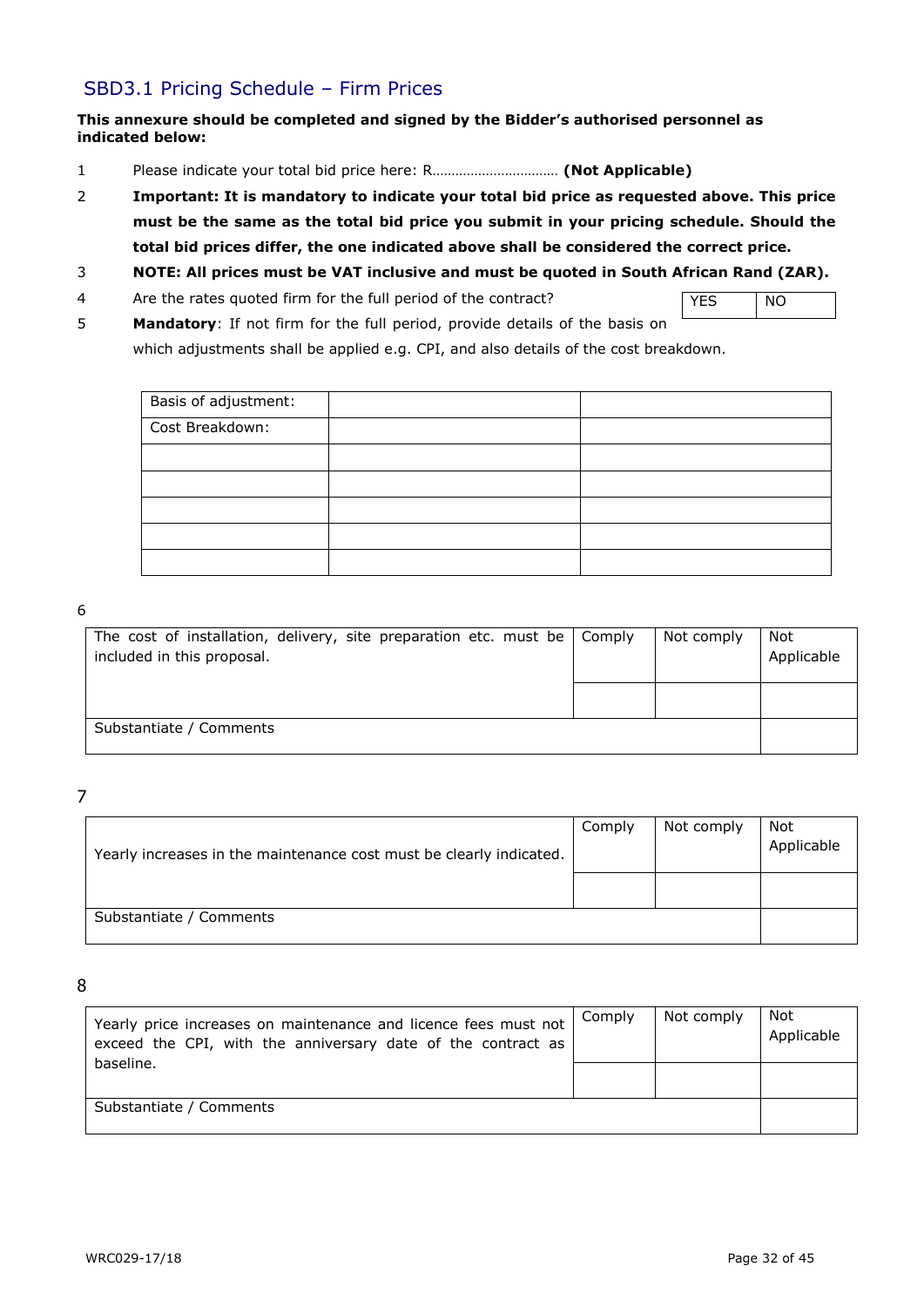| No price adjustments that are 100% linked to exchange rate<br>variations shall be allowed. | Comply | Not comply | Not<br>Applicable |
|--------------------------------------------------------------------------------------------|--------|------------|-------------------|
|                                                                                            |        |            |                   |
| Substantiate / Comments                                                                    |        |            |                   |

#### 10

| The bidder must indicate clearly which portion of the service price<br>as well as the monthly costs is linked to the exchange rate. | Comply | Not comply | Not<br>Applicable |
|-------------------------------------------------------------------------------------------------------------------------------------|--------|------------|-------------------|
| Substantiate / Comments                                                                                                             |        |            |                   |

#### 11

|                                                 |        |            | Not<br>Applicable |
|-------------------------------------------------|--------|------------|-------------------|
| All additional costs must be clearly specified. | Comply | Not comply |                   |
|                                                 |        |            |                   |
| Substantiate / Comments                         |        |            |                   |

### 12

| The following increases can be requested from the WRC but would<br>be subject to the necessary approvals: | Comply | Not comply | Not<br>Applicable |
|-----------------------------------------------------------------------------------------------------------|--------|------------|-------------------|
| Statutory wage increases announced in the Government Gazette.                                             |        |            |                   |
| Annual tariff increase (percentage per year)                                                              |        |            |                   |
| Substantiate / Comments                                                                                   |        |            |                   |

### **COSTING MODEL:**

### **Costing**

Costing should include the following component

- All Windows licenses
- All required SQL licenses
- All resources costing
- Connectivity
- o Between sites Interconnect cost
- o Internet breakout (this should **not** be quoted on a per GB transfer)
- o Quote on 20MB and 50MB breakout
- All backup software and licenses
- All resources (RAM, HDD, Storage, networking, firewalling)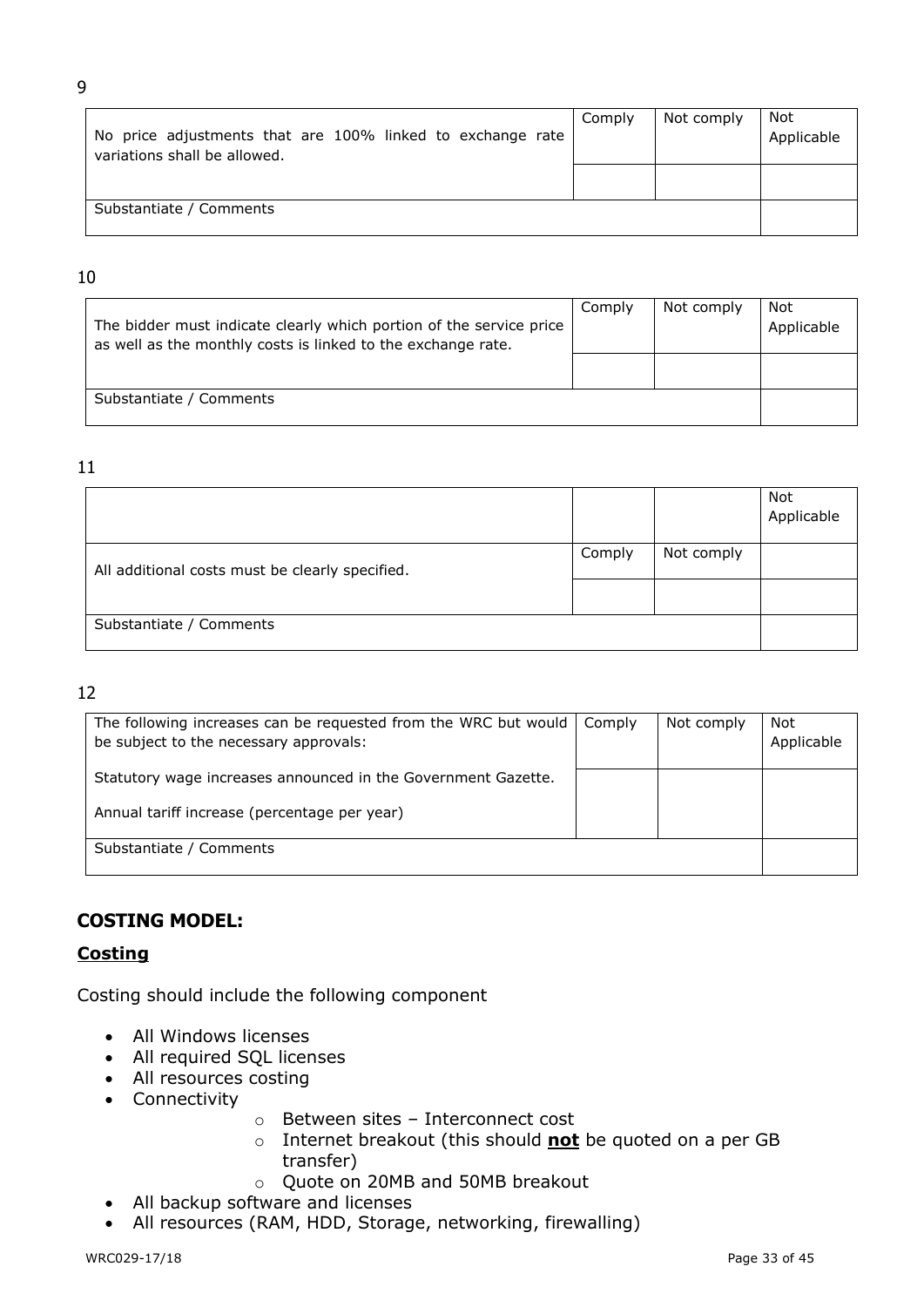- All VPN licenses
- Any additional costing as per vendor specification

Costing must be on a resource use basis. Supplier should state if workloads are quoted per month / day etc.

### Please note that the WRC reserves the right to accept in full or part of the solution proposed depending on business needs and budget availability.

| ITEM/SERVICE       | <b>UNIT PRICE</b> | <b>TOTAL</b> |
|--------------------|-------------------|--------------|
| <b>DESCRIPTION</b> |                   |              |
|                    |                   |              |
|                    |                   |              |
|                    |                   |              |
|                    |                   |              |
|                    |                   |              |
|                    |                   |              |
|                    |                   |              |
| <b>TOTAL</b>       |                   |              |
| <b>VAT</b>         |                   |              |
| <b>TOTAL INCL</b>  |                   |              |

#### **Price Declaration Form**

Dear Sir,

Having read through and examined the Tender Document, Tender no*.* **WRC029-17/18**, the General Conditions, The Requirement and all other Annexes to the Tender Document, we offer to render **Cloud Hosting Services** as the RFP, for the total tendered contract sum of:

| R                  | (NOT APPLICABLE) |                 |
|--------------------|------------------|-----------------|
| (including VAT)    |                  |                 |
| In Words: R        | (NOT             |                 |
| <b>APPLICABLE)</b> |                  | (including VAT) |

We confirm that this price covers all activities associated with the rendering of **Cloud Hosting.**

We undertake to hold this offer open for acceptance for a period of 90 days from the date of submission of offers. We further undertake that upon final acceptance of our offer, we will commence with delivery when required to do so by the Client.

Moreover, we agree that until formal Contract Documents have been prepared and executed, this Form of Tender, together with a written acceptance from the Client shall constitute a binding agreement between us, governed by the terms and conditions set out in this Request for Proposals.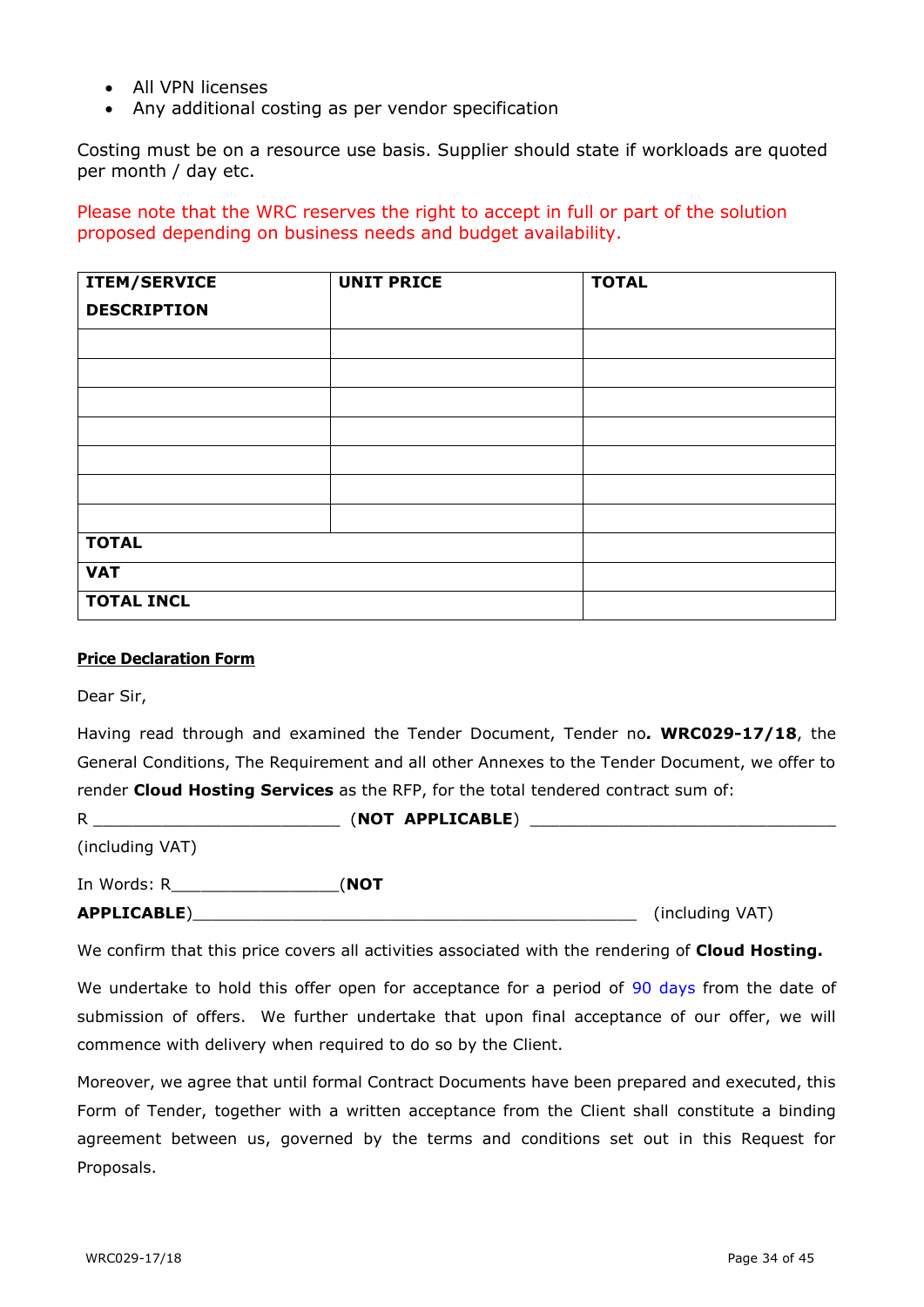We understand that you are not bound to accept the lowest or any offer and that we must bear all costs which we have incurred in connection with preparing and submitting this tender.

We hereby undertake for the period during which this tender remains open for acceptance not to divulge to any persons, other than the persons to which the tender is submitted, any information relating to the submission of this tender or the details therein except where such is necessary for the submission of this tender.

| <b>SIGNED</b>                      |                | <b>DATE</b> |  |
|------------------------------------|----------------|-------------|--|
| (Print name of signatory)          |                |             |  |
| <b>Designation</b>                 |                |             |  |
| FOR AND ON BEHALF OF: COMPANY NAME |                |             |  |
|                                    | <b>Tel No</b>  |             |  |
|                                    | <b>Fax No</b>  |             |  |
|                                    | <b>Cell No</b> |             |  |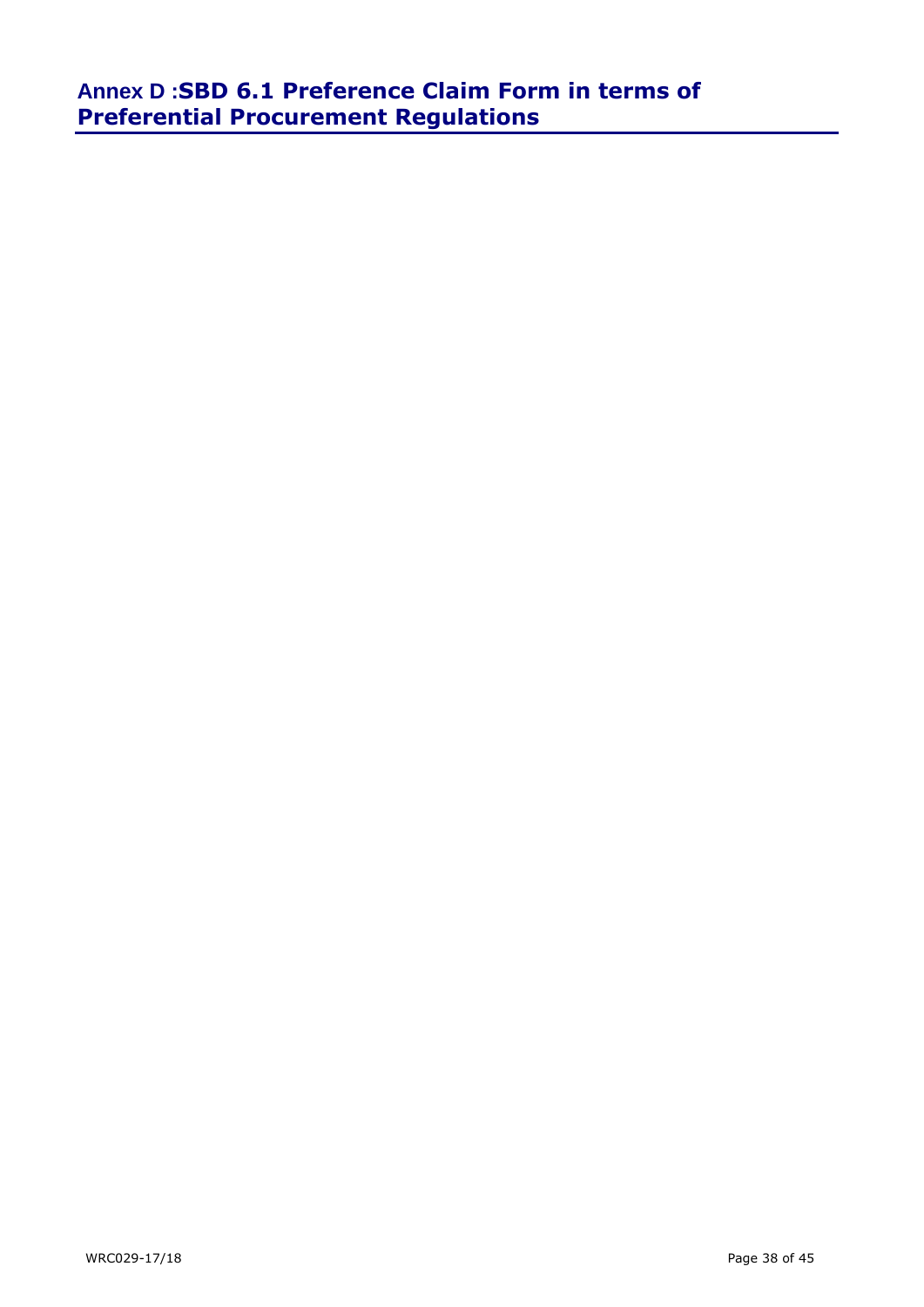# **Annex E : SBD 8 Declaration of Bidder's Past Supply Chain Practices**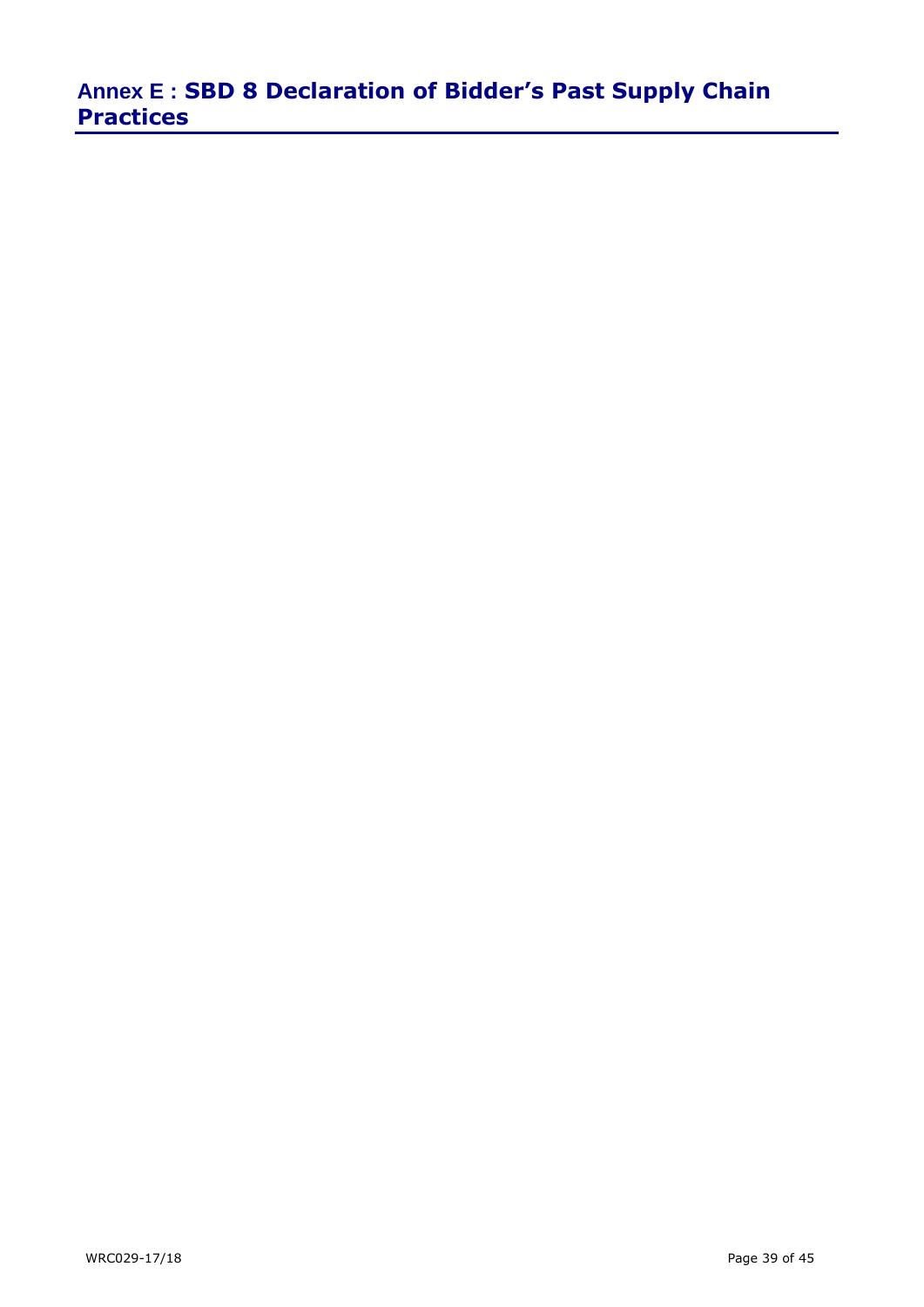**Annex F :SBD 9 – Certificate of Independent Bid Determination**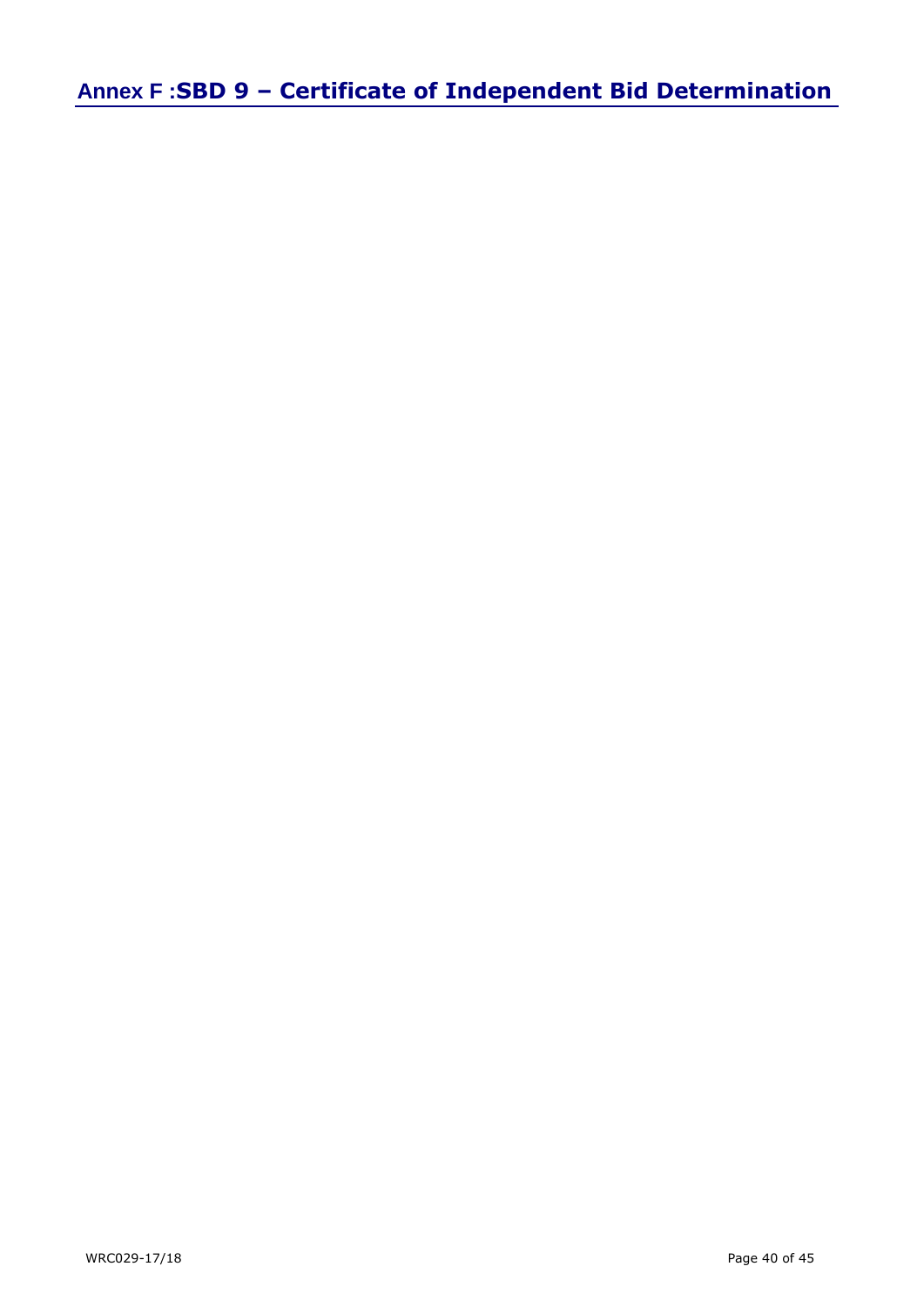# **Annex G : Certified Copies of your CIPC Company Registration Documents**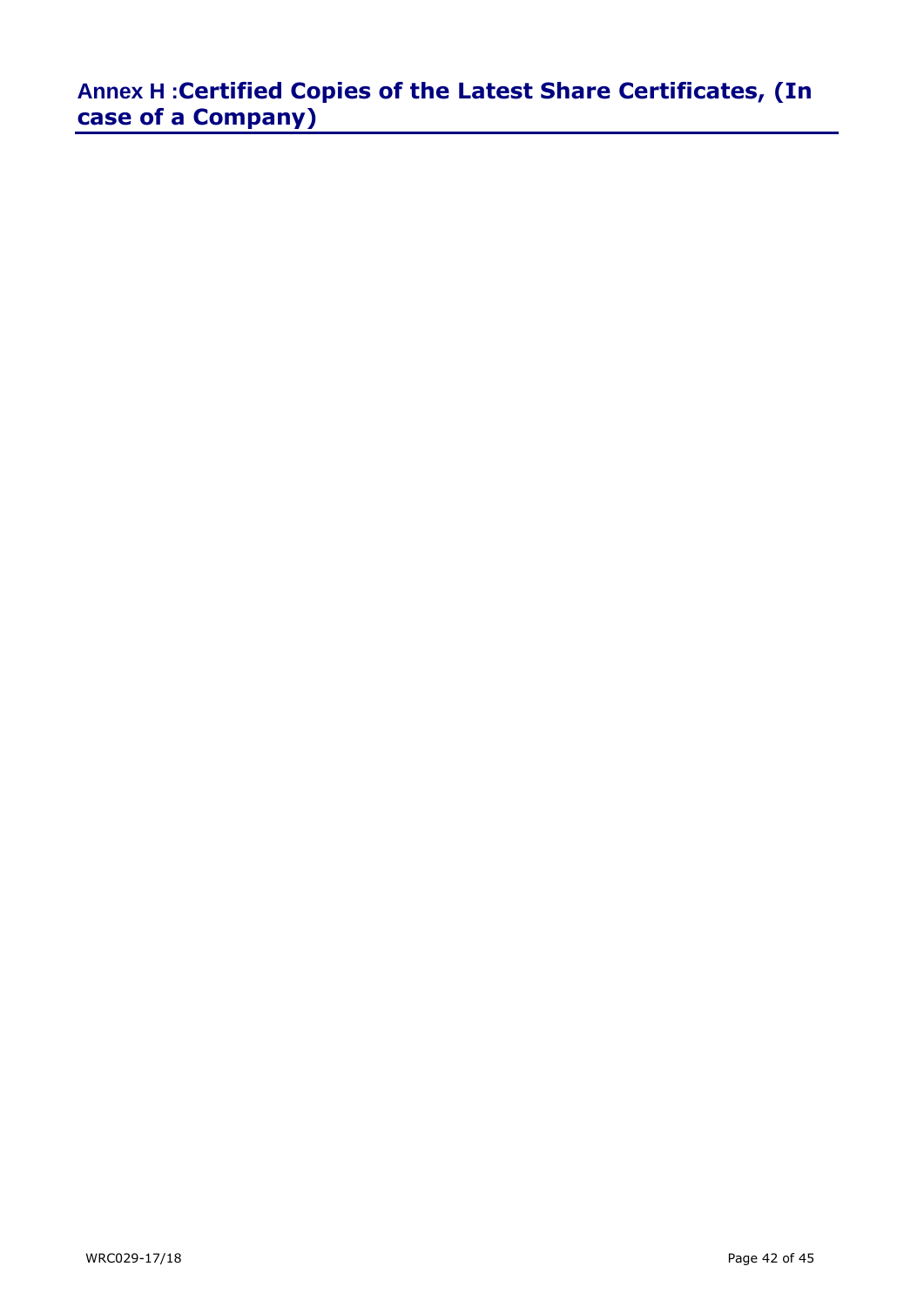## **Annex I :Record of Addenda**

I / We confirm that the following communications amending the tender documents that I / we received from the employer or his representative before the closing date for submission of this tender offer have been taken into account in this tender offer.

| <b>ADDENDUM</b><br><b>No</b> | <b>DATE</b><br><b>RECEIVED</b> | <b>TITLE OR DETAILS</b> |
|------------------------------|--------------------------------|-------------------------|
|                              |                                |                         |
|                              |                                |                         |
|                              |                                |                         |
|                              |                                |                         |
|                              |                                |                         |
|                              |                                |                         |
|                              |                                |                         |
|                              |                                |                         |
|                              |                                |                         |
|                              |                                |                         |
|                              |                                |                         |

SIGNATURE: ………………………………………………….. DATE: ………………….. (of person authorized to sign on behalf of the Tenderer)